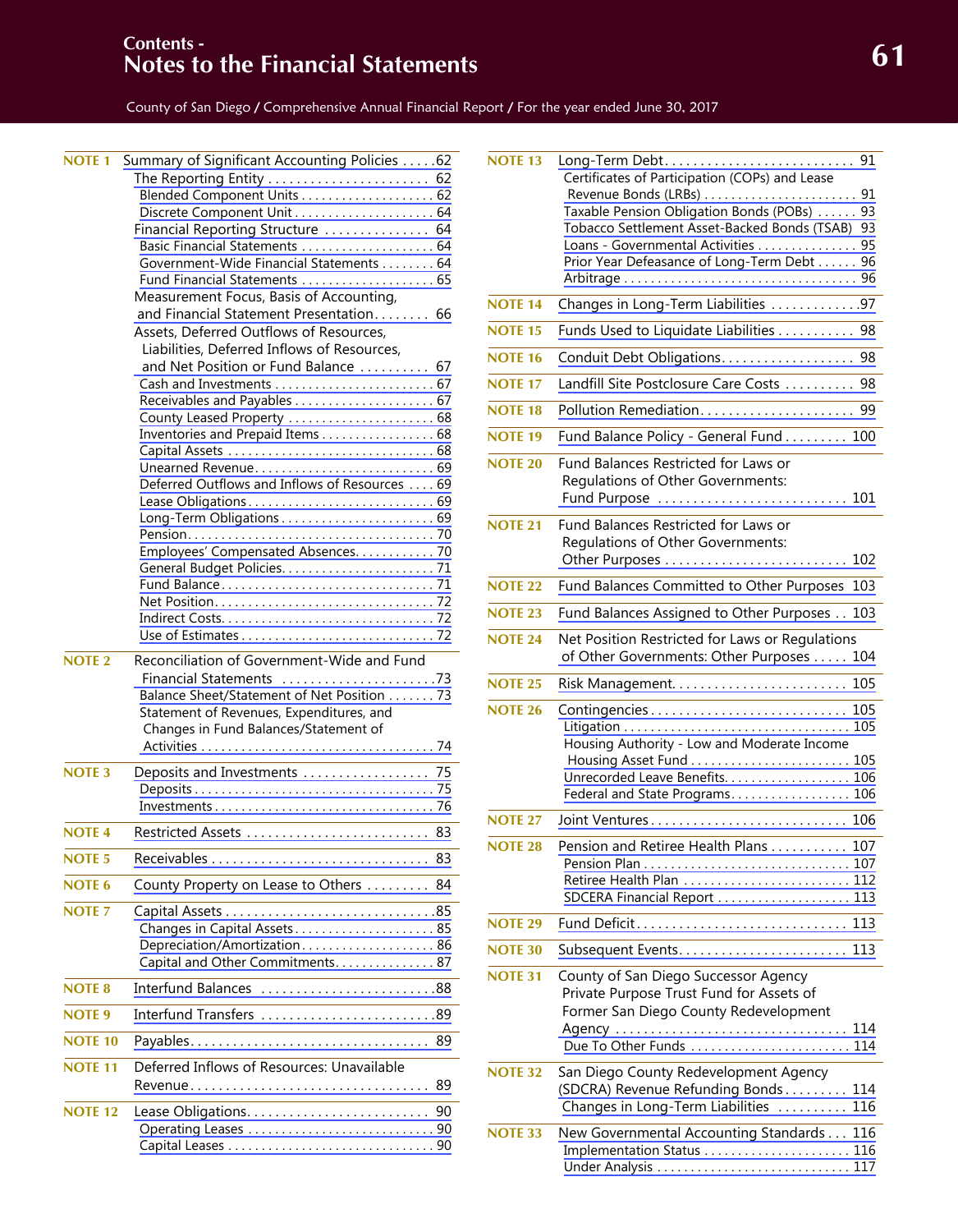County of San Diego / Comprehensive Annual Financial Report / For the year ended June 30, 2017

## <span id="page-1-2"></span>**NOTE 1**

## <span id="page-1-0"></span>**Summary of Significant Accounting Policies The Reporting Entity**

The County of San Diego (the "County" or "CoSD"), is a political subdivision of the State of California (the "State") and as such can exercise the powers specified by the Constitution and laws of the State of California. The County operates under a charter and is governed by an elected five-member Board of Supervisors (the "Board").

The County provides a full range of general government services including police protection, detention and correction, public assistance, health and sanitation, recreation, library, flood control, public ways and facilities, inactive waste management, airport management and general financial and administrative support.

The County reporting entity includes all significant organizations, departments, and agencies over which the County is considered to be financially accountable. The component units discussed below are included in the County's reporting entity because of the significance of their operational and financial relationships with the County. As required by generally accepted accounting principles in the United States of America (GAAP), the financial statements present the financial position of the County and its component units.

These are entities for which the County is considered to be financially responsible and has a potential financial benefit/burden relationship.

Blended component units, although legally separate entities are, in substance, part of the County's operations and data from these component units are combined with the data from the primary government.

A discretely presented component unit is reported in a separate column in the government-wide financial statements to emphasize that it is legally separate from the County.

#### <span id="page-1-1"></span>**Blended Component Units**

The blended component units listed below are agencies and special districts whose governing board is the County Board of Supervisors. The County Board

of Supervisors therefore has the ability to impose its will. These component units have a direct financial benefit/burden relationship with the County, are fiscally dependent on the County, and as such financial actions including the setting of rates, issuance of debt and the adoption of the annual budget remain with the County.

*Air Pollution Control District (APCD)* - The *APCD* was established to protect people and the environment from the harmful effects of air pollution. Air quality is continuously monitored throughout the San Diego Air Basin, and programs are developed to bring about the emission reductions necessary to achieve clean air. The *APCD* issues permits to limit air pollution, ensures that air pollution control laws are followed, and administers funding that is used to reduce regional mobile source emissions*. APCD* is reported as a *special revenue fund*.

*Community Facilities Districts - Other (CFD)* - The *CFDs* were established to provide services such as fire protection and suppression, emergency response, and the operation and maintenance of the facilities needed to provide those services for citizens residing within that specific district. CFDs are funded by special taxes levied on citizens residing within the district. The *CFDs* are reported as *special revenue funds*.

*County of San Diego In-Home Supportive Services Public Authority (IHSSPA)* - The *IHSSPA* was established to assist eligible low-income elderly and persons with disabilities in San Diego County to live high quality lives in their own homes. The *IHSSPA* program is mandated by the State. As the employer of record, *IHSSPA* recruits, screens, and trains home care workers who are available to assist eligible consumers in their own homes. *IHSSPA* is reported as a *special revenue fund.* 

*County Service Area Districts* (CSAD) - The *CSADs* were established to provide authorized services such as road, park, fire protection and ambulance to specific areas in the County. They are financed by ad valorem property taxes in the area benefited or by special assessments levied on specific properties. The *CSADs* are reported as *special revenue funds*.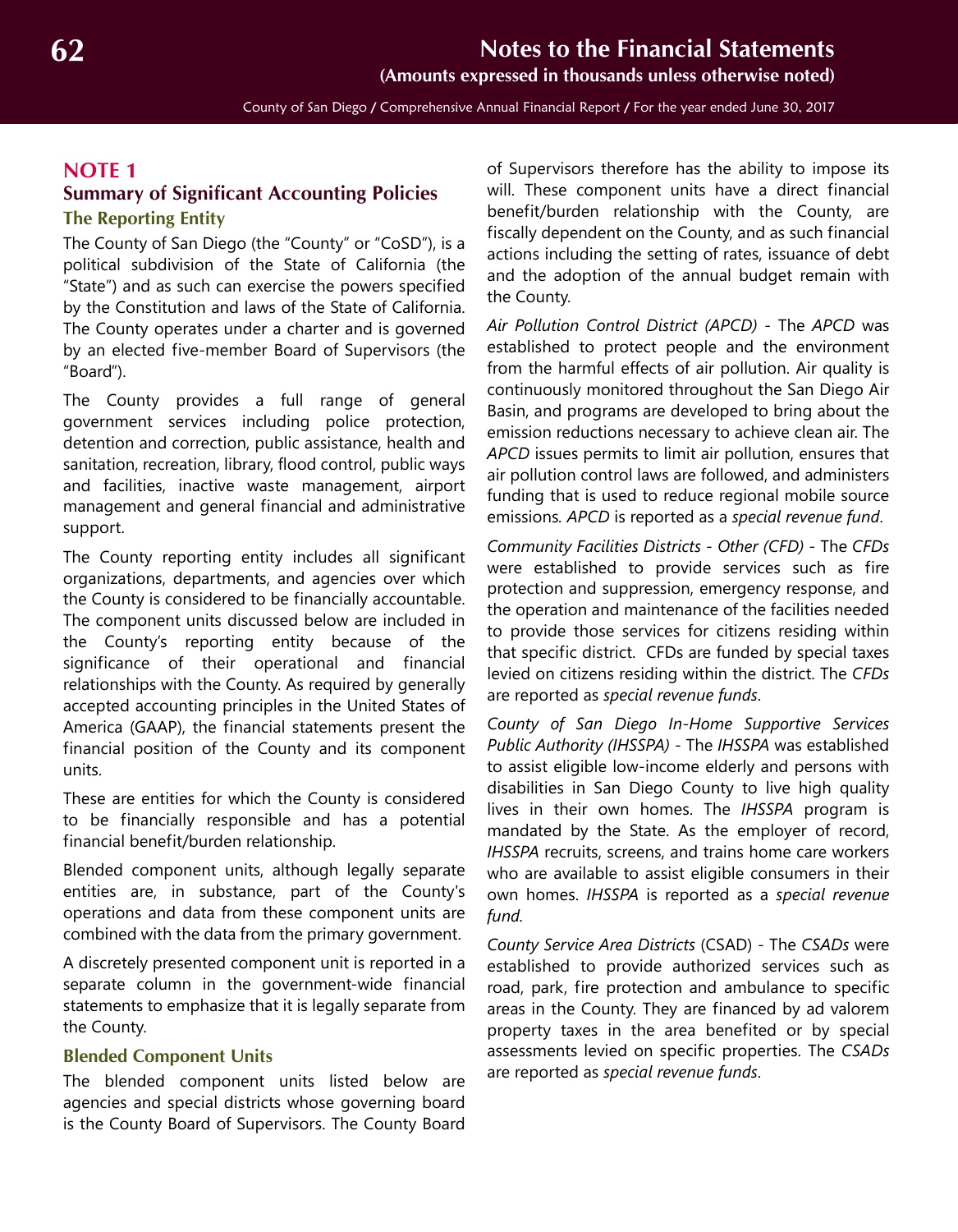*Flood Control District (FCD)* - The *FCD* was established to provide flood control in the County's unincorporated area. It is financed primarily by ad valorem property taxes and charges to property owners. The *FCD* is reported as a *special revenue fund*.

*Harmony Grove Community Facilities District* (HGCFD) - The *HGCFD* was established to provide services such as fire protection, emergency response, street improvements, flood control, street lighting, and the maintenance and operation of parks for the citizens of Harmony Grove Village. It is financed by special taxes levied on the citizens residing within the district. The *HGCFD* is reported as *special revenue fund*.

*Lighting Maintenance District (LMD)* - The *LMD* was established to provide street and road lighting services to specified areas of the County. Revenue sources include ad valorem taxes, benefit fees, state funding and charges to property owners. The *LMD* is reported as a *special revenue fund*.

*San Diego County Housing Authority (SDCHA)* - The *SDCHA* was established to provide decent housing in a suitable environment for individuals who cannot afford standard private housing. Contracts with the U.S. Department of Housing and Urban Development provide the major funding sources. *SDCHA* is reported in two *special revenue funds*.

*Sanitation District (SD)* - The *SD* was established to construct, operate and maintain reliable and sustainable sanitary sewer systems. Revenue sources include charges to property owners and grants. The *SD* is reported as an *enterprise fund*.

Blended component units governed by boards other than the CoSD Board of Supervisors are listed below. These component units are, in substance, part of the County's operations due to their relationship with the County and the nature of their operations. Specifically, the CoSD Board appoints either all or a majority of their board members and the services they provide solely benefit the County.

*San Diego County Capital Asset Leasing Corporation (SANCAL)* - *SANCAL* was established to finance the acquisition of County buildings and equipment. It is a nonprofit corporation governed by a five-member

Board of Directors, which is appointed by the CoSD Board. *SANCAL* financial activities are reported in a *debt service fund* and a *capital projects fund.*

*San Diego County Tobacco Asset Securitization Corporation (SDCTASC)* - The *SDCTASC* was created under the California Nonprofit Public Benefit Corporation Law and was established to purchase tobacco settlement payments allocated to the County from the State of California, pursuant to a Tobacco Master Settlement Agreement.

*SDCTASC* is governed by a Board of Directors consisting of three members, two of which are employees of the County and one independent director who is not an employee of the County. The *SDCTASC* is reported as a *special revenue fund*.

*San Diego Regional Building Authority* (*SDRBA*) - The *SDRBA* was established under the Mark-Roos Local Bond Pooling Act of 1985 and authorized to issue bonds for the purpose of acquiring and constructing public capital improvements and to lease them to its members, the County and the San Diego Metropolitan Transit Development Board (MTDB). The services provided by the SDRBA to the MTDB are insignificant.

The *SDRBA* is governed by a Commission consisting of three members, two of which are County Supervisors appointed by the County Board of Supervisors and concurrently serve on the Board of Directors of the San Diego Trolley, Inc and the Board of Directors of MTDB. The third Commissioner is a member of MTDB and is appointed by the MTDB Board. The SDRBA's financial activities are reported in a *debt service fund* and a *capital projects fund*.

*Tobacco Securitization Joint Powers Authority of Southern California (TSJPA)* - The *TSJPA* was created by a joint exercise of powers agreement between the County and the County of Sacramento pursuant to Government Code Sections 6500 et seq. The *TSJPA*'s purpose is to finance a loan to the San Diego County Tobacco Asset Securitization Corporation (the Corporation) via the sale of tobacco asset-backed bonds. The *Corporation* in turn uses the loan proceeds to purchase the County's future tobacco settlement revenues under a purchase and sale agreement. The *TSJPA* is administered by a Board of Directors consisting of three members, two members who are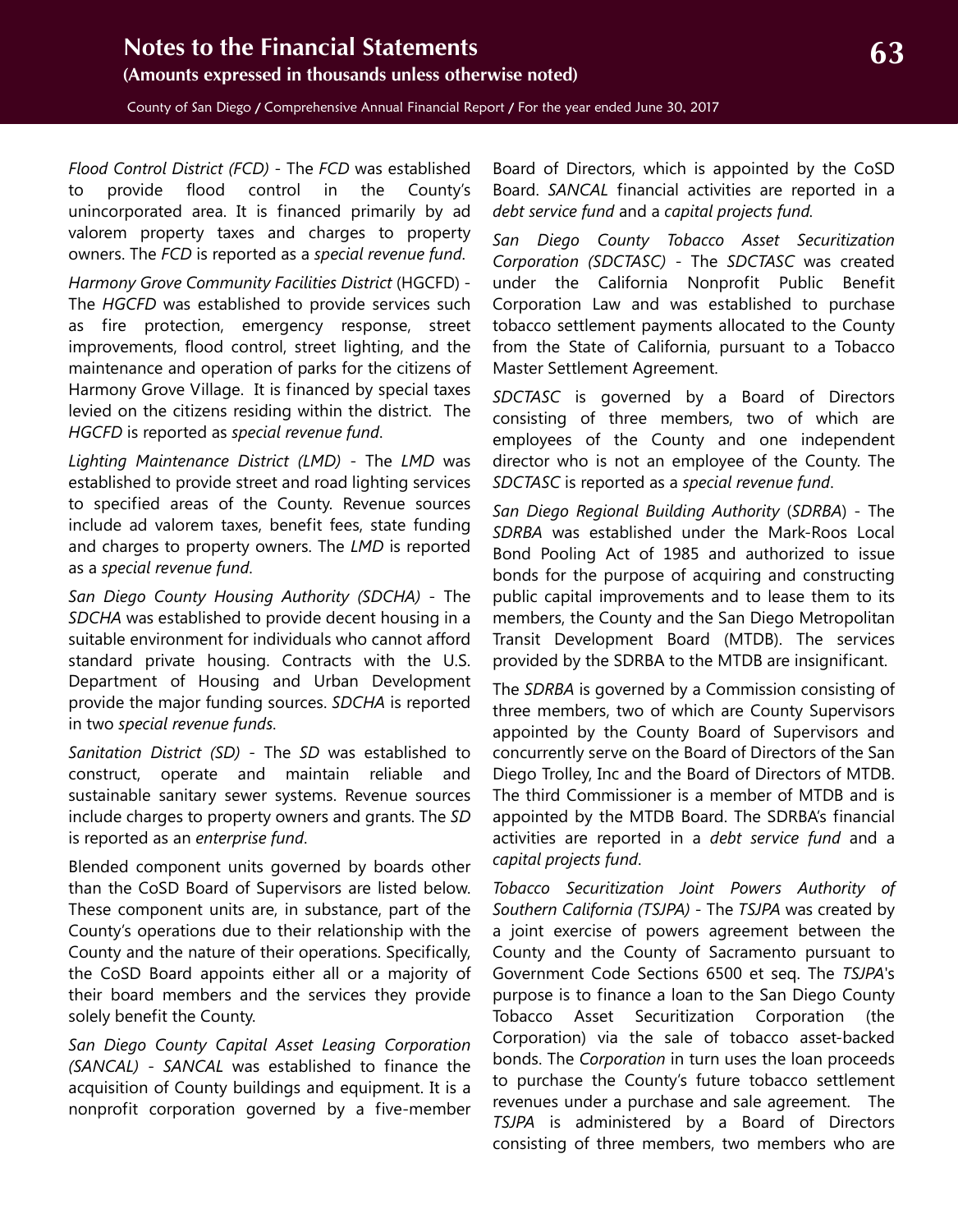**(Amounts expressed in thousands unless otherwise noted)**

County of San Diego / Comprehensive Annual Financial Report / For the year ended June 30, 2017

<span id="page-3-2"></span>appointed by the CoSD Board and the third member is appointed by the Sacramento County Board of Supervisors. The *TSJPA* is reported as a *special revenue fund*.

Separately issued financial reports for IHSSPA, SDCTASC, SDRBA, and TSJPA can be obtained from the County Auditor and Controller's Office located at 1600 Pacific Highway, Room 166, San Diego, California 92101.

#### <span id="page-3-0"></span>**Discrete Component Unit**

The *First 5 Commission of San Diego (Commission)* was established by the Board as a separate legal entity under the authority of the California Children and Families First Act and Sections 130100 et seq. of the Health and Safety Code. The Commission administers the County's share of tobacco taxes levied by the State for the purpose of implementing early childhood development programs. The County appoints all of the Commission's board and can remove appointed members at will.

The Commission is discretely presented because its Board is not substantively the same as the County's, and it does not provide services entirely or almost entirely to the County. A separately issued financial report can be obtained by writing to The First 5 Commission, 2750 Womble Road, Suite 201, (MS-A211), San Diego, CA 92106.

#### **Financial Reporting Structure**

#### **Basic Financial Statements**

The basic financial statements include both government-wide financial statements and fund financial statements which focus on the County as a whole in the government-wide financial statements and major individual funds in the fund financial statements.

#### <span id="page-3-1"></span>**Government-Wide Financial Statements**

The government-wide financial statements (statement of net position and statement of activities) display information about the County as a whole and the change in aggregate financial position resulting from the activities of the fiscal period, except for its fiduciary activities. These statements include separate columns for the governmental and business-type activities of the County (including its blended

component units) as well as its discretely presented component unit. In the statement of net position, both the governmental and business-type activities columns are presented on a consolidated basis by column and are reflected on a full accrual, economic resource basis, which incorporates capital assets as well as long-term debt and obligations.

As a general rule, the effect of interfund activity has been eliminated from the government-wide financial statements. However, interfund services provided and used are not eliminated in the process of consolidation. All internal balances in the statement of net position have been eliminated, with the exception of those representing balances between the governmental activities and the business-type activities, which are presented as internal balances and eliminated in the primary government total column. The statement of activities presents functional revenue and expenses of governmental activities and businesstype activities. Governmental activities, which normally are supported by taxes and intergovernmental revenues, are reported separately from business-type activities, which rely to a significant extent on fees and charges for services. In the statement of activities, internal service funds' revenue and expenses related to interfund services have been eliminated. Revenue and expenses related to services provided to external customers have not been eliminated and are presented within governmental activities.

The government-wide financial statements distinguish functions of the County that are principally supported by taxes and intergovernmental revenues (governmental activities) from other functions that are intended to recover all or a significant portion of their costs through user fees and charges (business-type activities). The governmental activities of the County include general government, public protection, public ways and facilities, health and sanitation, public assistance, education, and recreation and cultural activities. The business-type activities of the County include airport, jail stores commissary, and sanitation.

The statement of activities demonstrates the degree to which the direct expenses of a given function are offset by program revenues. Direct expenses are those that are clearly identifiable with a specific function. Program revenues include (1) charges to customers or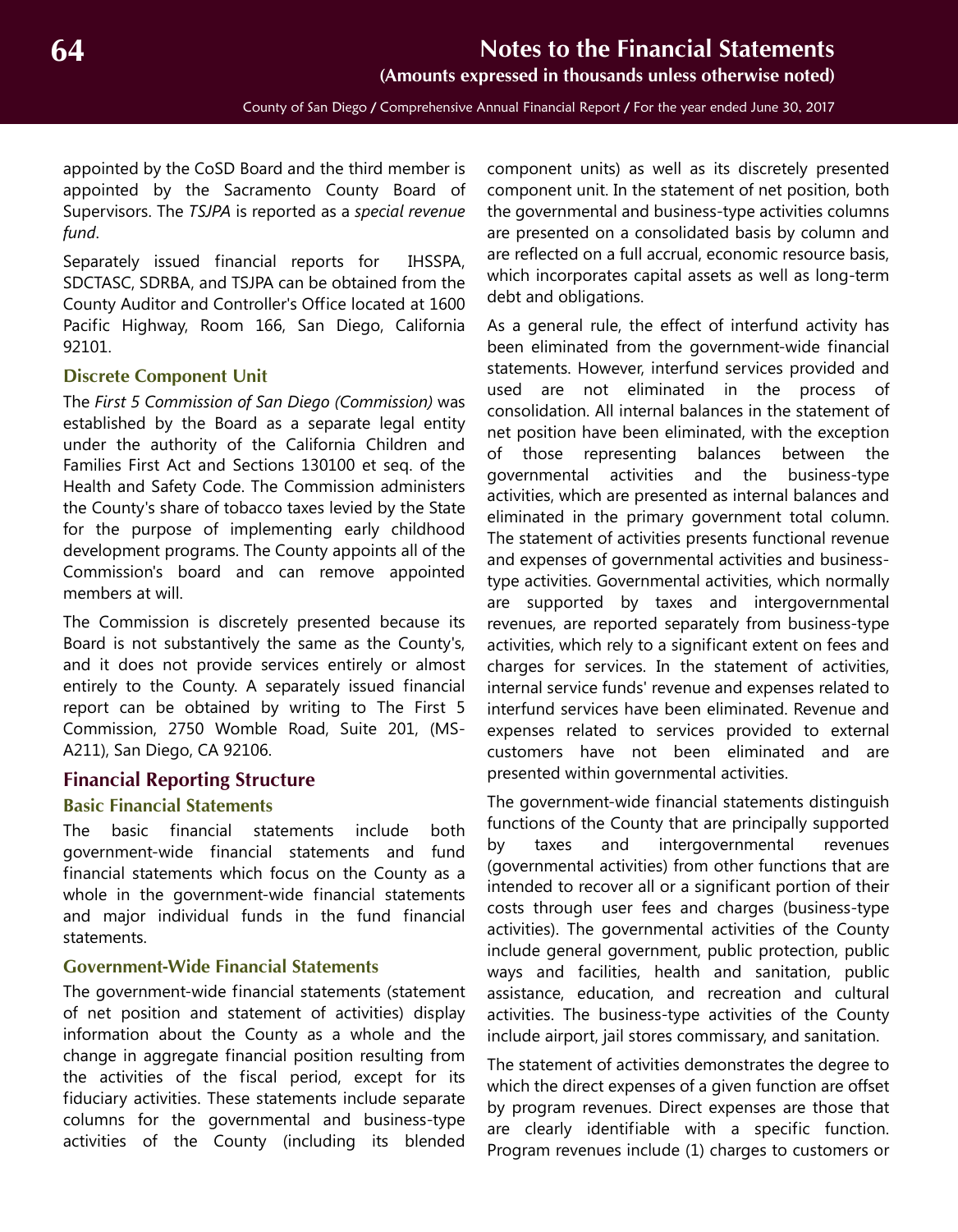<span id="page-4-1"></span>County of San Diego / Comprehensive Annual Financial Report / For the year ended June 30, 2017

applicants who purchase, use, or directly benefit from goods, services, or privileges provided by a given function and (2) grants and contributions that are restricted to meeting the operational or capital requirements of a particular function. Taxes and other items not properly included among program revenues are reported instead as general revenues.

#### <span id="page-4-0"></span>**Fund Financial Statements**

The fund financial statements are presented after the government-wide financial statements. They display information about major funds individually and in the aggregate for governmental and proprietary funds. In governmental and fiduciary funds, assets and liabilities are presented in order of relative liquidity. In proprietary funds, assets and liabilities are presented in a classified format that distinguishes between all current and noncurrent assets and liabilities. Current assets in the classified format are those considered available to generate or use cash within twelve months of the end of the fiscal period. Examples include cash, various receivables and short-term investments. All other assets are considered noncurrent. Current liabilities are obligations to be paid within the next fiscal year. Examples include payables and the current portion of long-term liabilities. For all fund types, deferred outflows of resources are presented after assets; and deferred inflows of resources are presented following liabilities. For further information see Deferred Outflows and Inflows of Resources.

Major individual governmental funds are reported as separate columns in the fund financial statements and are presented on a current financial resources and modified accrual basis of accounting. Separate fund financial statements are provided for governmental funds, proprietary funds and fiduciary funds, even though the latter are excluded from the governmentwide financial statements.

The County reports the following major governmental funds:

The *General Fund* is the County's primary operating fund. It accounts for and reports all financial resources of the County not accounted for and reported in another fund. Revenues are primarily derived from taxes; licenses, permits and franchises; fines, forfeitures and penalties; use of money and property;

intergovernmental revenues; charges for services; and other revenues. Expenditures are expended for functions of general government, public protection, public ways and facilities, health and sanitation, public assistance, education, and recreation and cultural activities. Expenditures also include capital outlay and debt service.

The *Public Safety Special Revenue Fund* accounts for Proposition 172 half-cent sales taxes collected and apportioned to the County by the State Board of Equalization and are restricted for funding public safety activities. Per Government Code Section 30052, a "maintenance of effort" (pre-Proposition 172 public safety funding level) must be maintained by the County to comply with the statute's spending requirements. In accordance with the Code, these funds are allocated to the Sheriff, District Attorney and Probation departments. Transfers out of this fund subsidize the following types of public safety activities: juvenile detention services; facilities maintenance and support; capital projects, equipment and other onetime expenditures; on-going technology initiatives; and various region-wide services.

The *Tobacco Endowment Special Revenue Fund* accounts for tobacco settlement payments allocated to the County from the State of California, pursuant to the Master Settlement Agreement concluded on November 23, 1998 between the major tobacco companies and 46 states (including California), the District of Columbia and four U.S. Territories. According to Board of Supervisors Policy E-14, tobacco settlement monies are to be used for healthcare-based programs.

The County reports the following additional funds and fund types:

*Enterprise Funds* account for airport, jail stores commissary and sanitation district activities; including operations and maintenance, financing of clothing and personal sundry items for persons institutionalized at various county facilities, sewage collection and treatment services.

*Internal Service Funds* account for the financing of public works and communications equipment; the financing of materials and supplies (purchasing); start up services for new and existing County service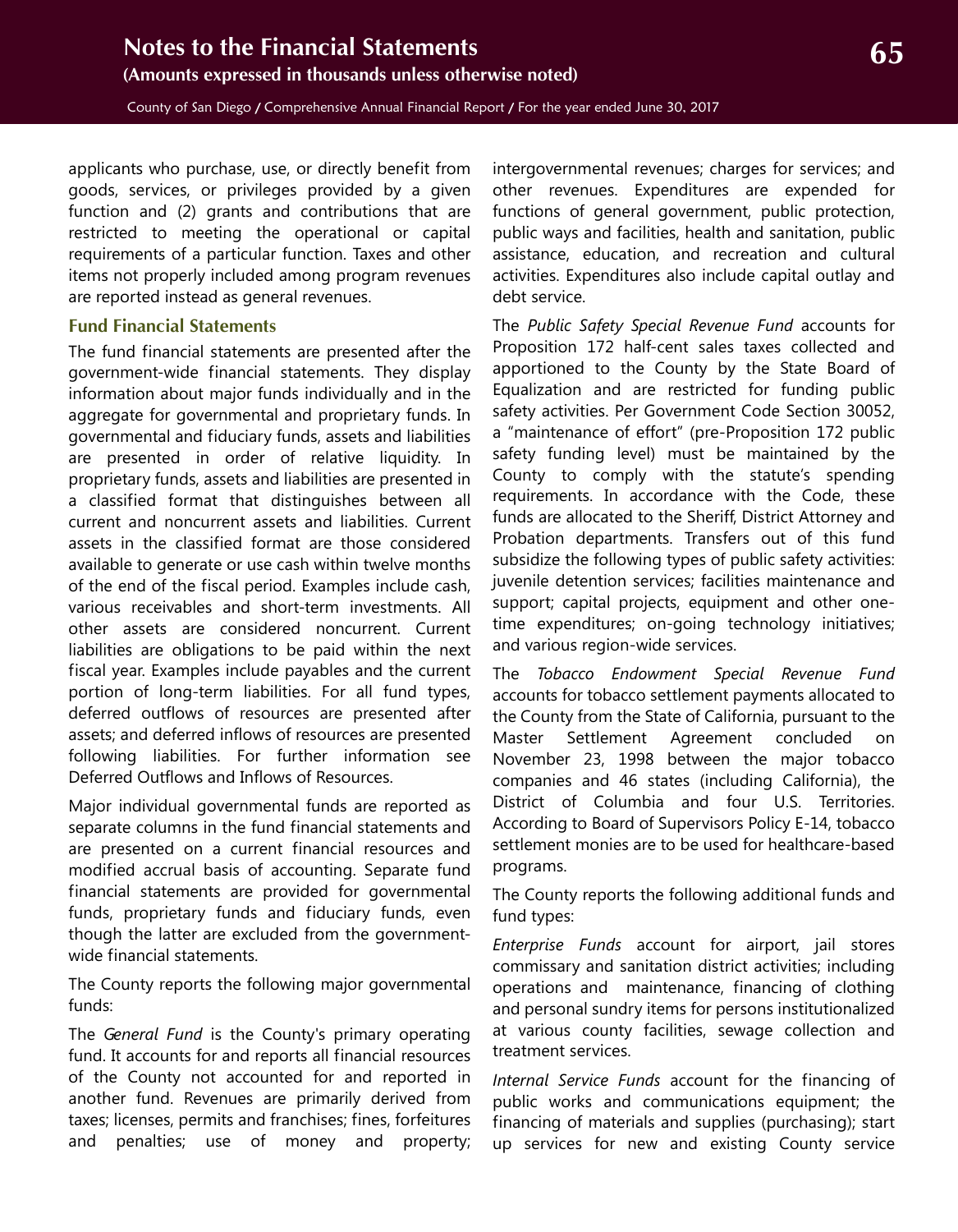County of San Diego / Comprehensive Annual Financial Report / For the year ended June 30, 2017

<span id="page-5-1"></span>districts; the County's public liability and employee benefits activities; the financing of fleet services; facilities management activities; and the financing of information technology services. Goods or services provided by servicing County departments are paid for on a cost reimbursement basis by receiving departments.

The following *fiduciary funds* account for resources that are held by the County as a trustee or agent for outside parties and cannot be used to support the County's programs.

*Pooled Investments - Investment Trust Funds* account for investment activities on behalf of external entities and include the portion of the County Treasurer's investment pool applicable to external entities. In general, external entities include school districts, independent special districts and various other governments.

*County of San Diego Successor Agency Private Purpose Trust Fund* is a fiduciary fund type used by the County to report trust arrangements under which principal and income benefit other governments. This fund reports the assets, liabilities, and activities of the County of San Diego Successor Agency; formed pursuant to California Assembly Bill ABx1 26.

*Agency Funds* are custodial in nature, and have no measurement focus, but do employ the accrual basis of accounting for purposes of asset and liability recognition. Agency funds account for assets held by the County as an agent for various local governments, organizations and individuals. Included are funds for child support payments; payroll taxes; public administrator and public guardian accounts; and apportioned taxes for other local governments.

#### <span id="page-5-0"></span>**Measurement Focus, Basis of Accounting, and Financial Statement Presentation**

The government-wide financial statements are reported using the economic resources measurement focus and the accrual basis of accounting, as are the proprietary fund and fiduciary fund financial statements. Revenues are recorded when earned and expenses are recorded when a liability is incurred, regardless of the timing of related cash flows. Property taxes are recognized as revenues in the fiscal year for

which they are levied. Grants and similar items are recognized as revenue as soon as all eligibility requirements imposed by the provider have been met.

*Governmental Funds* are reported using the current financial resources measurement focus and the modified accrual basis of accounting. Under this method, revenues are susceptible to accrual when measurable and available. Sales taxes, investment earnings, state and federal grants, and charges for services are accrued when their receipt occurs within 180 days following the end of the fiscal year. Property taxes are accrued if they are collectible within 60 days after the end of the accounting period. Expenditures are generally recorded when a liability is incurred, as under accrual accounting. However, debt service expenditures, as well as expenditures related to compensated absences, claims, and judgments, are recorded only when payment is due. General capital assets acquisitions and principal payments on general long-term debt are reported as expenditures in governmental funds. Proceeds of general long-term debt and capital leases are reported as other financing sources.

*Proprietary Funds* distinguish operating revenues and expenses from nonoperating items. Operating revenues and expenses generally result from providing services and producing and delivering goods in connection with a proprietary fund's principal ongoing operations. The principal operating revenues of the County's enterprise funds and internal service funds are charges to customers for services. Operating expenses for enterprise funds and internal service funds include the cost of services, administrative expenses, and depreciation on capital assets. All revenues and expenses not meeting this definition are reported as nonoperating revenues and expenses.

When both *restricted and unrestricted resources* are available for use, it is the County's policy to use restricted resources first, then unrestricted resources as they are needed.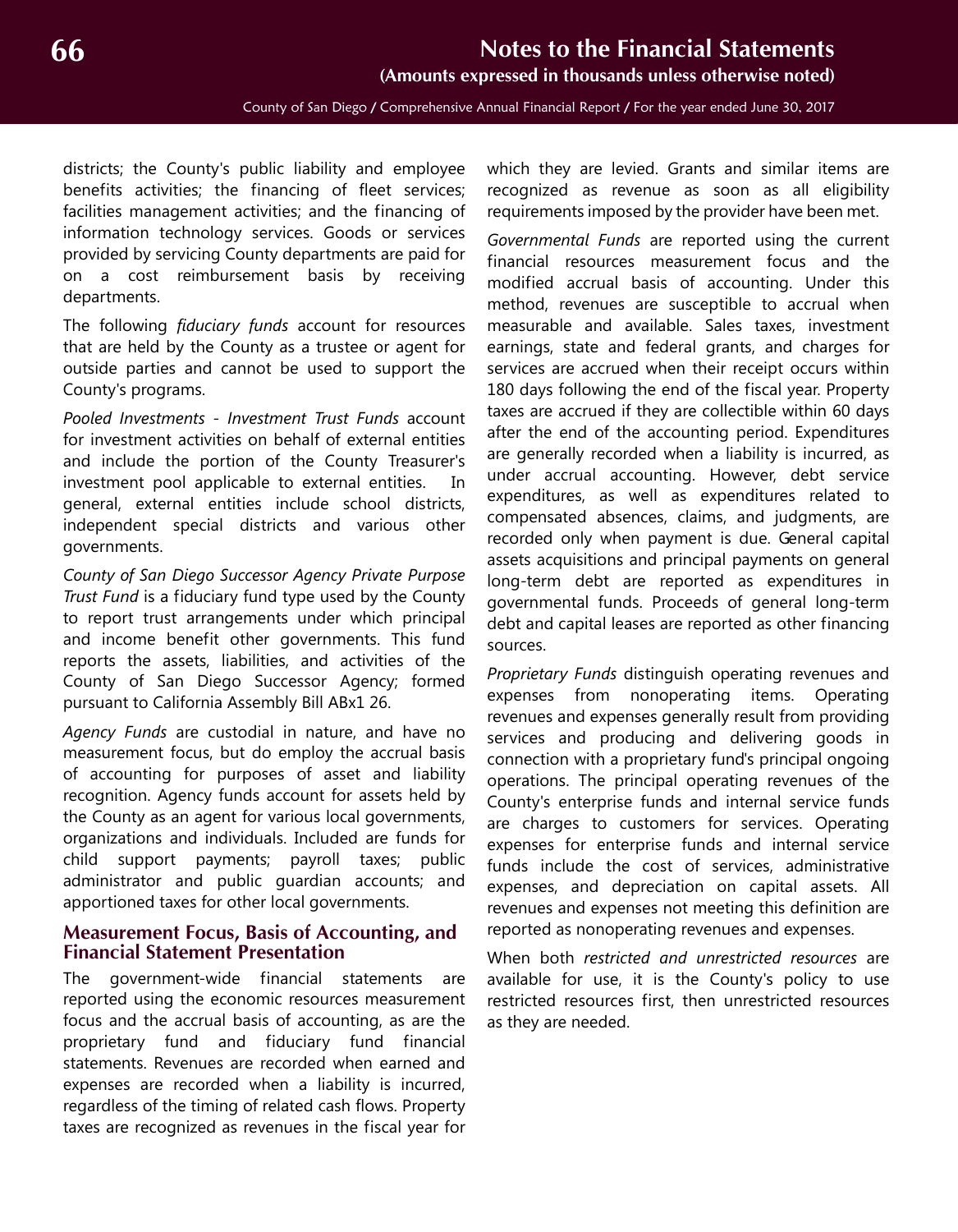<span id="page-6-2"></span>County of San Diego / Comprehensive Annual Financial Report / For the year ended June 30, 2017

#### <span id="page-6-0"></span>**Assets, Deferred Outflows of Resources, Liabilities, Deferred Inflows of Resources, and Net Position or Fund Balance**

#### <span id="page-6-1"></span>**Cash and Investments**

The County's cash and cash equivalents for cash flow reporting purposes are considered to be cash on hand, demand deposits, restricted cash, and investments held in the County's Investment Pool (the "Pool").

The Pool is available for use by all funds. Each fund type's portion of the Pool is displayed on the statements of net position/balance sheets as "pooled cash and investments." The share of each fund's pooled cash and investments account is separately accounted for and interest earned, net of related expenses, is apportioned quarterly based on the fund's average daily cash balance in proportion to the total pooled cash and investments based on amortized cost. \$2.048 million of interest earned by certain funds has been assigned to and reported as revenue of another fund. For fiscal year 2017, the General Fund was assigned \$2.040 million and the Other Governmental Funds were assigned \$8 thousand.

Governmental Accounting Standards Board Statement No. 72 (GASB 72) *Fair Value Measurement and Application* establishes a hierarchy of inputs to valuation techniques used to measure fair value and requires disclosures to be made about investment fair value measurements, the level of fair value hierarchy, and valuation techniques.

According to GASB 72, an investment is defined as a security or other asset that (a) a government holds primarily for the purpose of income or profit and (b) has a present service capacity based solely on its ability to generate cash or to be sold to generate cash. Investments not measured at fair value continue to include, for example, money market mutual funds which are valued at net asset value - \$1 per share (amortized cost).

The following investments that have a remaining maturity at the time of purchase of one year or less and are held by fiscal agents outside of the County's investment Pool are to be measured at amortized cost: Money market investments, including commercial paper; and participating interest-earning investment contracts, such as negotiable certificates of deposit.

Fair value is the price that would be received to sell an asset or paid to transfer a liability in an orderly transaction between market participants at the measurement date. Fair value is a market-based measurement, not an entity-specific measurement.

Fair value measurements for pooled investments and investments with fiscal agents are categorized within the fair value hierarchy established by GASB 72. The hierarchy is based on the valuation inputs used to measure the fair value of assets and liabilities. Level 1 inputs are quoted prices in active markets for identical assets or liabilities. Level 2 inputs are inputs, other than quoted prices included within Level 1, that are observable for an asset or liability, either directly or indirectly. Level 3 inputs are unobservable inputs for an asset or liability. None of the County's investments are valued using Level 1 and Level 3 inputs.

#### **Receivables and Payables**

The major receivables for governmental and businesstype activities are taxes, due from other governmental agencies and loans. All property taxes and accounts receivable are shown net of an allowance for uncollectibles (\$11.962 million and \$6.834 million, respectively). Activities between funds that represent lending/borrowing arrangements outstanding at the end of the fiscal year are interfund loans. All other outstanding balances between funds are reported as "due to/from other funds". Any residual balances outstanding between the governmental activities and business-type activities are reported in the government-wide financial statements as "internal balances".

Noncurrent interfund receivables between funds are reported as a nonspendable fund balance account in the General Fund; and as a restricted, committed or assigned fund balance account in other governmental funds, as applicable.

Secured property taxes are levied based upon the assessed valuation as of the previous January 1st, (lien date) and the tax levy is recorded as of July 1st (levy date). They are payable in two equal installments due on November 1st and February 1st and are considered delinquent with ten percent penalties after December 10th and April 10th, respectively. An additional penalty of one and one-half percent per month begins to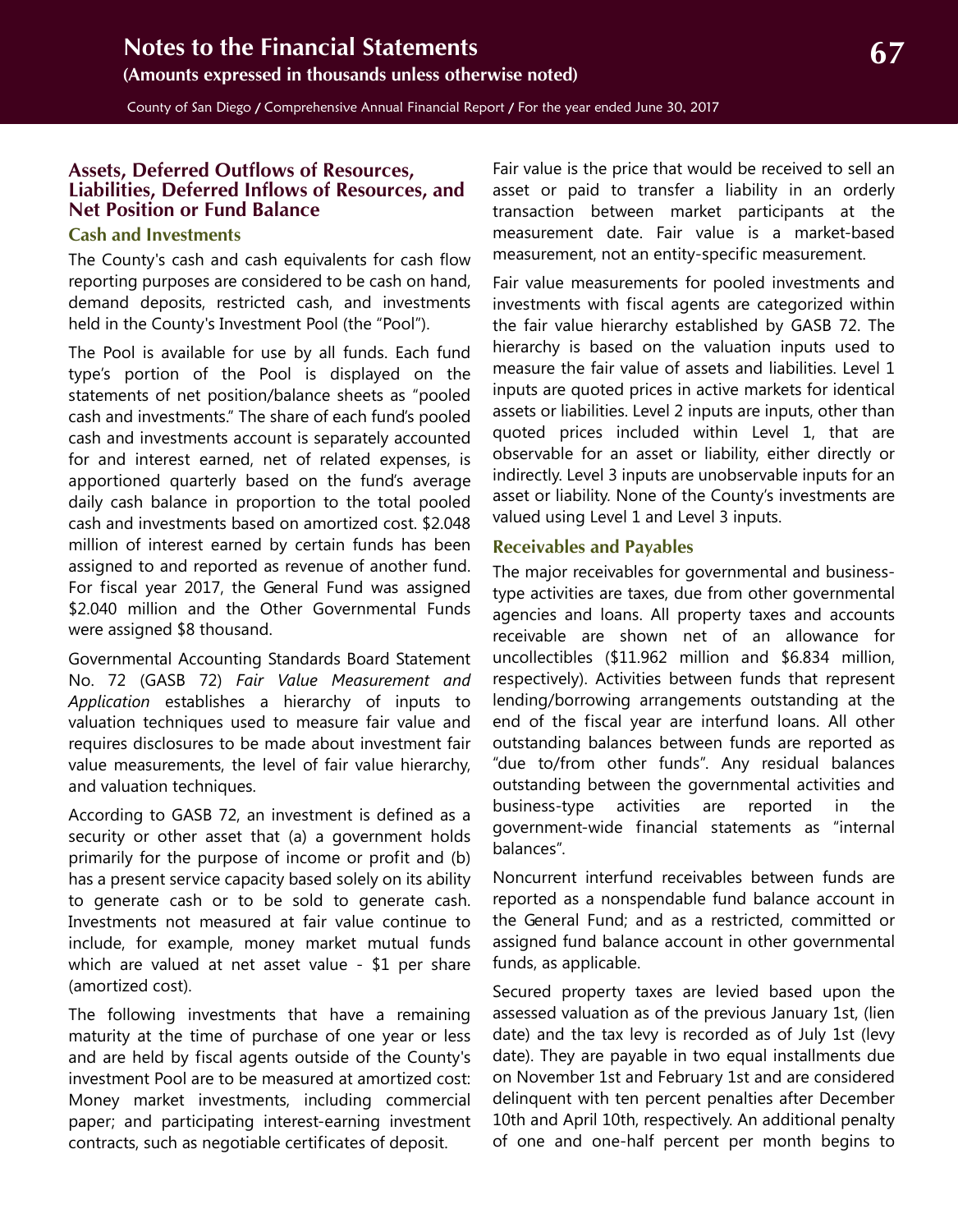County of San Diego / Comprehensive Annual Financial Report / For the year ended June 30, 2017

<span id="page-7-3"></span>accrue on July 1st on defaulted secured property taxes. Unsecured property taxes are due as of the January 1st lien date and become delinquent, with 10 percent penalties, after August 31st. An additional penalty of one and one-half percent per month begins to accrue after October 31st on delinquent unsecured property taxes.

Governmental funds' property tax revenues are recognized in the fiscal year for which they are levied, provided they are due within the fiscal year and collected within 60 days after the fiscal year end. Property tax revenues are also recognized for unsecured and supplemental property taxes that are due at year end, and are collected within 60 days after the fiscal year end, but will not be apportioned until the next fiscal year due to the timing of the tax apportionment schedule.

#### <span id="page-7-0"></span>**County Leased Property**

The County and its blended component units lease real property to the private sector and other governmental agencies. Direct financing lease receivables are shown as restricted assets on the government-wide statement of net position - governmental activities and governmental funds balance sheets. Revenue from direct financing and non-cancelable operating leases is reported in the applicable government-wide statement of activities - governmental activities, governmental funds statements of revenues, expenditures, and changes in fund balances and proprietary funds, statements of revenues, expenses, and changes in net position, as applicable.

#### <span id="page-7-1"></span>**Inventories and Prepaid Items**

Inventories include both inventories on hand for sale and consumable inventories. Inventories are valued at average cost. They are accounted for as expenditures at the time of purchase and reported in governmental funds as an asset with an offsetting nonspendable fund balance amount. Proprietary fund types are carried at average cost and are expended when consumed. Prepaid items reflect payments for costs applicable to future accounting periods and are recorded as prepaid items in both the governmentwide and fund financial statements, with expenditures recorded when consumed. Inventories and prepaid

items recorded in the governmental funds are not in spendable form and thus, an equivalent portion of fund balance is reported as nonspendable.

#### <span id="page-7-2"></span>**Capital Assets**

Capital assets are of a long-term character and include: land, easements, construction in progress, buildings and improvements, equipment, software and infrastructure.

Infrastructure assets include roads, bridges and sewers.

Capital assets are recorded at *historical cost* if purchased or constructed. Donated capital assets are recorded at *estimated acquisition value* at the date of donation. Capital assets with original unit costs equal to or greater than the *capitalization thresholds* shown in **Table 1** are reported in the applicable *governmental activities* or *business-type activities* columns in the government-wide financial statements.

| Table 1<br><b>Capitalization Thresholds</b> |  |           |  |  |  |  |
|---------------------------------------------|--|-----------|--|--|--|--|
| Land                                        |  |           |  |  |  |  |
| Easements                                   |  | 50        |  |  |  |  |
| <b>Buildings and improvements</b>           |  | 50        |  |  |  |  |
| Equipment                                   |  | .5        |  |  |  |  |
| Software                                    |  | 50-100    |  |  |  |  |
| Infrastructure                              |  | $25 - 50$ |  |  |  |  |

Depreciation and amortization are charged over the capital assets' estimated useful lives using the straightline method for proprietary and governmental fund types. Governmental fund type depreciation and amortization are only shown in the statement of activities. Proprietary fund type depreciation and amortization are shown both in the fund statements and the government-wide statement of activities. Estimated useful lives are shown in **Table 2**.

| <b>Estimated Useful Lives</b>     | Table 2       |
|-----------------------------------|---------------|
| <b>Buildings and improvements</b> | $10-50$ years |
| Equipment                         | 4-30 years    |
| Software                          | $2-10$ years  |
| Infrastructure                    | 10-50 years   |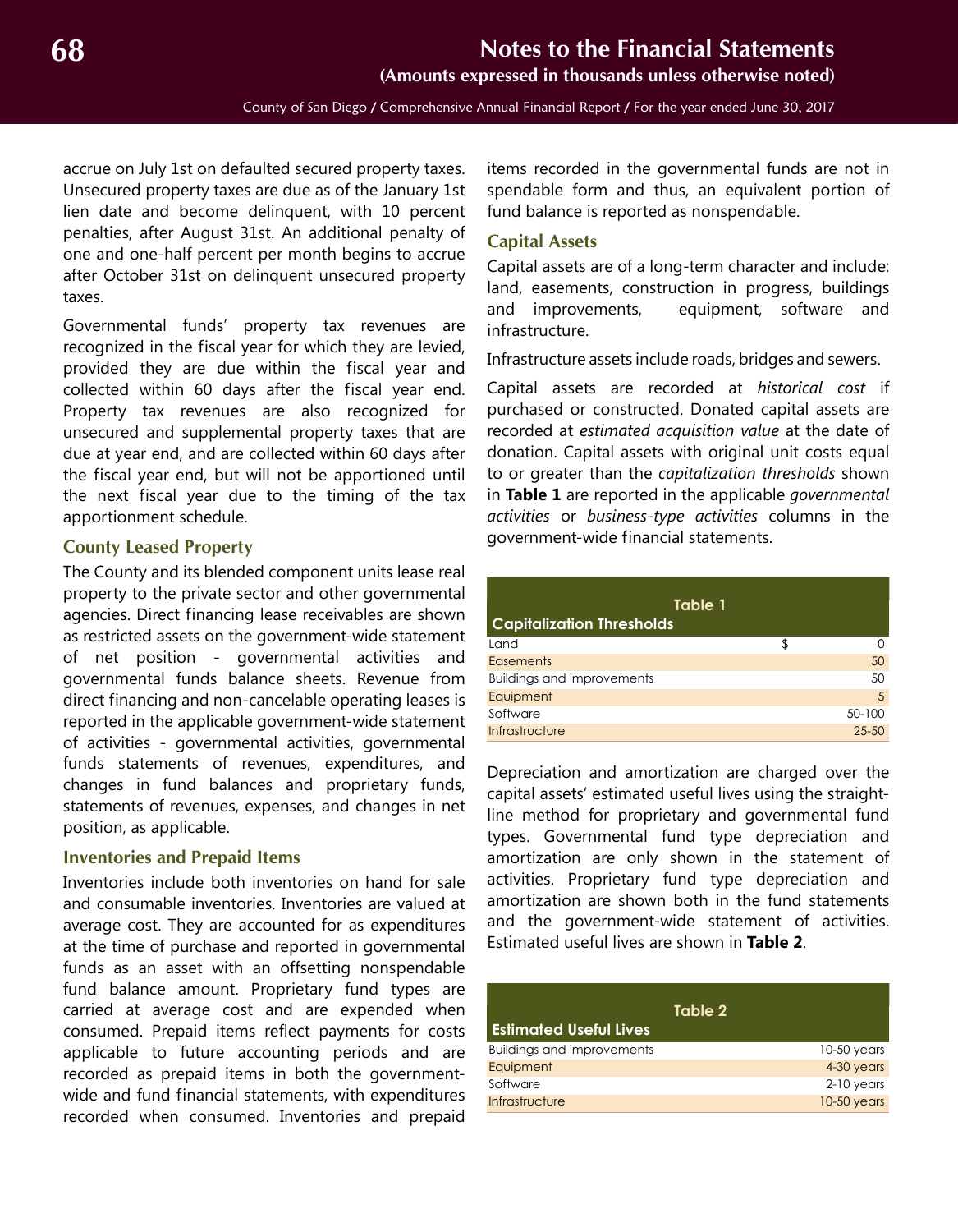#### <span id="page-8-1"></span>**Unearned Revenue**

Under both the accrual and the modified accrual basis of accounting, revenue may be recognized only when it is earned. If assets are recognized in connection with a transaction before the earnings process is complete, those assets must be offset by a corresponding liability for unearned revenue. Unearned revenue can be found in government-wide financial reporting as well as in the governmental, proprietary, and fiduciary funds' financial statements.

#### **Deferred Outflows and Inflows of Resources**

The County reports deferred outflows and inflows of resources. A deferred outflow of resources is a consumption of net position by the government that is applicable to a future reporting period. A deferred inflow of resources represents an acquisition of net position by the government that is applicable to a future period.

Under the modified accrual basis of accounting, it is not enough that revenue has been earned if it is to be recognized as revenue of the current period. Revenue must also be susceptible to accrual; it must be both measurable and available to finance expenditures of the current fiscal period. If assets are recognized in connection with a transaction, but those assets are not yet available to finance expenditures of the current fiscal period, then the assets must be offset by a corresponding deferred inflow of resources. This type of deferred inflow is unique to governmental funds, since it is tied to the modified accrual basis of accounting, which is used only in connection with governmental funds.

Examples of deferred outflows and inflows of resources include property taxes received in advance, unavailable revenue, unamortized losses and gains on refunding of long-term debt (discussed below), and pension related deferrals. Pension related deferred outflows and inflows of resources include changes in proportionate share and differences between employer's contributions and proportionate share of contributions, changes in assumptions or other inputs, contributions to the pension plan subsequent to the measurement date, differences between expected and actual experience in the total pension liability and net difference between projected and actual earnings on pension plan investments.

Occasionally, the County refunds some of its existing debt. When this occurs, the difference between the funds required to retire (reacquisition price of) the refunded debt and the net carrying amount of refunded debt results in a deferred amount on refunding. If there is an excess of the reacquisition price of refunded debt over its net carrying amount, it is treated as a deferred outflow of resources (a deferred loss on refunding). If there is an excess net carrying value amount of refunded debt over its reacquisition price, it is treated as a deferred inflow of resources (a deferred gain on refunding).

#### **Lease Obligations**

The County leases various assets under both operating and capital lease agreements. In the government-wide and proprietary funds financial statements, capital lease obligations are reported as liabilities in the applicable governmental activities, business-type activities or proprietary funds statement of net position.

#### <span id="page-8-0"></span>**Long-Term Obligations**

Long-term liabilities reported in the statement of net position include the amount due in one year (current) and the amount due in more than one year (noncurrent).

General long-term liabilities consist of the noncurrent portion of claims and judgments, compensated absences, landfill postclosure and other noncurrent liabilities. General long-term liabilities are not reported as liabilities in governmental funds but are reported in the governmental activities column in the governmentwide statement of net position. General long-term debt is not limited to liabilities arising from debt issuances but may also include noncurrent liabilities on other commitments that are not current liabilities properly recorded in governmental funds.

Debt may be issued at par (face) value, with a premium (applicable to debt issued in excess of face value) or at a discount (applicable to debt issued at amounts less than the face value).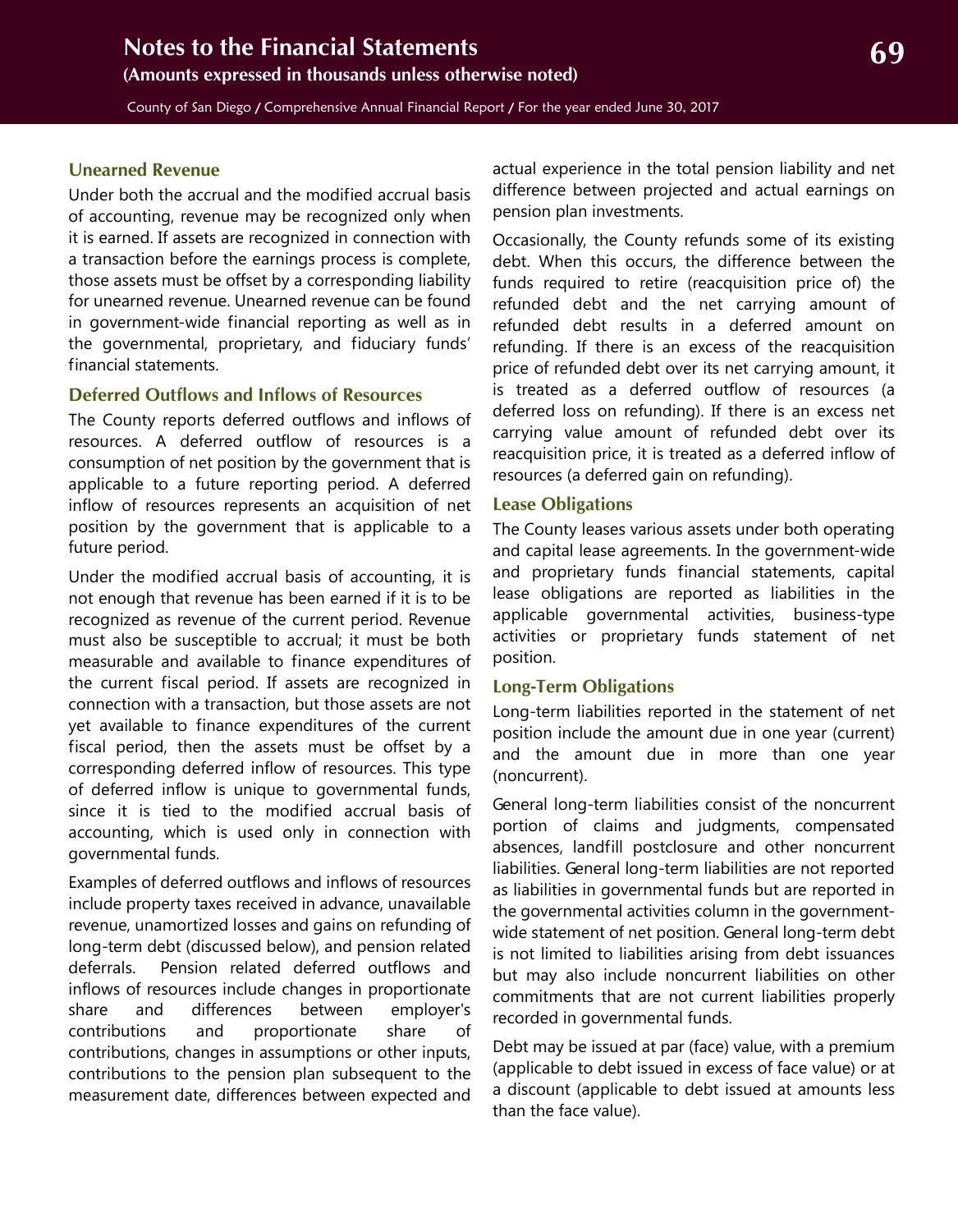County of San Diego / Comprehensive Annual Financial Report / For the year ended June 30, 2017

<span id="page-9-1"></span>In the government-wide financial statements and proprietary fund financial statements, bond premiums and discounts are deferred and amortized over the life of the bonds using the straight-line method. Bonds payable are reported net of the applicable bond premium or discount.

In the governmental fund financial statements, bond premiums and discounts, as well as bond issuance costs, are recognized during the current period. The face amount of the debt issued and premiums are reported as other financing sources while discounts on debt issuances are reported as other financing uses. Issuance costs, whether or not withheld from the actual debt proceeds received, are reported as debt service expenditures.

Capital Appreciation Bonds (CABs) issued by the County represent bonds that are issued at a deep discount, pay no current interest but accrete or compound in value from the date of issuance to the date of maturity. CABs are presented at their maturity value less the unaccreted appreciation. Unaccreted appreciation represents the difference between the maturity value of the debt and their par (face) value. The unaccreted appreciation is accreted as interest over the life of the CABs.

#### **Pension**

The County recognizes its proportionate share of the San Diego County Employees Retirement Association Pension Plan's (SDCERA-PP) collective net pension liability. Essentially, the net pension liability represents the excess of the total pension liability over the fiduciary net position of the SDCERA-PP reflected in the actuarial report provided by the SDCERA-PP actuary. The net pension liability is measured as of the County's prior fiscal year-end. Changes in the net pension liability are recorded in the period incurred, as pension expense or as deferred outflows of resources or deferred inflows of resources depending on the nature of the change. The changes in net pension liability that are recorded as deferred outflows of resources or deferred inflows of resources are those that arise from changes in actuarial assumptions or other inputs, changes in proportionate share and differences between employer's contributions and

proportionate share of contributions, differences between expected and actual experience in the total pension liability, and the net difference between projected and actual earnings on San Diego County Employees Retirement Association pension plan (SDCERA-PP) investments.

For purposes of measuring the net pension liability and deferred outflows/inflows of resources or resources relating to pension expense, information about the fiduciary net position of the SDCERA-PP and additions to/deductions from the SDCERA-PP fiduciary net position have been determined on the same basis as they are reported by SDCERA. For this purpose, benefit payments (including refunds of employee contributions) are recognized when due and payable in accordance with the benefits terms. Investments are reported at fair value.

#### <span id="page-9-0"></span>**Employees' Compensated Absences**

The County's policy is to permit employees to accumulate *earned* but *unused* vacation, compensatory time, holiday and sick leave benefits. Each of these benefits is subject to certain limits based on employee class, except for sick leave and compensatory time that is subject to Fair Labor Standards Act (FLSA) rules or the California Labor Code. All vacation pay and a certain portion of compensatory and sick pay for specified employee classes is accrued in the government-wide and proprietary funds financial statements. Except for specified employee classes, there is no liability for *unpaid accumulated* sick leave since the County does not cash out unused sick leave when employees separate from service with the County. However, employees eligible for retirement benefits that meet minimum balance requirements may apply unused sick leave toward determining their length of service for the purpose of calculating retirement benefits.

Accumulated leave benefits including vacation, sick leave, and compensatory time worked are recorded in the government-wide statement of net position. Amounts recorded as accumulated leave benefits include the employer's share of Social Security and Medicare taxes. These amounts would not be expected to be liquidated from expendable available financial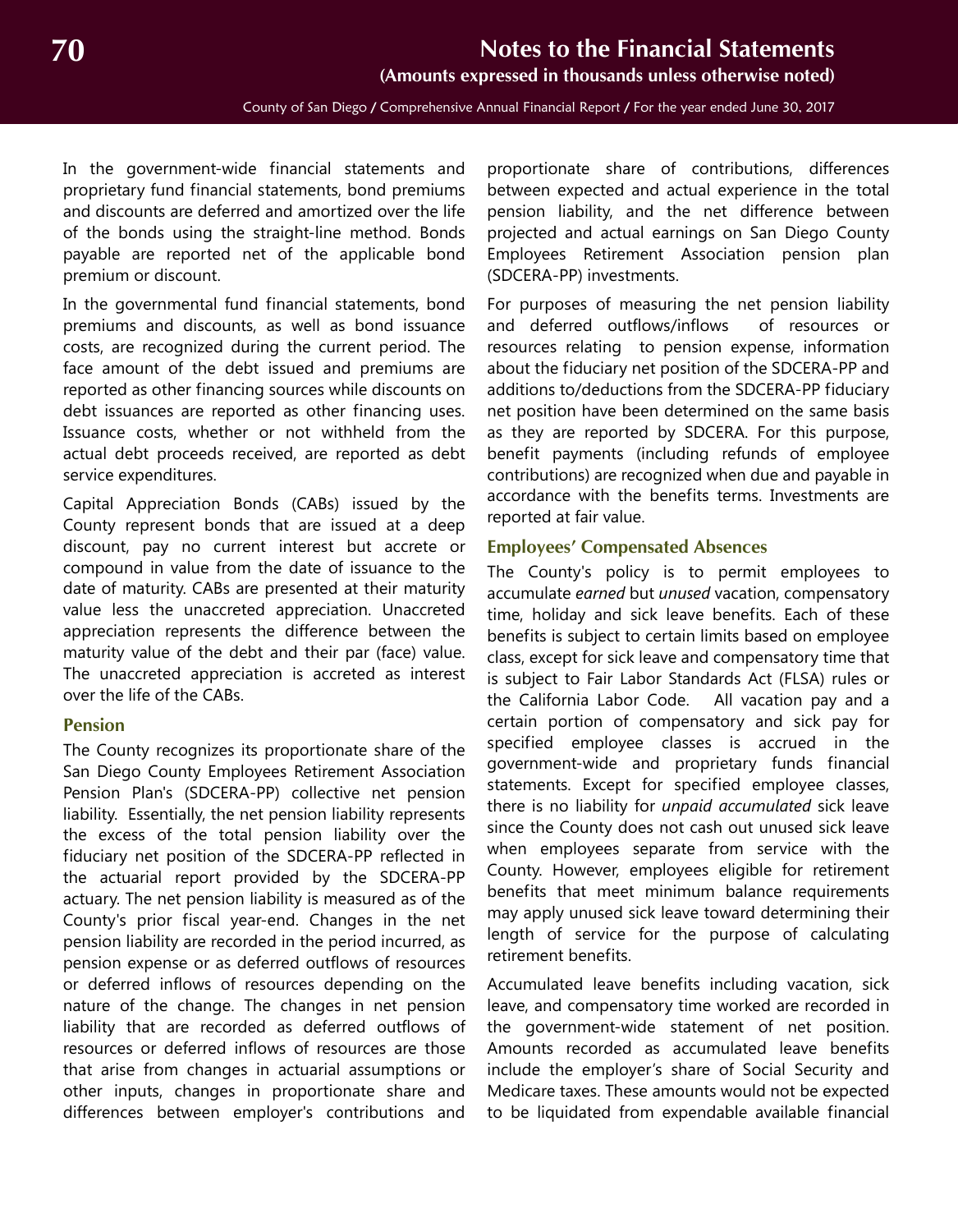<span id="page-10-2"></span>resources, but would be expected to be liquidated in future years as employees elect to use these benefits as prescribed by Civil Service rules and regulations.

County employees in the unclassified service and certain employees hired prior to 1979 may receive up to 50% and 25%, respectively, of the cash value of all or a portion of their sick leave balances upon termination or retirement. The cash value of these benefits is included in the accumulated leave benefits noted above. This liability has been recorded in the current and long-term portion of compensated absences in the appropriate proprietary funds and governmentwide statement of net position.

California Labor Code Section 4850 entitles safety officers who meet certain criteria to receive full salary in lieu of temporary disability payments for the period of disability, not exceeding 365 days, or until such earlier date as he or she is retired on permanent disability pension. This liability is accrued in the current and long-term portion of compensated absences.

All County employees who have completed at least five years of continuous service in the County retirement system, and have a sick leave balance of at least one hundred hours, may convert, at retirement, all or a portion of their sick leave balance to retirement service credits on a hour-for-hour basis. The conversion of these balances to retirement service credits is included in the County's actuarial accrued liability, as part of the annual actuarial valuation which includes assumptions regarding employee terminations, retirement, death, etc.

#### <span id="page-10-0"></span>**General Budget Policies**

An operating budget is adopted each fiscal year by the Board of Supervisors for the governmental funds. The annual resolution adopts the budget at the object level of expenditures within departments. Annual budgets are not required to be adopted for the Tobacco Securitization Joint Special Revenue Fund; and the Debt Service and Capital Projects Funds (other governmental funds). Please refer to the notes to required supplementary information for more details regarding the County's general budget policies.

#### <span id="page-10-1"></span>**Fund Balance**

In the fund financial statements, governmental funds report fund balance in classifications that comprise a hierarchy based primarily on the extent to which the County is bound to honor constraints on the specific purposes for which amounts in those funds can be spent. These classifications include: nonspendable; restricted; and the unrestricted classifications of committed, assigned and unassigned. When both restricted and unrestricted resources are available for use, fund balance is generally depleted by restricted resources first, followed by unrestricted resources in the following order: committed, assigned and unassigned. The fund balance classifications are defined as follows:

*Nonspendable* **fund balance** - amounts that cannot be spent because they are either (a) not in spendable form or (b) legally or contractually required to be maintained intact. The "not in spendable form" criterion includes items that are not expected to be converted to cash, for example, inventories and prepaid amounts.

*Restricted* **fund balance** - amounts with constraints placed on their use that are either (a) externally imposed by creditors (such as through debt covenants), grantors, contributors, or laws or regulations of other governments; or (b) imposed by law through constitutional provisions or enabling legislation.

*Committed* **fund balance** - amounts that can only be used for specific purposes pursuant to constraints imposed by formal action of the Board of Supervisors. The Board of Supervisors may establish fund balance commitments by adoption of an ordinance, resolution, or formal board action memorialized by minute orders as may be required by law. All are equally binding. Those committed amounts cannot be used for any other purpose unless the County removes or changes the specified use by taking the same type of action it employed to previously commit those amounts.

*Assigned* **fund balance** - amounts that are constrained by the County's *intent* to be used for specific purposes, but are neither restricted nor committed. Intent should be expressed by the highest level of decision making authority (the Board of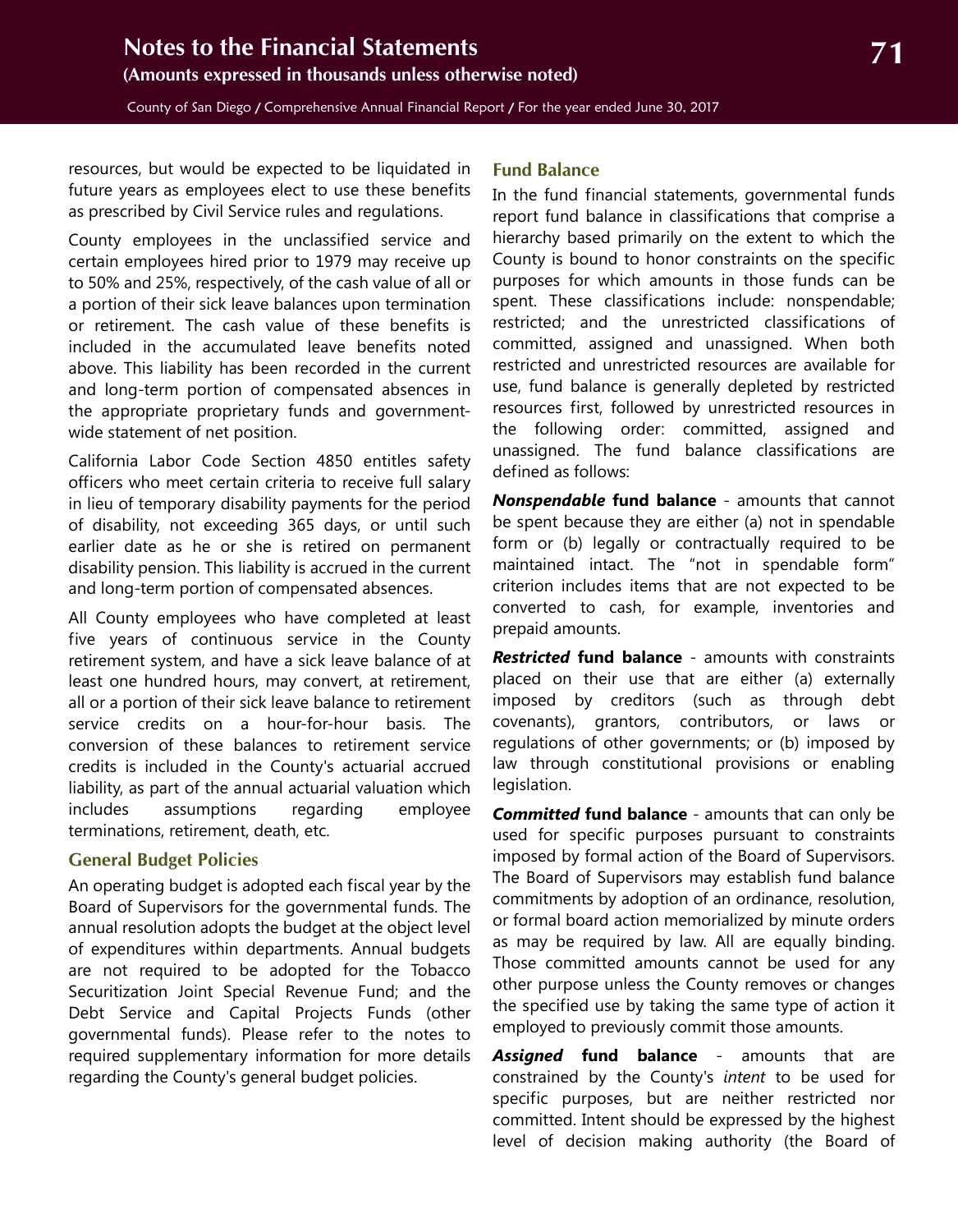**(Amounts expressed in thousands unless otherwise noted)**

<span id="page-11-2"></span>Supervisors), or by a body or official to which the governing body has delegated the authority to assign amounts to be used for specific purposes. This intent is expressed by the Board of Supervisors approval of the use of fund balance to fund non-capital related expenditures and via action taken by the Board of Supervisors on November 5, 2013, which provides that fund balance may be committed by the Board and/or assigned by the Chief Administrative Officer for specific purposes.

*Unassigned* **fund balance** - the residual classification for the General Fund. This classification represents fund balance that has not been assigned to other funds and that has not been restricted, committed, or assigned to specific purposes within the General Fund. The General Fund should be the only fund that reports a positive unassigned fund balance amount. In other governmental funds, if expenditures incurred for specific purposes exceeded the amounts restricted, committed, or assigned to those purposes, it may be necessary to report a negative unassigned fund balance.

#### <span id="page-11-0"></span>**Net Position**

**Net investment in capital assets** - consists of capital assets net of accumulated depreciation reduced by the outstanding principal of capital related debt (adjusted by any unamortized premiums, discounts, losses and gains on refunding of debt, and unspent proceeds related to debt), incurred by the County to buy or construct capital assets shown in the statement of net position. Capital assets cannot readily be sold and converted to cash.

**Restricted net position** - consists of restricted assets reduced by liabilities related to those assets. Constraints placed on net position are externally imposed by creditors, grantors, contributors or laws or regulations of other governments or imposed by law through constitutional provisions or enabling legislation. Enabling legislation authorizes the government to assess, levy, charge or otherwise mandate payment of resources (from external resource providers) and includes a legally enforceable requirement that those resources be used only for the specific purposes stipulated in the legislation.

**Unrestricted net position** - consists of net position that does not meet the definition of net investment in capital assets or restricted net position.

#### <span id="page-11-1"></span>**Indirect Costs**

County indirect costs are allocated to benefiting departments and are included in the program expense reported for individual functions and activities. Cost allocations are based on the annual *County-wide Cost Allocation Plan* which is prepared in accordance with Federal Office of Management and Budget (OMB) 2 CFR 200 Uniform Guidance.

#### **Use of Estimates**

The preparation of the basic financial statements in conformity with generally accepted accounting principles requires management to make estimates and assumptions that affect the amounts reported in the basic financial statements and accompanying notes. Actual results could differ from those estimates.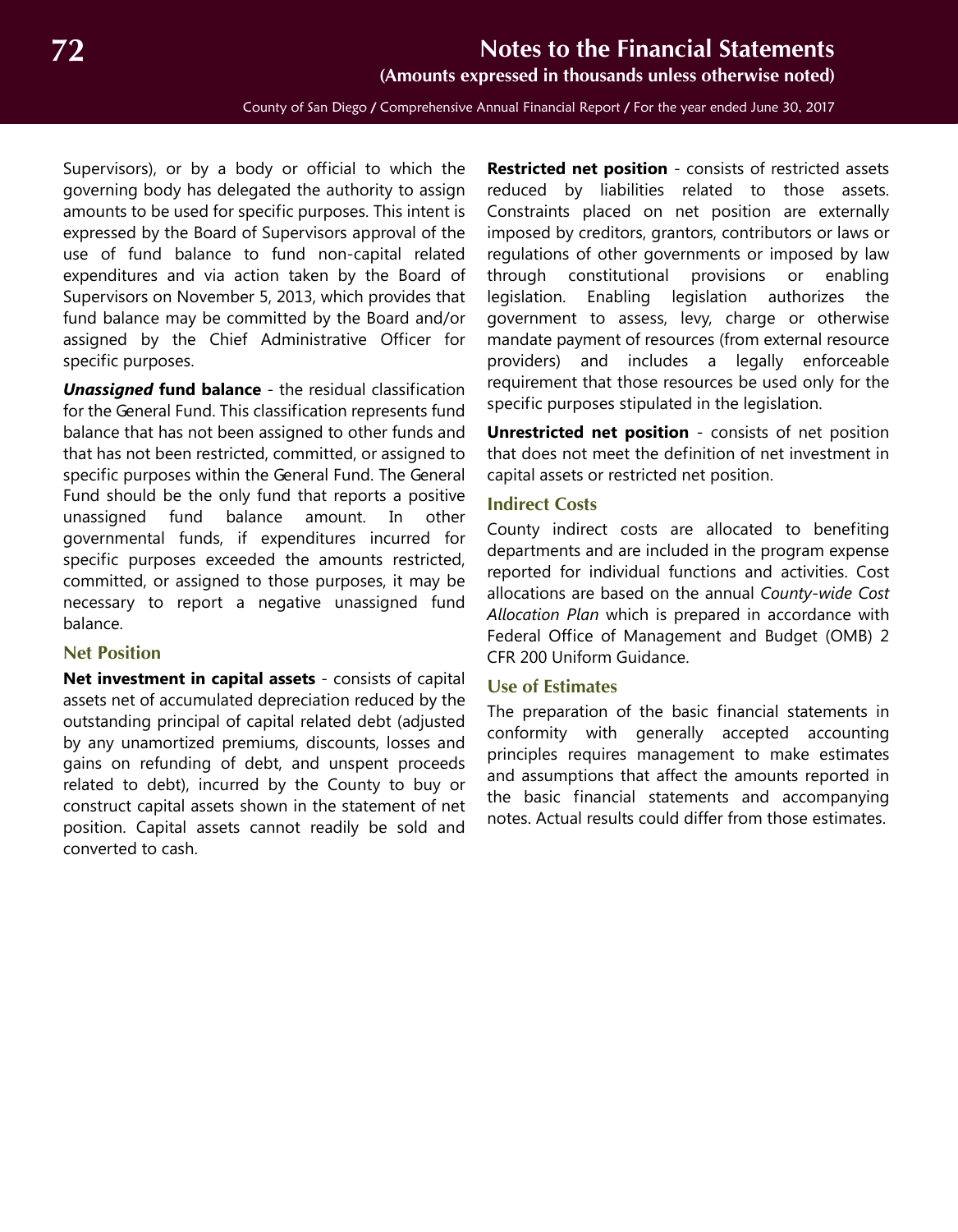### <span id="page-12-2"></span><span id="page-12-0"></span>**NOTE 2 Reconciliation of Government-Wide and Fund Financial Statements**

#### <span id="page-12-1"></span>**Balance Sheet/Statement of Net Position**

Explanations of certain differences between the governmental funds balance sheet and the government-wide statement of net position are detailed below:

| Table 3                                                                                                                                                                                                                                                                                       |                   |
|-----------------------------------------------------------------------------------------------------------------------------------------------------------------------------------------------------------------------------------------------------------------------------------------------|-------------------|
| Governmental Funds Balance Sheet / Government-Wide Statement of Net Position Reconciliation                                                                                                                                                                                                   |                   |
| At June 30, 2017                                                                                                                                                                                                                                                                              |                   |
| Long-term liabilities, including bonds, notes, loans payable, capital leases, and net pension liability, are not due and<br>payable in the current period and, therefore, are not reported in the funds. The details of this \$(5,509,251) difference are as<br>follows:                      |                   |
| Bonds, notes and loans payable                                                                                                                                                                                                                                                                |                   |
| Certificates of participation and lease revenue bonds                                                                                                                                                                                                                                         | \$<br>(293, 620)  |
| Taxable pension obligation bonds                                                                                                                                                                                                                                                              | (605, 520)        |
| Tobacco settlement asset-backed bonds                                                                                                                                                                                                                                                         | (559, 374)        |
| Loans - non-internal service funds                                                                                                                                                                                                                                                            | (3,016)           |
| Unamortized issuance premiums (to be amortized as interest expense)                                                                                                                                                                                                                           | (37, 482)         |
| Unamortized issuance discounts (to be amortized as interest expense)                                                                                                                                                                                                                          | 10,688            |
| Capital lease - non-internal service funds                                                                                                                                                                                                                                                    | (6,071)           |
| Compensated absences (excluding Internal Service Funds)                                                                                                                                                                                                                                       | (104,908)         |
| Landfill postclosure - San Marcos landfill                                                                                                                                                                                                                                                    | (19,021)          |
| Pollution remediation                                                                                                                                                                                                                                                                         | (3,898)           |
| Subtotal                                                                                                                                                                                                                                                                                      | (1,622,222)       |
| Net pension liability                                                                                                                                                                                                                                                                         | (3,887,029)       |
| Net adjustment to decrease fund balance - total governmental funds to arrive at net position - governmental activities                                                                                                                                                                        | \$<br>(5,509,251) |
|                                                                                                                                                                                                                                                                                               |                   |
| Internal Service Funds. The assets and liabilities of internal service funds are included in governmental activities in the<br>statement of net position. The details of this \$47,044 difference are as follows:                                                                             |                   |
| Net position of the internal service funds                                                                                                                                                                                                                                                    | \$<br>47,886      |
| Less: Internal payable representing charges in excess of cost to business-type activities - prior years                                                                                                                                                                                       | (276)             |
| $\frac{1}{2}$ and $\frac{1}{2}$ and $\frac{1}{2}$ and $\frac{1}{2}$ and $\frac{1}{2}$ and $\frac{1}{2}$ and $\frac{1}{2}$ and $\frac{1}{2}$ and $\frac{1}{2}$ and $\frac{1}{2}$ and $\frac{1}{2}$ and $\frac{1}{2}$ and $\frac{1}{2}$ and $\frac{1}{2}$ and $\frac{1}{2}$ and $\frac{1}{2}$ a | E/I               |

Less: Internal payable representing costs in excess of charges to business-type activities - current year (566) Net adjustment to increase fund balance - total governmental funds to arrive at net position - governmental activities \$ 47,044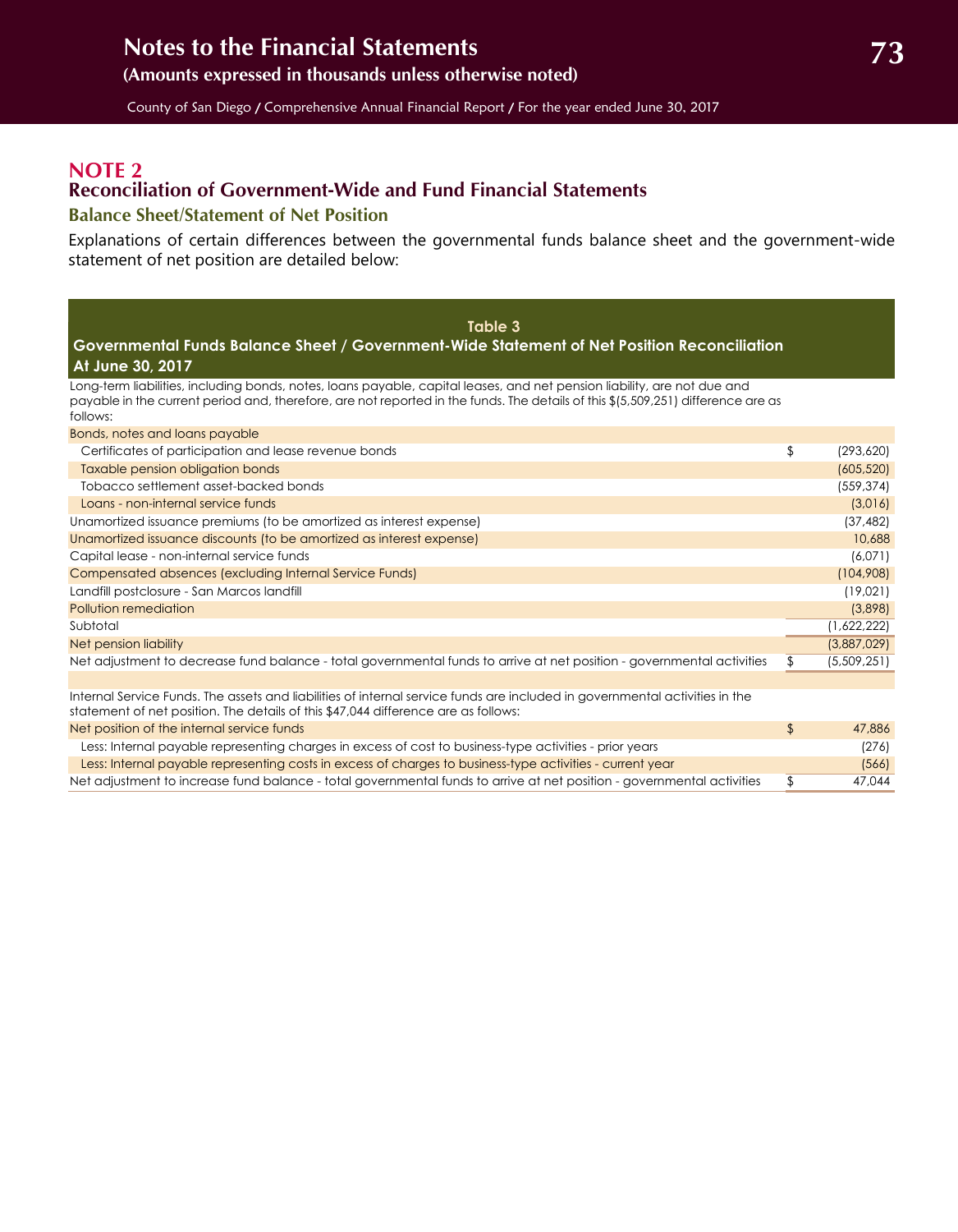**(Amounts expressed in thousands unless otherwise noted)**

County of San Diego / Comprehensive Annual Financial Report / For the year ended June 30, 2017

### <span id="page-13-0"></span>**Statement of Revenues, Expenditures, and Changes in Fund Balances/Statement of Activities**

Explanations of certain differences between the governmental fund statement of revenues, expenditures, and changes in fund balances and the government-wide statement of activities are detailed below:

| Table 4<br>Governmental Funds Statement of Revenues, Expenditures, and Changes in Fund Balances<br>and the Government-Wide Statement of Activities Reconciliation<br>For the Year Ended June 30, 2017                                                                                      |    |           |
|--------------------------------------------------------------------------------------------------------------------------------------------------------------------------------------------------------------------------------------------------------------------------------------------|----|-----------|
| Governmental funds report capital outlays as expenditures. However, in the statement of activities the cost of those assets is allocated over<br>their estimated useful lives and reported as depreciation/amortization expense. The details of this \$(23,843) difference are as follows: |    |           |
| Capital outlay                                                                                                                                                                                                                                                                             | P, | 120,509   |
| Depreciation/amortization expense                                                                                                                                                                                                                                                          |    | (144,352) |
| Net adjustment to decrease net changes in fund balances - total governmental funds to arrive at changes in net position                                                                                                                                                                    |    |           |
| - governmental activities                                                                                                                                                                                                                                                                  |    | (23, 843) |
|                                                                                                                                                                                                                                                                                            |    |           |
| The net effect of various miscellaneous transactions involving capital assets (i.e., sales, trade-ins, and donations) is to<br>decrease net position. The details of this \$13,229 difference are as follows:                                                                              |    |           |
| The proceeds from the sale of capital assets provide current financial resources but have no effect on net position                                                                                                                                                                        | \$ | (240)     |
| The gain on the disposal of capital assets does not affect current financial resources but increases net position                                                                                                                                                                          |    | 3         |
| The loss on the disposal of capital assets does not affect current financial resources but decreases net position                                                                                                                                                                          |    | (812)     |
| Donations of assets to the County do not provide current financial resources but increase net position                                                                                                                                                                                     |    | 14,278    |
| Net adjustment to increase net changes in fund balances - total governmental funds to arrive at changes in net position -                                                                                                                                                                  |    |           |
| governmental activities                                                                                                                                                                                                                                                                    |    | 13,229    |
|                                                                                                                                                                                                                                                                                            |    |           |

The issuance of long-term debt (e.g., bonds, notes, loans, and capital leases) provides current financial resources to governmental funds, while the repayment of the principal of long-term debt consumes the current financial resources of governmental funds. Neither transaction, however, has any effect on net position. Also, governmental funds report the effect of premiums, discounts, and similar items when debt is first issued, whereas these amounts are deferred and amortized in the statement of activities. The details of this \$60,213 difference are as follows:

| Face value of capital lease                                                                                               | (6.122) |
|---------------------------------------------------------------------------------------------------------------------------|---------|
| Principal repayments                                                                                                      | 66.284  |
| Capital lease payment                                                                                                     | 51      |
| Net adjustment to increase net changes in fund balances - total governmental funds to arrive at changes in net position - |         |
| governmental activities                                                                                                   | 60.213  |

Some expenses reported in the statement of activities do not require the use of current financial resources and, therefore, are not reported as expenditures in governmental funds. The details of this \$(662,761) difference are as follows:

| Change in net pension liability - pension expense                                                                                                                                                        | \$<br>(653, 774) |
|----------------------------------------------------------------------------------------------------------------------------------------------------------------------------------------------------------|------------------|
| Compensated absences                                                                                                                                                                                     | (5,018)          |
| Accrued interest                                                                                                                                                                                         | 1,381            |
| Accretion of capital appreciation bonds                                                                                                                                                                  | (6,402)          |
| Amortization of premiums                                                                                                                                                                                 | 2,839            |
| Amortization of discounts                                                                                                                                                                                | (591)            |
| Amortization of gain on refundings                                                                                                                                                                       | 56               |
| Amortization of loss on refundings                                                                                                                                                                       | (1, 252)         |
| Net adjustment to decrease net changes in fund balances - total governmental funds to arrive at changes in net position                                                                                  |                  |
| - governmental activities                                                                                                                                                                                | (662,761)        |
|                                                                                                                                                                                                          |                  |
| Internal Service Funds. The net revenue (or expense) of certain activities of internal service funds is reported with governmental activities. The<br>details of this \$2,418 difference are as follows: |                  |
| Change in net position of the internal service funds                                                                                                                                                     | \$<br>2,984      |
| Less: Loss from charges to business activities                                                                                                                                                           | (566)            |
| Net adjustment to increase net changes in fund balances - total governmental funds to arrive at changes in net position -                                                                                |                  |
| governmental activities                                                                                                                                                                                  | 2,418            |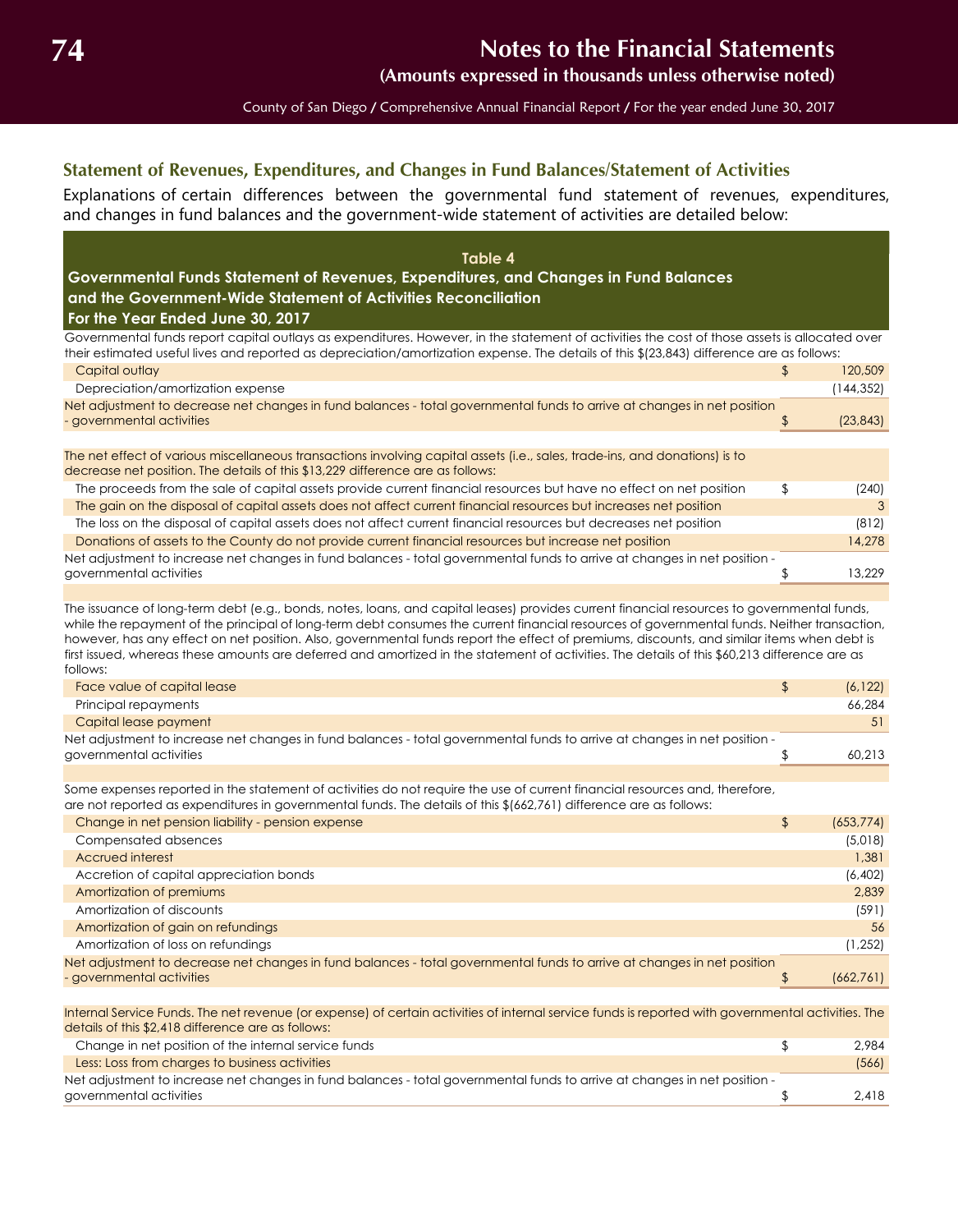<span id="page-14-1"></span>County of San Diego / Comprehensive Annual Financial Report / For the year ended June 30, 2017

## **NOTE 3**

#### **Deposits and Investments**

The Treasurer is responsible for authorizing all County bank accounts and pursuant to Government Code Sections 27000.1 - 27000.5, 27130 - 27137, and 53600 - 53686 is responsible for conducting County investment activities of the County's investment pool (the "Pool") as well as various individual investment accounts outside of the Pool. Additionally, the Treasurer has oversight responsibilities for investments with fiscal agents.

The Pool is a County sponsored "external investment pool" wherein moneys of the County and other legally separate external entities, which are not part of the County Reporting Entity, are commingled (pooled) and invested on the participants' behalf.

Pursuant to Sections 27130-27137 of the California Government Code, the Board of Supervisors has established the Treasury Oversight Committee ("TOC") that monitors and reviews the Investment Policy. The TOC consists of members appointed from the districts or offices that they represent, and up to five members of the public, having expertise in, or an academic background in public finance. The TOC requires a financial audit to be conducted annually on a fiscal year basis, which includes limited tests of compliance with laws and regulations. The Investment Pool is not registered with the Securities and Exchange Commission ("SEC") as an investment company. The Investment Pool does not have any legally binding guarantees of share values.

A separately issued annual financial report for the Pool can be obtained from the Treasurer-Tax Collector at 1600 Pacific Highway, Room 152, San Diego, California, 92101 and can also be accessed at http:// www.sdttc.com.

<span id="page-14-0"></span>Total pooled cash and investments totaled \$8,966,955 consisting of: \$8,904,574 investments in the County pool; \$53.496 million in deposits; \$8.374 million of collections in transit; and, \$511 thousand in imprest cash.

#### **Deposits**

Government Code Section 53652 et. seq. and the Treasurer's Pool Investment Policy (Pool Policy) prescribe the amount of collateral that is required to secure the deposit of public funds.

Federal Depository Insurance Corporation (FDIC) insurance is available for funds deposited at any one insured depository institution in the State for up to a maximum of \$250,000 for demand deposits and up to a maximum of \$250,000 for time and savings deposits. The aforementioned Government Code and Pool Policy require that depositories collateralize public funds with securities having a market value of at least 10% in excess of the total amount of the deposits. These securities shall be placed in the institution's pooled collateral account and monitored by the State Treasurer of California or a mutually agreed upon third party custodian bank.

#### **Custodial Credit Risk - Deposits**

The custodial credit risk for deposits is the risk that the County will not be able to recover deposits that are in the possession of an outside party. Deposits are exposed to custodial credit risk if they are not insured or collateralized.

The Investment Pool does not have a formal policy regarding sweep (deposit) accounts, but utilizes national or state chartered banks where amounts exceeding the FDIC insurance level are invested in repurchase agreements that are collateralized by U.S. Treasury and Federal Agency securities equal to or greater than the deposit amount in accordance with California Government Code.

California Government Code Section 53652 et. seq. requires that a financial institution secure deposits made by state or local government units by pledging securities in an undivided collateral pool held by a depository regulated under state law. At June 30, 2017, the County's deposits were not exposed to custodial credit risk as these deposits were either covered by FDIC insurance or collateralized with securities held by a named agent depository as noted below: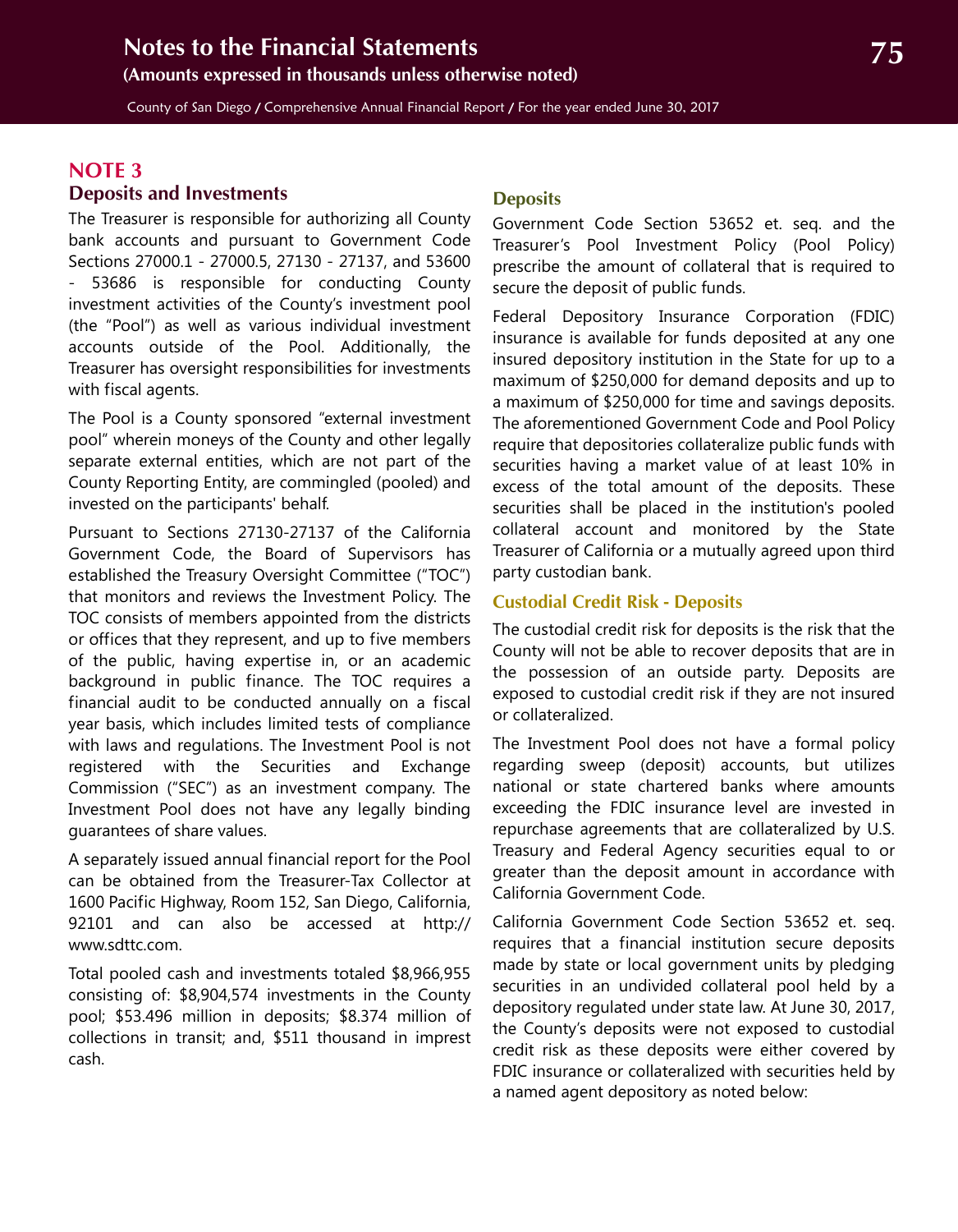**(Amounts expressed in thousands unless otherwise noted)**

County of San Diego / Comprehensive Annual Financial Report / For the year ended June 30, 2017

<span id="page-15-1"></span>a. Cash in banks is defined as short-term, highly liquid deposits with an original maturity of three months or less. Deposits consist of cash in banks as well as nonnegotiable certificates of deposit. At year-end, the carrying amount of the Investment Pool's deposits was \$53.496 million, and the bank balance at June 30, 2017 was \$52.887 million, consisting of demand deposits with various financial institutions. The difference between the carrying amount and the bank balance includes temporary reconciling items such as outstanding checks and deposits in transit. Of the bank balance, \$1.10 million was covered by federal deposit insurance and \$51.787 million was collateralized with securities held by a depository agent on behalf of the Investment Pool as required by California Government Code Section 53656. The California Government Code requires that a financial institution secure deposits made by state or local government units by pledging securities in an undivided collateral pool held by a depository regulated under state law. The fair value of the pledged securities in the collateral pool must equal at least 110% of the total amount deposited by the public agencies. Also, a financial institution may, in accordance with the California Government Code, secure local agency deposits using first trust deed mortgages; however, the fair value of the first trust deed mortgages collateral must be at least 150% of the total amount deposited.

b. The carrying amount of demand deposits with Fiscal Agents (outside of the Pool) was \$1.236 million and the bank balance per various financial institutions was \$1.846 million. Of the total bank balance, \$499 thousand was covered by federal deposit insurance; \$1.242 million was collateralized by a named agent depository; and \$105 thousand was uncollateralized.

#### <span id="page-15-0"></span>**Investments**

Government Code Section 53601 governs the types of investments that may be purchased and makes certain restrictions on investment maturity, maximum portfolio percentages, term, value, credit quality and timing to minimize the risk of loss.

Permitted types of investments and financial instruments include: U.S. treasuries, U.S. Federal agencies, local agency obligations, banker's acceptances, commercial paper, corporate mediumterm notes, negotiable certificates of deposit, repurchase and reverse repurchase agreements, passthrough securities, supranationals, money market mutual funds, local agency investment funds, bond funds, and asset-backed securities.

Investments in the Investment Pool are stated at fair value in accordance with GASB Statement No. 72. Securities, which are traded on a national exchange, are valued at the last reported sales price at current exchange rates. Institutional money market mutual funds are carried at portfolio book value (carrying cost). All purchases of investments are accounted for on a trade-date basis.

Unrealized gains or losses of securities are determined by taking the difference between amortized cost and the fair value of investments. The calculation of realized gains and losses is independent of the calculation of net change in the fair value of investments. Realized gains and losses on investments that were held in more than one fiscal year and sold in the current year were included as a change in the fair value of investments reported in the prior year(s) and the current year.

The Investment Pool is allowed to have leverage exposure up to 20% of the portfolio value through the use of Reverse Repurchase Agreements (RRP) and securities lending. There were no RRPs or securities lending transactions during fiscal year 2017.

In addition to the above, the Board annually adopts a Pooled Money Fund Investment Policy. This policy is based on the criteria in Government Code Section 53601 but adds further specificity and restrictions to permitted investments.

No policies have been established for investments with fiscal agents, however, moneys held by trustees on behalf of the County may generally only be invested in permitted investments specified in trustee or indenture agreements.

In conjunction with the discussion below concerning investment risks, please refer to **Tables 7** and **8,** respectively, which provide details on pooled investments and those held with fiscal agents at fiscal year-end. Additionally, **Table 10** provides a comparison of Investment Pool policy restrictions with Government Code Section 53601 requirements.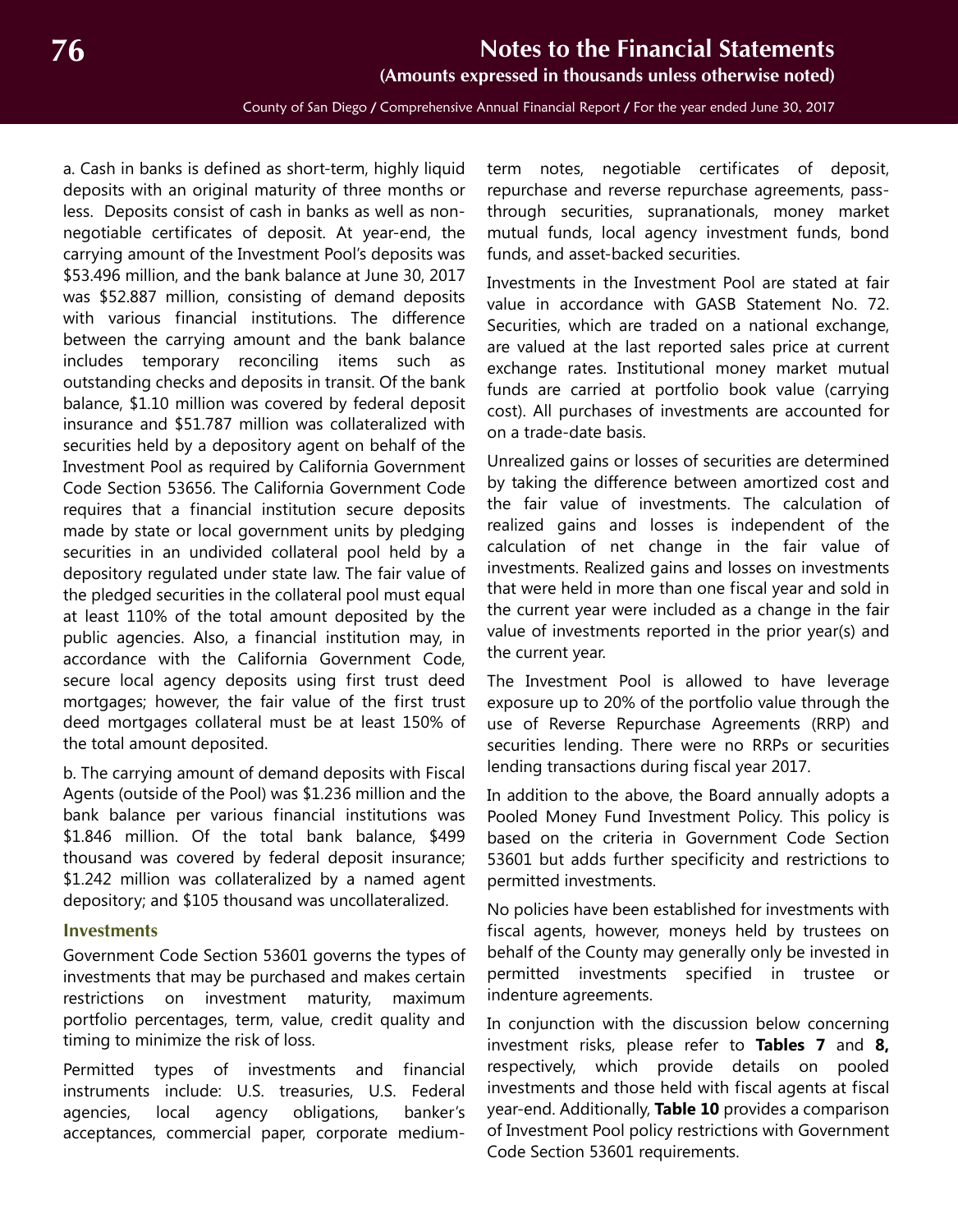#### **Interest Rate Risk - Investments**

Interest rate risk is the risk that changes in market interest rates will adversely affect the fair value of an investment. Generally, investments of longer maturities are more sensitive to changes in market interest rates.

To mitigate the effect of interest rate risk, the Investment Pool maintains a laddered portfolio in compliance with the Investment Policy, which requires at least 25% of securities to mature within 90 days, at least 50% of securities to mature within one year. In addition, the Investment Pool limits the maximum effective duration of the portfolio to 18 months. As of June 30, 2017, the Investment Pool was in full compliance with its own more restrictive Investment Policy, and therefore was also in compliance with the California Government Code. Actual weighted average days to maturity by investment type is presented in **Table 7**.

California Government Code Section 53601 indicates where the Code does not specify a limitation on the term or remaining maturity at the time of the investment, no investment shall be made in any security, other than a security underlying a repurchase or reverse repurchase agreement or securities lending agreement authorized by this section, that at the time of the investment has a term remaining to maturity in excess of five years, unless the legislative body has granted express authority to make that investment either specifically or as a part of an investment program approved by the legislative body no less than three months prior to the investment.

Generally, investments with fiscal agents are structured in such a way that securities mature at the times and in the amounts that are necessary to meet scheduled expenditures and withdrawals.

#### **Credit Risk - Investments**

Credit risk is the risk that an issuer or other counterparty to an investment may not fulfill its obligations.

The Investment Pool's Investment Policy, which is more restrictive than the Government Code, places a minimum standard on the ratings of investments held in the Investment Pool. Investments in securities other than those guaranteed by the U.S. Treasury or

Government Sponsored Enterprises must have a credit rating of no less than "A" for long-term or "F1" for short-term. Non-rated securities include sweep accounts and repurchase agreements. Sweep accounts and collateralized certificates of deposit must be FDIC insured and collateralized with securities held by a named agent of the depository. Repurchase agreements are collateralized by securities, authorized by California Government Code Section 53601, having a fair value of at least 102% of the amount of the repurchase agreement. The Investment Pool did not have any repurchase agreements in its portfolio as of June 30, 2017.

Credit quality based on Fitch's Fund Credit Quality Rating is noted below and on **Table 7**.

| Table 5<br><b>Fitch Investment Rating</b> |                                                      |                                                                                          |  |  |  |  |  |
|-------------------------------------------|------------------------------------------------------|------------------------------------------------------------------------------------------|--|--|--|--|--|
|                                           | <b>Investment Pool</b><br>Rating at<br>June 30, 2017 | <b>Minimum Pool</b><br><b>Investment Policy</b><br><b>Ratings at Time of</b><br>Purchase |  |  |  |  |  |
| Overall credit rating                     | AAAf/S1                                              |                                                                                          |  |  |  |  |  |
| Short-term                                |                                                      | F1                                                                                       |  |  |  |  |  |
| Long-term                                 |                                                      | A                                                                                        |  |  |  |  |  |

#### **Concentration of Credit Risk - Investments**

Concentration of credit risk is the risk of loss attributed to the magnitude of a government's investment in a single issuer.

To mitigate this risk, the Investment Policy limits the amount of exposure to any one single issuer to the percentages listed in **Table 10**. As noted in **Table 10**, the Investment Pool's Investment Policy is more restrictive, in most cases, than the California Government Code. As of June 30, 2017, all Pool investments were in compliance with State law and with the Investment Policy.

The Investment Pool's holdings of the securities of the Federal National Mortgage Association (FNMA) and Federal Home Loan Mortgage Corporation (FHLMC) are issued by agencies that remain under conservatorship by the Director of the Federal Housing Agency. The U.S. government does not guarantee, directly or indirectly, the securities of the Federal Home Loan Bank (FHLB), Federal Farm Credit Bank (FFCB),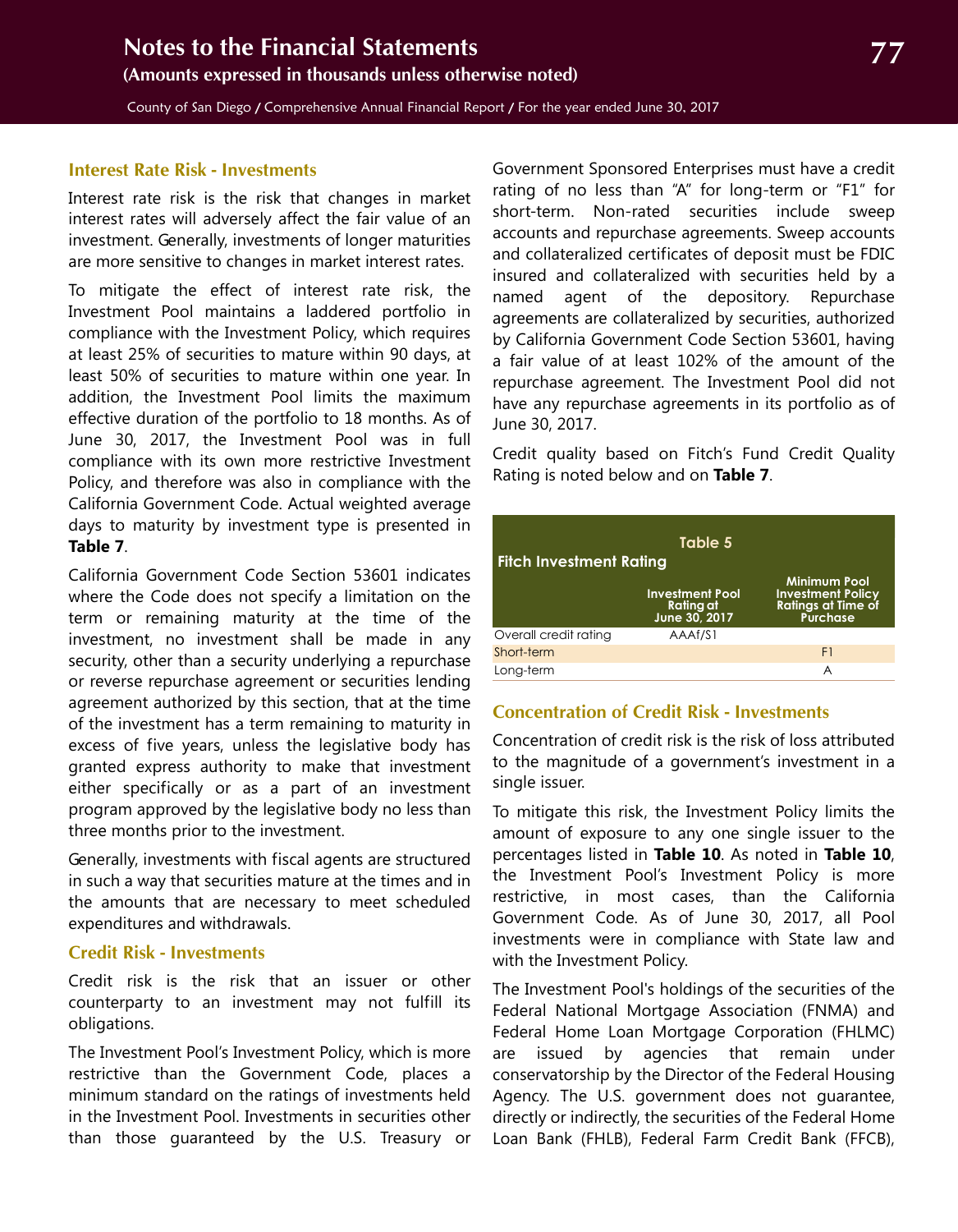**(Amounts expressed in thousands unless otherwise noted)**

FNMA, or FHLMC. The Investment Pool's investments in FHLB, FFCB, FNMA and FHLMC securities as of June 30, 2017 comprised 5.05%, 3.15%, 8.83% and 10.29% of the total County Investment Pool's investments, respectively.

In addition, the following investment holdings/issuers also exceeded the 5 percent threshold: International Bank for Reconstruction and Development (5.67%), JP Morgan (5.11%), Toyota Motor Credit Corporation (5.67%), and Fortis/BNP Paribas (5.28%).

No general policies have been established to limit the amount of exposure to any one single issuer, however, moneys held by trustees on behalf of the County may generally only be invested in permitted investments specified in trustee or indenture agreements. Instruments in any one issuer that represent 5% or more of the County investments with fiscal agents by individual major fund or nonmajor funds in the aggregate at June 30, 2017 are shown in **Table 6**. Any investments explicity guaranteed by the U.S. government and investments in mutual funds, external investment pools, and other pooled investments are excluded from **Table 6**. Percentages by issuer for pooled investments are noted in **Table 7**.

| Table 6<br><b>Concentration of Credit Risk -</b><br><b>Investments With Fiscal Agents</b> |    |                                            |         |                                                 |         |  |  |  |  |
|-------------------------------------------------------------------------------------------|----|--------------------------------------------|---------|-------------------------------------------------|---------|--|--|--|--|
| <b>Issuer</b>                                                                             |    | Tobacco<br><b>Endowment</b><br><b>Fund</b> | Percent | <b>Nonmajor</b><br>Governmental<br><b>Funds</b> | Percent |  |  |  |  |
| Pierce County Wash<br>School District                                                     | \$ | 15,490                                     | 5%      |                                                 |         |  |  |  |  |
| <b>State of Maryland</b>                                                                  |    | 15,029                                     | 5%      |                                                 |         |  |  |  |  |
| State of Tennessee                                                                        |    | 17.950                                     | 6%      |                                                 |         |  |  |  |  |
| <b>State of Washington</b>                                                                |    | 24,549                                     | $8\%$   |                                                 |         |  |  |  |  |
| Toronto Dominion<br><b>Bank NY</b>                                                        |    |                                            |         | \$<br>17,501                                    | 27%     |  |  |  |  |
| <b>JP Morgan Securities</b><br><b>LLC</b>                                                 |    |                                            |         | 31,101                                          | 52%     |  |  |  |  |

#### **Custodial Credit Risk - Investments**

Custodial credit risk is the risk that, in the event of the failure of the counterparty to a transaction, a government will not be able to recover the value of the investment or collateral securities that are in the possession of another party.

The Investment Policy requires that securities purchased from any bank or dealer including appropriate collateral (as defined by California State Law), not insured by FDIC, shall be placed with an independent third party for custodial safekeeping. Securities purchased by the Investment Pool are held by a third-party custodian, Citi, in their trust department to mitigate custodial credit risk.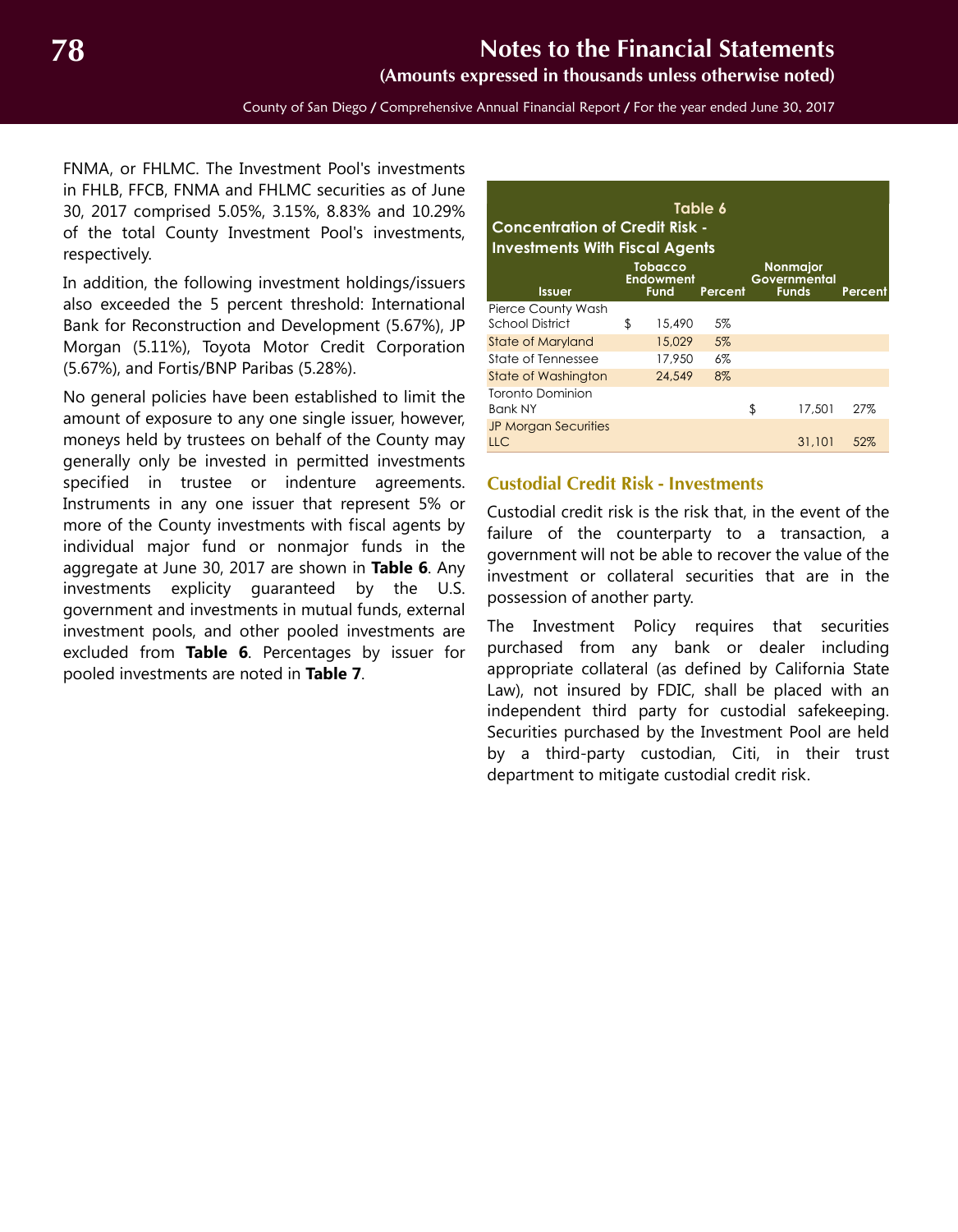## **(Amounts expressed in thousands unless otherwise noted)**

County of San Diego / Comprehensive Annual Financial Report / For the year ended June 30, 2017

| Table 7<br><b>Pooled Investments</b><br>At June 30, 2017 |                           |                             |                               |                          |                                                  |                        |                            |  |
|----------------------------------------------------------|---------------------------|-----------------------------|-------------------------------|--------------------------|--------------------------------------------------|------------------------|----------------------------|--|
|                                                          | <b>Fair</b><br>Value      | <b>Book</b><br><b>Value</b> | <b>Interest Rate</b><br>Range | <b>Maturity</b><br>Range | Weighted<br>Average<br><b>Maturity</b><br>(days) | <b>Fitch</b><br>Rating | $%$ of<br><b>Portfolio</b> |  |
| U.S. Government Agencies:                                |                           |                             |                               |                          |                                                  |                        |                            |  |
| <b>Federal Farm Credit Bank</b>                          | $\mathfrak{L}$<br>280,893 | 282,855                     | $0.65\% - 1.71\%$             | $9/17 - 11/20$           | 703                                              | <b>AAA</b>             | 3.15%                      |  |
| Federal Home Loan Bank                                   | 449,953                   | 451.969                     | $0.73\% - 5.00\%$             | $8/17 - 3/22$            | 824                                              | <b>AAA</b>             | 5.05%                      |  |
| Federal Home Loan Mortgage Corporation                   | 916,593                   | 922,586                     | $0.875\% - 4.875\%$           | $7/17 - 6/22$            | 987                                              | <b>AAA</b>             | 10.29%                     |  |
| Federal National Mortgage Association                    | 785,885                   | 790.914                     | $0.875\% - 2.30\%$            | $10/17 - 2/22$           | 834                                              | A-/AAA                 | 8.83%                      |  |
| <b>U.S. Treasury Notes</b>                               | 768,213                   | 771,185                     | $0.50\% - 2.625\%$            | $7/17 - 11/21$           | 647                                              | <b>AAA</b>             | 8.63%                      |  |
| Supranational                                            | 631,434                   | 634,753                     | $0.875\% - 2.10\%$            | $11/17 - 12/21$          | 716                                              | <b>AAA</b>             | 7.09%                      |  |
| <b>Commercial Paper Discount</b>                         | 2,355,747                 | 2,364,734                   | $1.08\% - 1.45\%$             | $7/17 - 3/18$            | 94                                               | $A/A+ /AA-$            | 26.46%                     |  |
| Money Market Mutual Funds                                | 365,300                   | 365,300                     | $0.022\% - 0.69\%$            | N/A                      | 31                                               | <b>AAA</b>             | 4.10%                      |  |
| <b>Negotiable Certificates of Deposit</b>                | 2,168,500                 | 2,168,505                   | $1.06\% - 1.58\%$             | $7/17 - 6/18$            | 125                                              | $A/A+ /A- /AA-$        | 24.35%                     |  |
| <b>Asset Backed Securities</b>                           | 182,056                   | 182,210                     | $1.00\% - 1.50\%$             | $9/18 - 12/20$           | 811                                              | <b>AAA</b>             | 2.05%                      |  |
| <b>Total investments</b>                                 | \$8,904,574               | 8,935,011                   |                               |                          | 419                                              |                        | 100%                       |  |

| <b>Investments with Fiscal Agents</b><br>At June 30, 2017 | <b>Table 8</b> |                   |                               |                          |                                                  |             |                           |  |
|-----------------------------------------------------------|----------------|-------------------|-------------------------------|--------------------------|--------------------------------------------------|-------------|---------------------------|--|
|                                                           |                | <b>Fair Value</b> | <b>Interest Rate</b><br>Range | <b>Maturity</b><br>Range | Weighted<br>Average<br><b>Maturity</b><br>(days) |             | S&P Rating % of Portfolio |  |
| County investments with fiscal agents                     |                |                   |                               |                          |                                                  |             |                           |  |
| Unrestricted:                                             |                |                   |                               |                          |                                                  |             |                           |  |
| Fixed income tax exempt bonds                             | \$             | 14,389            | $5.13\% - 5.63\%$             | $7/21 - 7/39$            | 6662                                             | $A -$       | 4.07%                     |  |
| Fixed income tax exempt bonds                             |                | 35,435            | $0\% - 6.25\%$                | $7/17 - 1/40$            | 3771                                             | AA          | 10.03%                    |  |
| Fixed income tax exempt bonds                             |                | 12,213            | 5.00%                         | $11/19 - 8/22$           | 1587                                             | $AA-$       | 3.46%                     |  |
| Fixed income tax exempt bonds                             |                | 63,863            | $0\% - 5.25\%$                | $7/17 - 12/48$           | 2384                                             | $AA+$       | 18.08%                    |  |
| Fixed income tax exempt bonds                             |                | 95,615            | $3\% - 5\%$                   | $2/18 - 4/30$            | 1425                                             | <b>AAA</b>  | 27.06%                    |  |
| Fixed income tax exempt bonds                             |                | 24,120            | $5\% - 8.25\%$                | $11/17 - 9/39$           | 5671                                             | <b>NR</b>   | 6.83%                     |  |
| Fixed income tax exempt bonds                             |                | 38,744            | $2\% - 6\%$                   | $8/17 - 8/40$            | 1826                                             | NR.         | 10.97%                    |  |
| Money market mutual fund                                  |                | 5,000             | 0.67%                         | $7/17 - 8/17$            | 36                                               | <b>AAAm</b> | 1.41%                     |  |
| Subtotal                                                  |                | 289,379           |                               |                          |                                                  |             |                           |  |
| Restricted:                                               |                |                   |                               |                          |                                                  |             |                           |  |
| Commercial paper                                          |                | 33,101            | 1.29%                         | 10/17                    | 123                                              | $A-1$       | 9.37%                     |  |
| <b>Negotiable Certificates of Deposit</b>                 |                | 17,501            | 1.3%                          | 7/17                     | 21                                               | $A-1+$      | 4.95%                     |  |
| Negotiable Certificates of Deposit                        |                | 180               | 1.25%                         | $5/18 - 6/18$            | 326                                              | <b>NA</b>   | 0.05%                     |  |
| Money market mutual funds                                 |                | 13,161            | $0.36\% - 0.74\%$             | $7/17 - 8/17$            | $26 - 50$                                        | <b>AAAm</b> | 3.72%                     |  |
| Subtotal                                                  |                | 63,943            |                               |                          |                                                  |             |                           |  |
| <b>Total County investments with fiscal agents</b>        |                | 353,322           |                               |                          |                                                  |             | 100.00%                   |  |
| Private Purpose investments:                              |                |                   |                               |                          |                                                  |             |                           |  |
| Money market mutual funds                                 |                | 1.155             | 0.58%                         | 7/17                     | 31                                               | <b>AAAm</b> | 100.00%                   |  |
| <b>Total Private Purpose investments</b>                  |                | 1,155             |                               |                          |                                                  |             | 100.00%                   |  |
| Total investments with fiscal agents                      | \$             | 354,477           |                               |                          |                                                  |             |                           |  |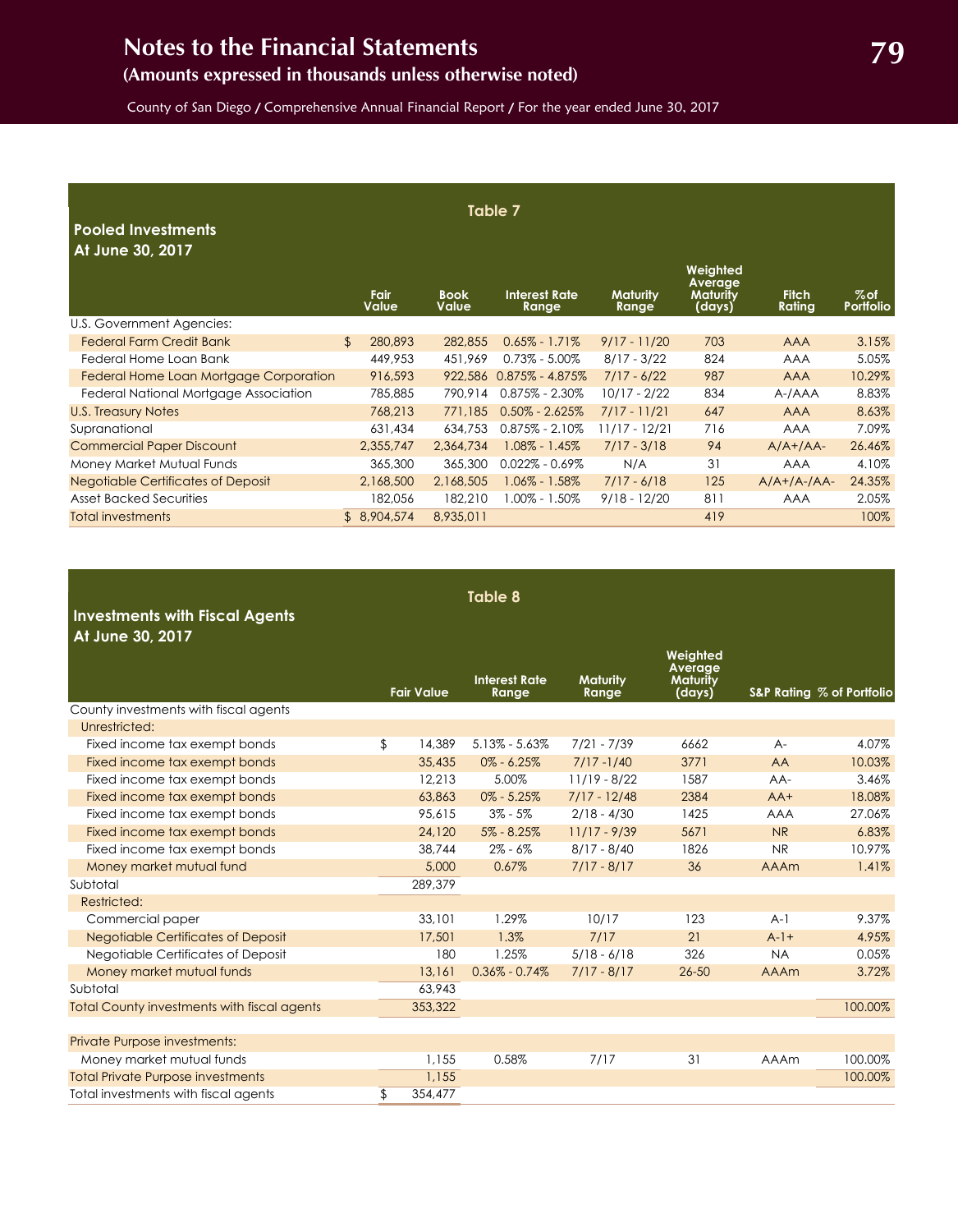**(Amounts expressed in thousands unless otherwise noted)**

County of San Diego / Comprehensive Annual Financial Report / For the year ended June 30, 2017

#### **Fair Value Measurements**

The County categorizes its fair value measurements within the fair value hierarchy established by GASB 72. These principles recognize a three-tiered fair value hierarchy, as follows:

- **•** Level 1: Investments reflect prices quoted in active markets;
- **•** Level 2: Investments reflect prices that are based on a similar observable asset either directly or indirectly, which may include inputs in markets that are not considered to be active; and,
- **•** Level 3: Investments reflect prices based upon unobservable sources.

None of the County's investments are valued using Level 1 and Level 3 inputs.

The Investment Pool uses the market approach as a valuation technique in the application of GASB 72. This method uses prices and other relevant information generated by market transactions involving identical or comparable assets or group of assets.

Total pooled investments as of June 30, 2017, were valued at \$8.904 billion. The fair value of pooled investments categorized according to the GASB Statement No. 72 fair value hierarchy totaled \$8.539 billion, and are all classified as Level 2. Money market mutual funds totaling \$365 million, are valued at net asset value - \$1 per share (amortized cost) and are therefore not subject to the fair value hierarchy.

Total investments with fiscal agents as of June 30, 2017, were valued at \$354.5 million. The fair value of investments with fiscal agents according to the GASB 72 fair value hierarchy totaled \$284.6 million, and are all classified as Level 2. Fixed income tax exempt bonds were valued using matrix pricing, which is consistent with the market approach. The matrix pricing technique is used to value some types of financial instruments, such as debt securities, without relying exclusively on quoted prices for the specific securities. Instead, matrix pricing relies on the securities' relationship to other benchmark quoted securities. Negotiable certificates of deposit with a remaining maturity at the time of purchase of more than one year were valued based on a spread or the discount rate. A spread is the difference between the bid and ask price of a security or asset whereas a discount rate may be employed in the present value technique to link future amounts (cash flows or values) to a present value amount. The following investments have a remaining maturity at the time of purchase of one year or less, are held by fiscal agents outside of the County's investment Pool, and are measured at amortized cost: Money market mutual funds, \$19.3 million, commercial paper, \$33.1 million, and negotiable certificates of deposit, \$17.5 million.

**Table 9** summarizes pooled investments' and investments with fiscal agents' recurring fair value measurements and the fair value hierarchy as of June 30, 2017.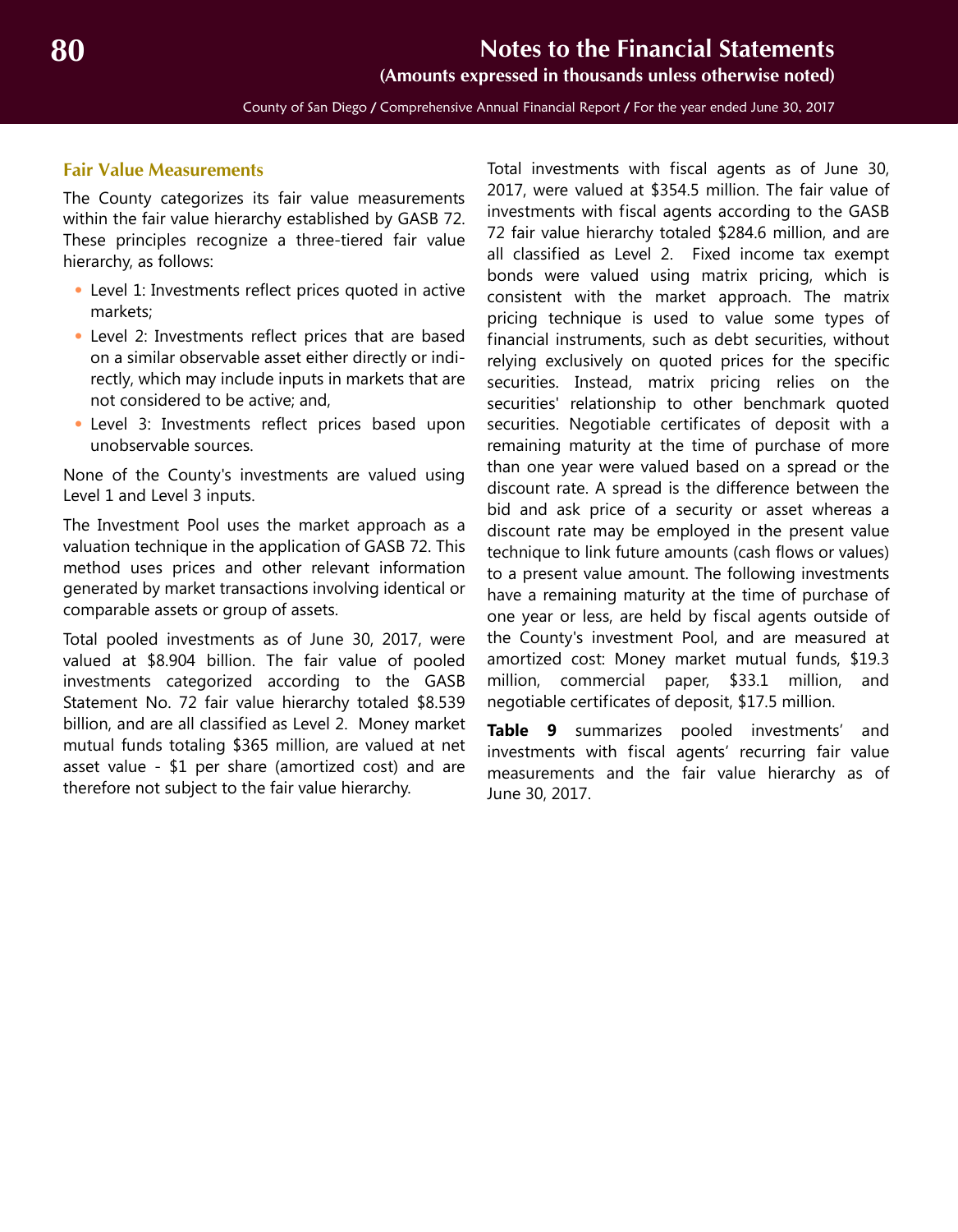## **(Amounts expressed in thousands unless otherwise noted)**

County of San Diego / Comprehensive Annual Financial Report / For the year ended June 30, 2017

#### **Table 9**

**Pooled Investments and Investments With Fiscal Agents By Fair Value Level**

|                                                                                 |                |               |                                                                               | <b>Fair Value Measurements Using</b>                                                |                                                           |
|---------------------------------------------------------------------------------|----------------|---------------|-------------------------------------------------------------------------------|-------------------------------------------------------------------------------------|-----------------------------------------------------------|
|                                                                                 |                | June 30, 2017 | <b>Quoted Prices In</b><br><b>For Identical</b><br><b>Assets</b><br>(Level 1) | <b>Active Markets Significant Other</b><br>Observable<br><b>Inputs</b><br>(Level 2) | <b>Significant</b><br>Unobservable<br>Inputs<br>(Level 3) |
| Pooled investments by fair value level                                          |                |               |                                                                               |                                                                                     |                                                           |
| Asset backed securities                                                         | $\frac{1}{2}$  | 182,056       |                                                                               | 182,056                                                                             |                                                           |
| U.S. government agencies                                                        |                | 2.433.324     |                                                                               | 2.433.324                                                                           |                                                           |
| U.S. treasury notes                                                             |                | 768,213       |                                                                               | 768,213                                                                             |                                                           |
| Supranational                                                                   |                | 631,434       |                                                                               | 631,434                                                                             |                                                           |
| Commercial paper                                                                |                | 2,355,747     |                                                                               | 2,355,747                                                                           |                                                           |
| Negotiable certificates of deposit                                              |                | 2,168,500     |                                                                               | 2,168,500                                                                           |                                                           |
| Total pooled investments and cash equivalents by fair value level               |                | 8,539,274     |                                                                               | 8,539,274<br>\$                                                                     |                                                           |
|                                                                                 |                |               |                                                                               |                                                                                     |                                                           |
| Pooled investments not subject to the fair value hierarchy                      |                |               |                                                                               |                                                                                     |                                                           |
| Money market mutual funds                                                       |                | 365,300       |                                                                               |                                                                                     |                                                           |
| Total pooled investments not subject to the fair value hierarchy                |                | 365,300       |                                                                               |                                                                                     |                                                           |
| Total pooled investments                                                        | \$             | 8,904,574     |                                                                               |                                                                                     |                                                           |
|                                                                                 |                |               |                                                                               |                                                                                     |                                                           |
| Investments with fiscal agents by fair value level                              |                |               |                                                                               |                                                                                     |                                                           |
| Fixed income tax exempt bonds                                                   | $\mathfrak{L}$ | 284,379       |                                                                               | 284,379                                                                             |                                                           |
| Negotiable certificates of deposit                                              |                | 180           |                                                                               | 180                                                                                 |                                                           |
| Total investments with fiscal agents by fair value level                        |                | 284,559       |                                                                               | \$<br>284,559                                                                       |                                                           |
| Investments with fiscal agents not subject to the fair value hierarchy          |                |               |                                                                               |                                                                                     |                                                           |
| Money market mutual funds                                                       |                | 19,316        |                                                                               |                                                                                     |                                                           |
| Commercial paper                                                                |                | 33,101        |                                                                               |                                                                                     |                                                           |
| Negotiable certificates of deposit                                              |                | 17,501        |                                                                               |                                                                                     |                                                           |
| Total investments with fiscal agents not subject to the fair value<br>hierarchy |                | 69.918        |                                                                               |                                                                                     |                                                           |
| Total investments with fiscal agents                                            | $\frac{1}{2}$  | 354,477       |                                                                               |                                                                                     |                                                           |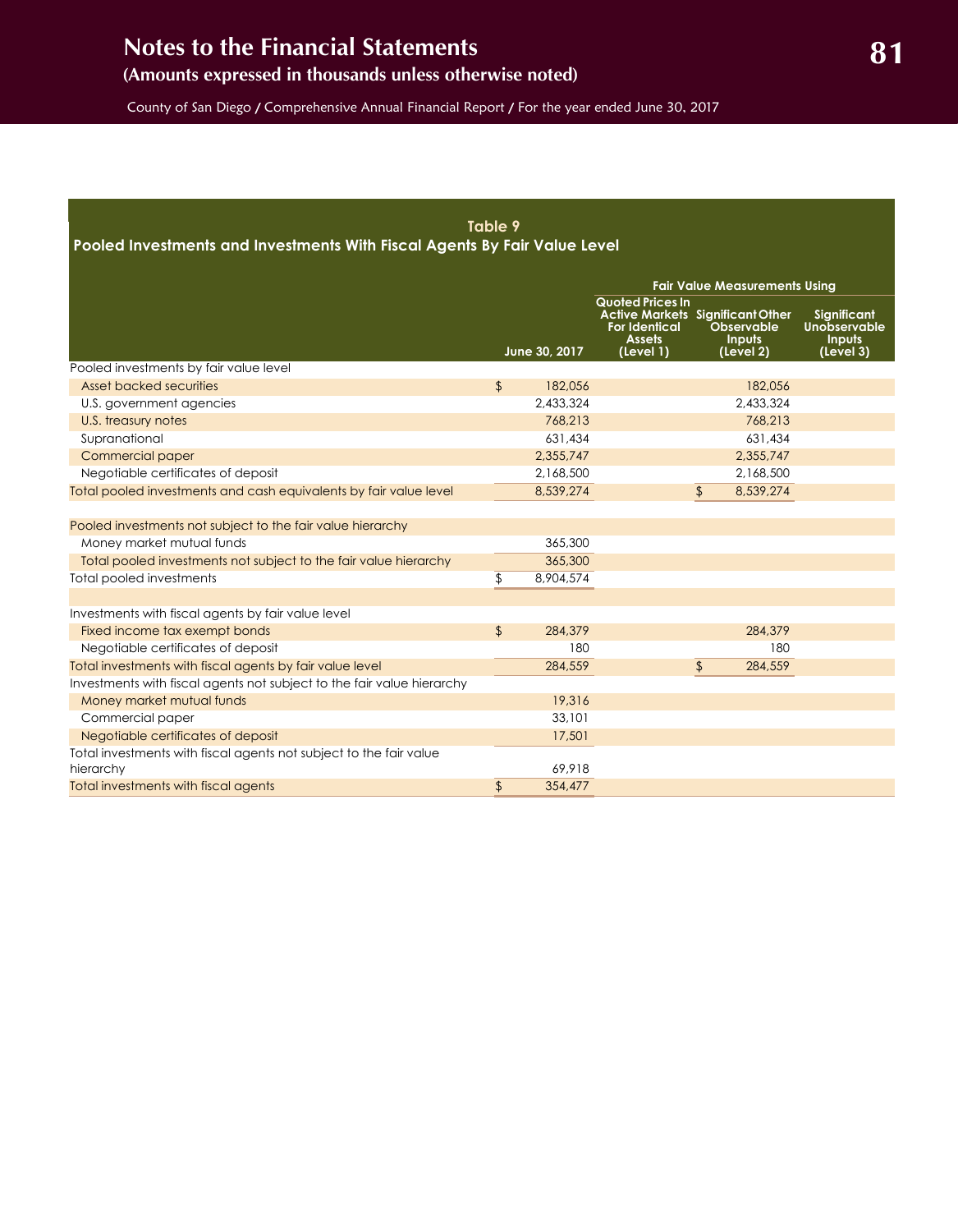**(Amounts expressed in thousands unless otherwise noted)**

County of San Diego / Comprehensive Annual Financial Report / For the year ended June 30, 2017

| Table 10<br>Investment Pool Policy Restrictions versus California Government (Gov) Code Section 53601 Requirements |           |                         |             |                        |             |                              |                       |                    |  |  |  |  |
|--------------------------------------------------------------------------------------------------------------------|-----------|-------------------------|-------------|------------------------|-------------|------------------------------|-----------------------|--------------------|--|--|--|--|
|                                                                                                                    |           | <b>Maximum Maturity</b> |             | Maximum % of Portfolio |             | Maximum % with One<br>Issuer | <b>Minimum Rating</b> |                    |  |  |  |  |
| <b>Investment Type</b>                                                                                             | Gov. Code | <b>Pool Policy</b>      | Gov. Code   | <b>Pool Policy</b>     | Gov. Code   | <b>Pool Policy</b>           | Gov. Code             | <b>Pool Policy</b> |  |  |  |  |
| U.S. Treasury Obligations                                                                                          | 5 years   | 5 years                 | None        | None                   | None        | None                         | None                  | None               |  |  |  |  |
| U.S. Agency Obligations                                                                                            | 5 years   | 5 years                 | <b>None</b> | <b>None</b>            | <b>None</b> | 35%                          | <b>None</b>           | None               |  |  |  |  |
| Local Agency Obligations                                                                                           | 5 years   | 5 years                 | None        | 15%                    | None        | 5%                           | None                  | A                  |  |  |  |  |
| <b>Bankers' Acceptances</b>                                                                                        | 180 days  | 180 days                | 40%         | 40%                    | 30%         | 5%                           | None                  | $A-1$              |  |  |  |  |
| Commercial paper (1)                                                                                               | 270 days  | 270 days                | 40%         | 40%                    | 10%         | 5%                           | A                     | A                  |  |  |  |  |
| <b>Negotiable Certificates of Deposit</b>                                                                          | 5 years   | 5 years                 | 30%         | 30%                    | 30%         | 5%                           | <b>None</b>           | $\overline{A}$     |  |  |  |  |
| Repurchase Agreements                                                                                              | 1 year    | 1 year                  | None        | 40%                    | None        | None $(2)$                   | None                  | None               |  |  |  |  |
| Reverse Repurchase Agreements                                                                                      | 92 days   | 92 days                 | 20%         | 20%                    | <b>None</b> | 10%                          | None                  | None               |  |  |  |  |
| Corporate Medium-Term Notes                                                                                        | 5 years   | 5 years                 | 30%         | 30%                    | 30%         | 5%                           | A                     | A                  |  |  |  |  |
| <b>Collateralized Certificates of Deposit</b>                                                                      | N/A       | 13 months               | <b>None</b> | 10%                    | None        | $5\%$ (4)                    | None                  | $A -$              |  |  |  |  |
| Money Market Mutual Funds                                                                                          | N/A       | N/A                     | 20%         | 5%                     | 10%         | 10%                          | <b>AAAm</b>           | AAAm               |  |  |  |  |
| <b>CalTRUST</b>                                                                                                    | N/A       | N/A                     | <b>None</b> | 2.5%                   | <b>None</b> | 2.5%                         | None                  | None               |  |  |  |  |
| Pass-Through Mortgage Securities (3)                                                                               | 5 years   | 5 years                 | 20%         | 20%                    | None        | 5%                           | A/AA                  | A/AA               |  |  |  |  |
| Supranationals (5)                                                                                                 | 5 years   | 5 years                 | 30%         | 30%                    | 30%         | 10%                          | <b>AA</b>             | <b>AA</b>          |  |  |  |  |

(1) Government Code Section 53635 (a)(1-2) specifies percentage limitations for this security type for county investment pools.

(2) Maximum exposure per issue - The maximum exposure to a single Repurchase Agreement (RP) issue shall be 10% of the portfolio value for RPs when the dollar weighted average maturity is greater than 5 days, and 15% of the portfolio for RPs when the dollar weighted average maturity is 5 days or less. The maximum exposure to a single broker/dealer of Repurchase Agreements shall be 10% of the portfolio value for maturities greater than 5 days, and 15% of the portfolio value for maturities of 5 days or less.

(3) Rating of "A" required for issuer, if rated; and rating of "AA" required for the security.

(4) May not exceed total paid-up capital and surplus of depository.

(5) The following institutions are considered Supranationals: International Bank for Reconstruction and Development (IBRD), International Finance Corporation (IFC), Inter-American Development Bank (IADB).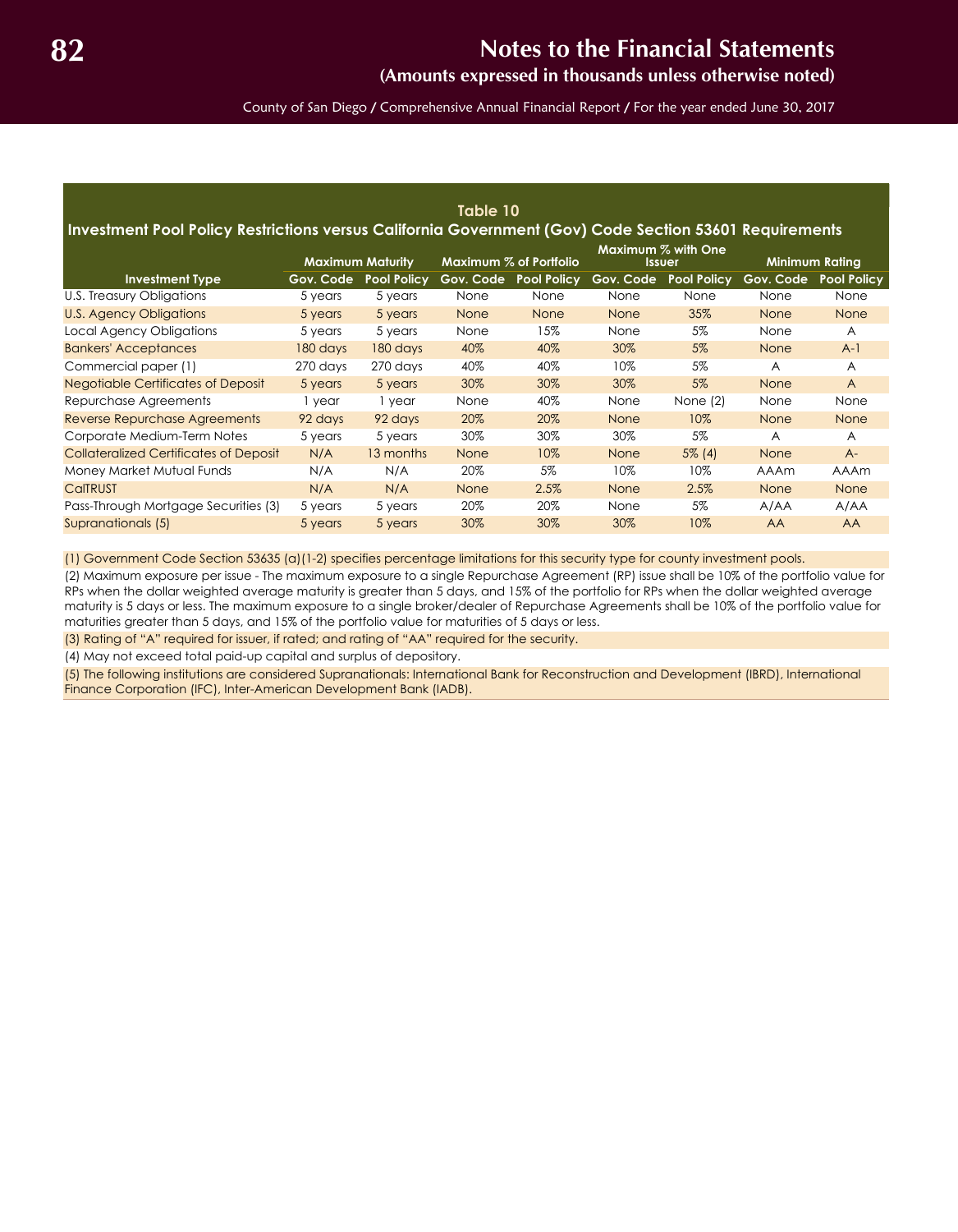<span id="page-22-1"></span>County of San Diego / Comprehensive Annual Financial Report / For the year ended June 30, 2017

### <span id="page-22-0"></span>**NOTE 4 Restricted Assets**

Restricted assets include monies or other resources required to be set aside to repay principal and interest under debt covenants; and to comply with other legal or contractual requirements. For fiscal year 2017 restricted assets were as follows:

| Table 11<br><b>Restricted Assets</b>                        |                         |     |                                              |  |  |  |  |  |  |  |  |
|-------------------------------------------------------------|-------------------------|-----|----------------------------------------------|--|--|--|--|--|--|--|--|
| Fund                                                        | Legal or<br>Contractual |     | <b>Debt</b><br><b>Requirements Covenants</b> |  |  |  |  |  |  |  |  |
| General Fund                                                | \$                      | 212 | 1,859                                        |  |  |  |  |  |  |  |  |
| Nonmajor Governmental Funds                                 |                         |     |                                              |  |  |  |  |  |  |  |  |
| Housing Authority - Other Special<br>Revenue Fund           |                         | 385 |                                              |  |  |  |  |  |  |  |  |
| <b>Tobacco Securitization Joint Special</b><br>Revenue Fund |                         |     | 45,289                                       |  |  |  |  |  |  |  |  |
| San Diego Regional Building Authority<br>Debt Service Fund  |                         |     | 8.639                                        |  |  |  |  |  |  |  |  |
| Pension Obligation Bonds Debt<br>Service Fund               |                         |     | 6                                            |  |  |  |  |  |  |  |  |
| SANCAL Debt Service Fund                                    |                         |     | 12,500                                       |  |  |  |  |  |  |  |  |
| Capital Outlay - Capital Projects Fund                      |                         | 105 |                                              |  |  |  |  |  |  |  |  |

### **NOTE 5 Receivables**

Details of receivables reported in the government-wide Statement of Net Position are presented in **Table 12**. Amounts that are not expected to be collected within the next fiscal year are identified below.

Due from Other Governmental Agencies Governmental activities - \$27.640 million:

This amount represents Senate Bill (SB) 90 cost reimbursements due to the County for the provision of State mandated programs mostly for Handicapped & Disabled Students II/Seriously Emotionally Disturbed Students (SEDS) and Absentee Ballots. The State Constitution requires reimbursement for these costs and interest will accrue on the reimbursement claims until they are paid according to Government Code Section 17617.

Loans - Governmental activities - \$89.518 million:

This amount includes: \$44.408 million in housing rehabilitation loan programs for low-income or special needs residents, and loans for low income housing down payments; \$26.080 million in community development block grant loans; \$13.831 million owed to the Housing Authority - Low and Moderate Income Housing Asset Fund for Affordable Housing Development and Single-Family Rehabilitation Loans; \$3.417 million in low income housing developer loans; \$1.041 million owed to the General Fund from the County of San Diego Successor Agency Private Purpose Trust Fund as a result of a loan to provide funding for project improvements for the Upper San Diego River Project; and \$562 thousand owed to the County Low and Moderate Income Housing Asset Fund (CLMIHAF) from the County of San Diego Successor Agency Private Purpose Trust Fund as a result of the Airport Enterprise Fund transferring its twenty percent outstanding loan principal balance to the CLMIHAF mandated by California Health and Safety Code 34191.4. At the fund level, in the General Fund and the CLMIHAF, these loans are presented as "Due From Other Funds". See Note 8 to the financial statements, "Interfund Balances". The remaining balance represents various other loans totaling \$179 thousand.

Loans- Business-type activities- \$4.890 million:

This amount includes \$1.216 million in Airport Enterprise Fund (AEF) loans to Airport lessees for the purchase of AEF reversionary interests in leasehold improvements existing at the expiration of previous leases; and \$3.674 million owed to the AEF from the County of San Diego Successor Agency Private Purpose Trust Fund as a result of a loan to fund airport projects. In the Airport Enterprise Fund, this loan is presented as "Due From Other Funds". See Note 8 to the financial statements, "Interfund Balances".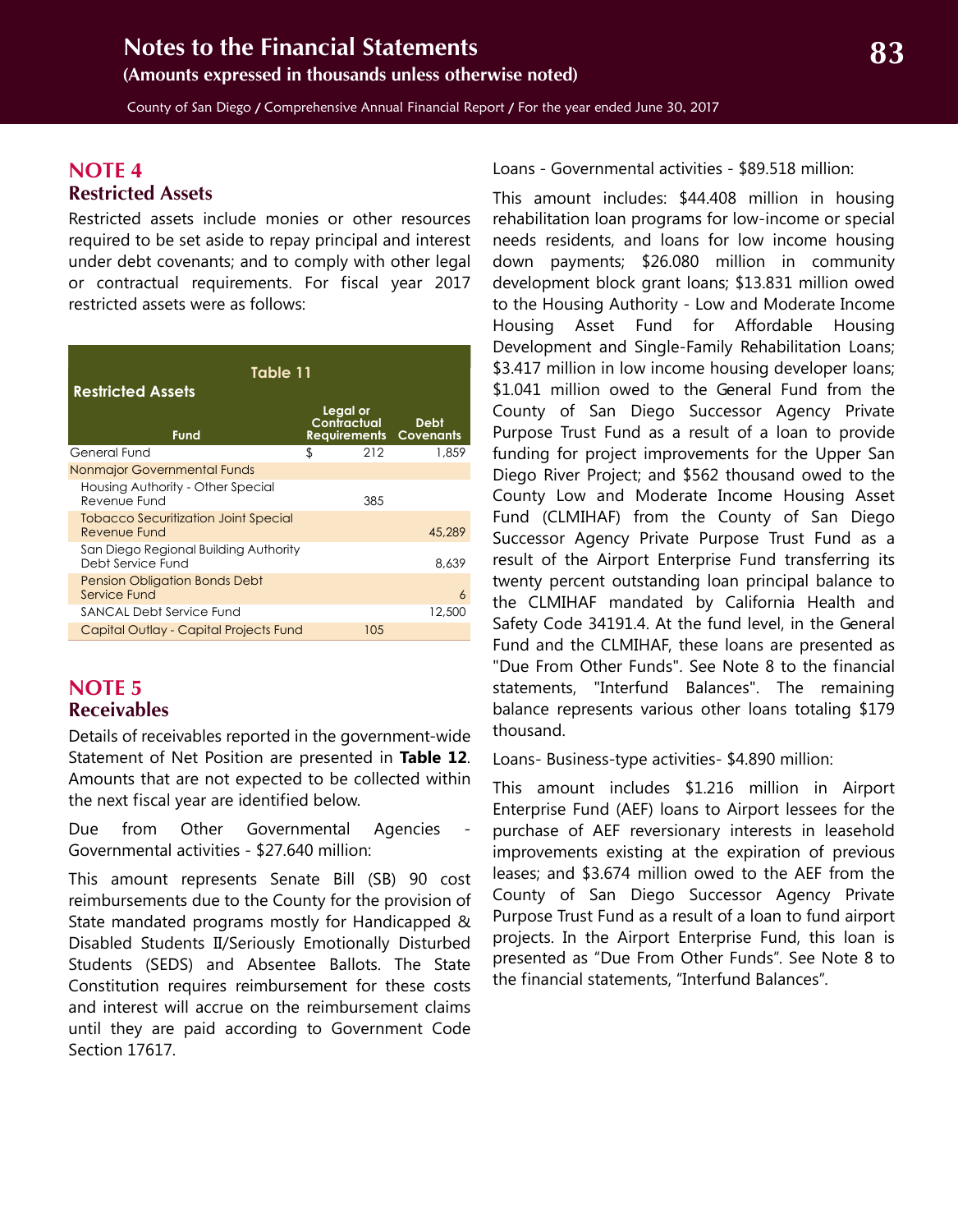**(Amounts expressed in thousands unless otherwise noted)**

County of San Diego / Comprehensive Annual Financial Report / For the year ended June 30, 2017

**Table 12**

#### <span id="page-23-0"></span>**Receivables**

#### **Primary Government and Discretely Presented Component Unit At June 30, 2017**

|                                                                                                            |               |                 | Investment      | <b>Due From</b><br>Other<br>Government |        |                | <b>Total</b>       | <b>Allowance</b> | <b>For Doubtful Receivables</b> |
|------------------------------------------------------------------------------------------------------------|---------------|-----------------|-----------------|----------------------------------------|--------|----------------|--------------------|------------------|---------------------------------|
|                                                                                                            |               | <b>Accounts</b> | <b>Earnings</b> | <b>Agencies</b>                        | Loans  | Other          | <b>Receivables</b> | <b>Accounts</b>  | <b>Net</b>                      |
| Governmental activities:                                                                                   |               |                 |                 |                                        |        |                |                    |                  |                                 |
| <b>General Fund</b>                                                                                        | \$            | 5,156           | 7,048           | 244,643                                | 63.737 | 884            | 321,468            |                  | 321,468                         |
| Public Safety Special Revenue Fund                                                                         |               |                 |                 | 49,750                                 |        |                | 49,750             |                  | 49,750                          |
| <b>Tobacco Endowment Fund</b>                                                                              |               |                 | 4,402           |                                        |        |                | 4,402              |                  | 4,402                           |
| Other Governmental Funds                                                                                   |               | 21,387          | 5,563           | 31,376                                 | 24,178 | 1.665          | 84,169             | (6,833)          | 77,336                          |
| <b>Internal Service Funds</b>                                                                              |               | 421             | 761             | 1,091                                  |        | 26             | 2,299              |                  | 2,299                           |
| Total governmental activities - fund<br>level                                                              | \$            | 26,964          | 17,774          | 326,860                                | 87,915 | 2,575          | 462,088            | (6,833)          | 455,255                         |
| Add: Ioan receivable from the County<br>of San Diego Successor Agency<br><b>Private Purpose Trust Fund</b> |               |                 |                 |                                        | 1,603  |                | 1,603              |                  | 1,603                           |
| Less: Due from Component Unit                                                                              |               |                 |                 |                                        |        | (69)           | (69)               |                  | (69)                            |
| Total governmental activities -<br><b>Statement of Net Position</b>                                        | $\frac{1}{2}$ | 26.964          | 17,774          | 326,860                                | 89,518 | 2,506          | 463,622            | (6,833)          | 456,789                         |
| Business-type activities:                                                                                  |               |                 |                 |                                        |        |                |                    |                  |                                 |
| <b>Enterprise Funds</b>                                                                                    | $\frac{1}{2}$ | 265             | 223             | 1,743                                  | 1,216  | $\overline{4}$ | 3,451              |                  | 3,451                           |
| Add: Ioan receivable from the County<br>of San Diego Successor Agency<br>Private Purpose Trust Fund        |               |                 |                 |                                        | 3,674  |                | 3,674              |                  | 3,674                           |
| Total business-type activities - Statement<br>of Net Position                                              | \$            | 265             | 223             | 1,743                                  | 4,890  | $\overline{4}$ | 7,125              |                  | 7,125                           |
| Component Unit:                                                                                            |               |                 |                 |                                        |        |                |                    |                  |                                 |
| First 5 Commission of San Diego                                                                            | \$            | 2.754           | 138             | 1,017                                  |        | 145            | 4.054              |                  | 4.054                           |

#### **NOTE 6 County Property on Lease to Others**

The County's blended component unit - SDRBA has a direct financing lease with the San Miguel Consolidated Fire Protection District (District) for two District fire stations. Additionally, the County has a sublease of a share of the Metropolitan Transit System (MTS) Towers. The share of the County's property under the MTS Towers' sub lease is an estimated \$12.74 million in structures and improvements with accumulated depreciation of \$7.17 million at June 30, 2017. The lease revenue received by the County and the SDRBA for the year ended June 30, 2017 was approximately \$740 thousand and \$887 thousand, respectively.

The County also has noncancelable operating leases for certain properties which are not material to the County's governmental operations. Additionally, the Airport Enterprise Fund derives a substantial portion of its revenues from noncancelable operating leases with air carriers and concessionaires. The Airport Enterprise Fund's property under operating leases includes an estimated \$2.76 million in land at June 30, 2017.

Lease revenue from noncancelable operating leases for the year ended June 30, 2017 was approximately \$10.01 million. Future minimum lease payments to be received under the direct financing and noncancelable operating leases are noted in **Table 13**.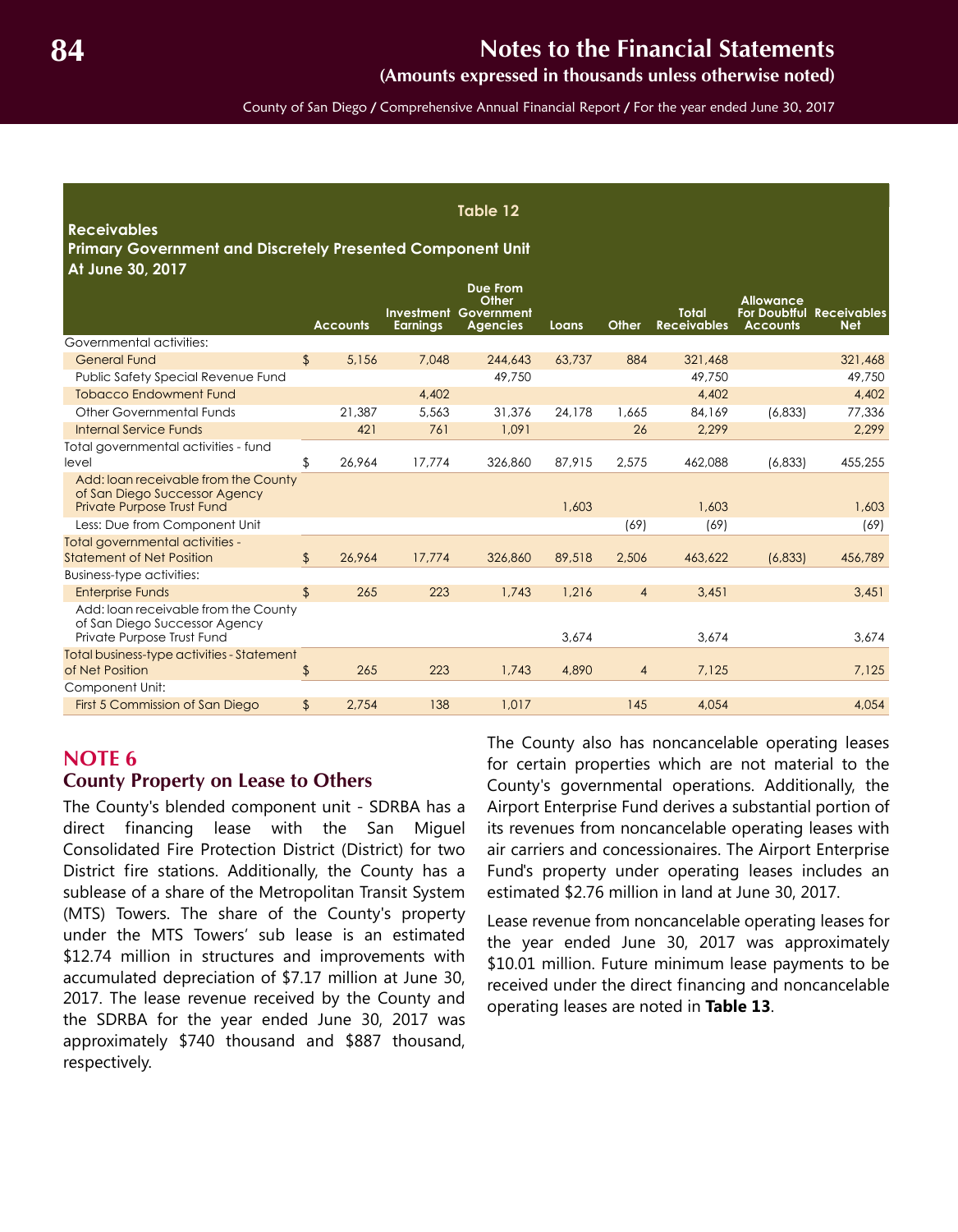## <span id="page-24-0"></span>**(Amounts expressed in thousands unless otherwise noted)**

County of San Diego / Comprehensive Annual Financial Report / For the year ended June 30, 2017

| Table 13<br><b>Lease Revenue</b><br><b>County Property Leased To Others</b> |    |                                   |    |           |  |  |  |  |  |  |  |
|-----------------------------------------------------------------------------|----|-----------------------------------|----|-----------|--|--|--|--|--|--|--|
|                                                                             |    | <b>Direct</b><br><b>Financing</b> |    | Operating |  |  |  |  |  |  |  |
| <b>Fiscal Year</b>                                                          |    | <b>Leases</b>                     |    | Leases    |  |  |  |  |  |  |  |
| 2018                                                                        | \$ | 1,632                             | \$ | 9,396     |  |  |  |  |  |  |  |
| 2019                                                                        |    | 1,633                             |    | 8,248     |  |  |  |  |  |  |  |
| 2020                                                                        |    | 1,265                             |    | 7,733     |  |  |  |  |  |  |  |
| 2021                                                                        |    |                                   |    | 7,241     |  |  |  |  |  |  |  |
| 2022                                                                        |    |                                   |    | 6,877     |  |  |  |  |  |  |  |
| 2023-2027                                                                   |    |                                   |    | 31,910    |  |  |  |  |  |  |  |
| 2028-2032                                                                   |    |                                   |    | 28,886    |  |  |  |  |  |  |  |
| 2033-2037                                                                   |    |                                   |    | 23,541    |  |  |  |  |  |  |  |
| 2038-2042                                                                   |    |                                   |    | 18,799    |  |  |  |  |  |  |  |
| 2043-2047                                                                   |    |                                   |    | 14,962    |  |  |  |  |  |  |  |
| 2048-2052                                                                   |    |                                   |    | 12,294    |  |  |  |  |  |  |  |
| 2053-2057                                                                   |    |                                   |    | 7,925     |  |  |  |  |  |  |  |
| 2058-2062                                                                   |    |                                   |    | 4,763     |  |  |  |  |  |  |  |
| 2063-2067                                                                   |    |                                   |    | 3,891     |  |  |  |  |  |  |  |
| 2068-2072                                                                   |    |                                   |    | 267       |  |  |  |  |  |  |  |
| Total                                                                       | \$ | 4,530                             | \$ | 186,733   |  |  |  |  |  |  |  |

## **NOTE 7**

## **Capital Assets Changes in Capital Assets**

Increases and decreases in the County's capital assets for governmental and business-type activities during the fiscal year were as follows:

| <b>Capital Assets - Governmental Activities</b>               |                                                                    |           |           |                                                               |
|---------------------------------------------------------------|--------------------------------------------------------------------|-----------|-----------|---------------------------------------------------------------|
|                                                               | <b>Beginning</b><br>Balance at<br>July 1, 2016 Increases Decreases |           |           | <b>Ending</b><br><b>Balance</b> at<br><b>June 30,</b><br>2017 |
| Capital assets, not being depreciated/amortized:              |                                                                    |           |           |                                                               |
| Land                                                          | \$<br>410,550                                                      | 10,018    | (430)     | 420,138                                                       |
| Easements                                                     | 8.373                                                              | 317       |           | 8,690                                                         |
| Construction in<br>progress                                   | 64,475                                                             | 69,146    | (49,805)  | 83,816                                                        |
| Total capital assets,<br>not being<br>depreciated/            |                                                                    |           |           |                                                               |
| amortized                                                     | 483,398                                                            | 79.481    | (50, 235) | 512,644                                                       |
| Capital assets, being depreciated/amortized:                  |                                                                    |           |           |                                                               |
| <b>Buildings and</b><br>improvements                          | 1,943,256                                                          | 35,312    | (2,128)   | 1,976,440                                                     |
| Equipment                                                     | 311,204                                                            | 24,174    | (18,992)  | 316,386                                                       |
| Software                                                      | 70,037                                                             | 22,145    | (4, 473)  | 87,709                                                        |
| Road infrastructure                                           | 2,674,314                                                          | 34,794    |           | 2,709,108                                                     |
| <b>Bridge</b><br>infrastructure                               | 74,638                                                             | 1,950     |           | 76,588                                                        |
| Total capital assets,<br>being depreciated/                   |                                                                    |           |           |                                                               |
| amortized                                                     | 5,073,449                                                          | 118,375   | (25, 593) | 5,166,231                                                     |
| Less accumulated depreciation/amortization for:               |                                                                    |           |           |                                                               |
| <b>Buildings and</b><br>improvements                          | (462, 037)                                                         | (43, 450) | 1,922     | (503, 565)                                                    |
| Equipment                                                     | (178, 016)                                                         | (26, 291) | 17,769    | (186, 538)                                                    |
| Software                                                      | (45, 181)                                                          | (13, 641) | 4,332     | (54, 490)                                                     |
| Road infrastructure                                           | (1,409,123)                                                        | (74, 223) |           | (1,483,346)                                                   |
| <b>Bridge</b><br>infrastructure                               | (22,950)                                                           | (1, 475)  |           | (24, 425)                                                     |
| Total accumulated<br>depreciation/<br>amortization            | (2,117,307)                                                        | (159,080) | 24,023    | (2,252,364)                                                   |
| Total capital assets,<br>being depreciated/<br>amortized, net | 2,956,142                                                          | (40, 705) | (1,570)   | 2,913,867                                                     |
| Governmental<br>activities capital<br>assets, net             | \$3,439,540                                                        | 38.776    | (51,805)  | 3,426,511                                                     |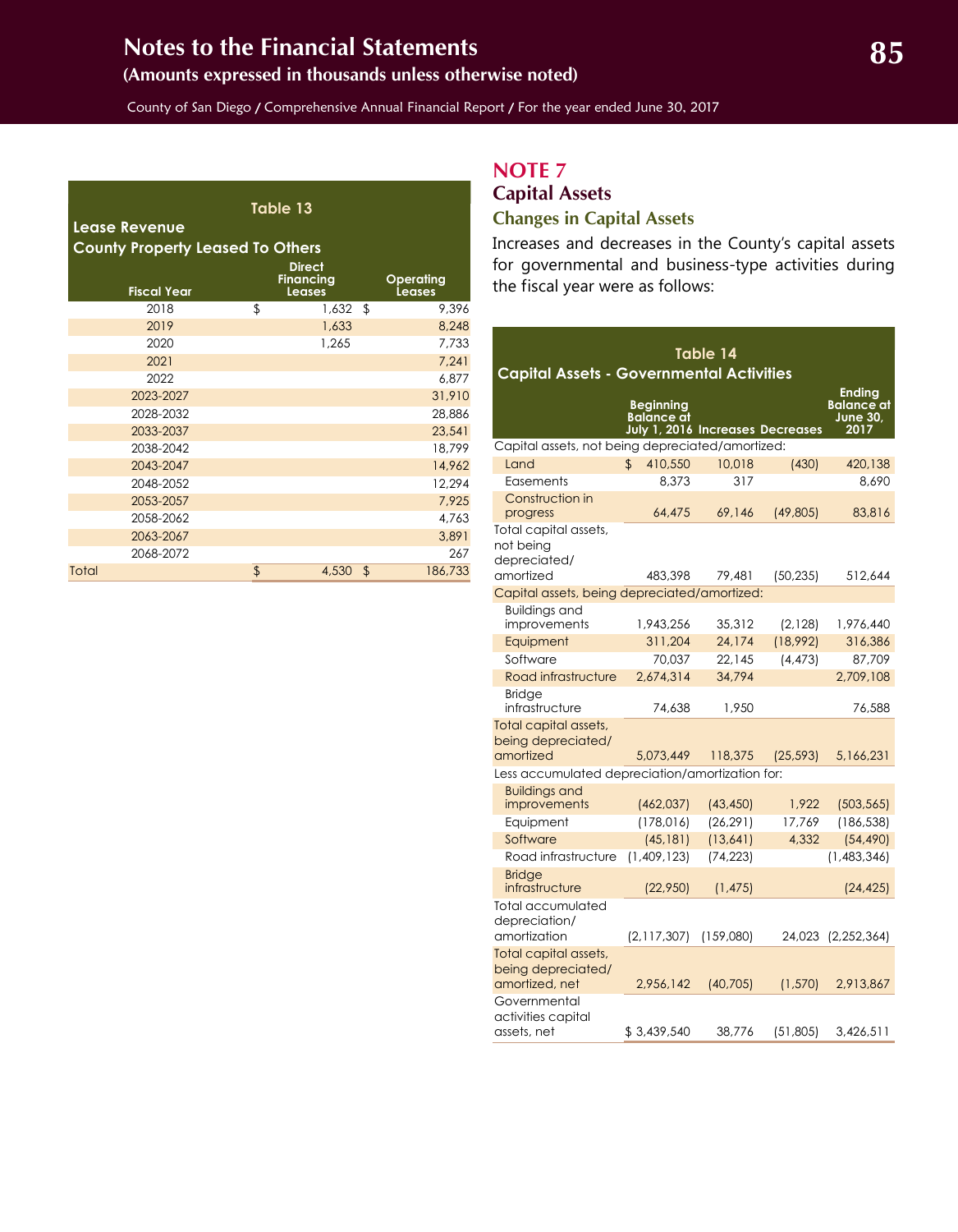**(Amounts expressed in thousands unless otherwise noted)**

County of San Diego / Comprehensive Annual Financial Report / For the year ended June 30, 2017

<span id="page-25-0"></span>

| Table 15<br><b>Capital Assets - Business-type Activities</b>  |                                                          |          |                            |                                                        |  |  |  |  |  |  |
|---------------------------------------------------------------|----------------------------------------------------------|----------|----------------------------|--------------------------------------------------------|--|--|--|--|--|--|
|                                                               | <b>Beginning</b><br><b>Balance</b><br>at July 1,<br>2016 |          | <b>Increases Decreases</b> | <b>Ending</b><br><b>Balance</b><br>at June<br>30, 2017 |  |  |  |  |  |  |
| Capital assets, not being depreciated/amortized:              |                                                          |          |                            |                                                        |  |  |  |  |  |  |
| Land                                                          | $\mathfrak{D}$<br>11,593                                 |          |                            | 11,593                                                 |  |  |  |  |  |  |
| Construction in<br>progress                                   | 9.248                                                    | 10,567   | (828)                      | 18,987                                                 |  |  |  |  |  |  |
| Total capital assets, not<br>being depreciated/<br>amortized  | 20,841                                                   | 10,567   | (828)                      | 30,580                                                 |  |  |  |  |  |  |
| Capital assets, being depreciated/amortized:                  |                                                          |          |                            |                                                        |  |  |  |  |  |  |
| <b>Buildings and</b>                                          |                                                          |          |                            |                                                        |  |  |  |  |  |  |
| improvements                                                  | 129,638                                                  | 2.418    |                            | 132,056                                                |  |  |  |  |  |  |
| Equipment                                                     | 2,012                                                    | 550      | (190)                      | 2.372                                                  |  |  |  |  |  |  |
| Software                                                      | 101                                                      |          |                            | 101                                                    |  |  |  |  |  |  |
| Road infrastructure                                           | 9.679                                                    | 110      |                            | 9.789                                                  |  |  |  |  |  |  |
| Sewer infrastructure                                          | 99,093                                                   |          |                            | 99,093                                                 |  |  |  |  |  |  |
| Total capital assets,<br>being depreciated/                   |                                                          |          |                            |                                                        |  |  |  |  |  |  |
| amortized                                                     | 240.523                                                  | 3.078    | (190)                      | 243,411                                                |  |  |  |  |  |  |
| Less accumulated depreciation/amortization for:               |                                                          |          |                            |                                                        |  |  |  |  |  |  |
| <b>Buildings and</b><br>improvements                          | (47, 013)                                                | (3,790)  |                            | (50, 803)                                              |  |  |  |  |  |  |
| Equipment                                                     | (1,023)                                                  | (118)    | 182                        | (959)                                                  |  |  |  |  |  |  |
| Software                                                      | (3)                                                      | (20)     |                            | (23)                                                   |  |  |  |  |  |  |
| Road infrastructure                                           | (1, 379)                                                 | (349)    |                            | (1,728)                                                |  |  |  |  |  |  |
| Sewer infrastructure                                          | (44, 493)                                                | (1, 941) |                            | (46, 434)                                              |  |  |  |  |  |  |
| <b>Total accumulated</b><br>depreciation/                     |                                                          |          |                            |                                                        |  |  |  |  |  |  |
| amortization                                                  | (93, 911)                                                | (6, 218) | 182                        | (99, 947)                                              |  |  |  |  |  |  |
| Total capital assets,<br>being depreciated/<br>amortized, net | 146.612                                                  | (3, 140) | (8)                        | 143,464                                                |  |  |  |  |  |  |
| <b>Business-type activities</b><br>capital assets, net        | 167,453<br>\$                                            | 7,427    | (836)                      | 174,044                                                |  |  |  |  |  |  |

### **Depreciation/Amortization**

Depreciation/amortization expense was charged to governmental activities and business-type activities as shown below.

| Table 16<br><b>Depreciation/Amortization Expense - Governmental</b><br><b>Activities</b> |              |
|------------------------------------------------------------------------------------------|--------------|
| General government                                                                       | \$<br>14,934 |
| Public protection                                                                        | 32,573       |
| Public ways and facilities                                                               | 75,444       |
| Health and sanitation                                                                    | 7.648        |
| Public assistance                                                                        | 3.566        |
| Education                                                                                | 2.093        |
| Recreation and cultural                                                                  | 8.094        |
| Internal Service Funds                                                                   | 14,728       |
| Total                                                                                    | 159,080      |

| Table 17<br><b>Depreciation Expense - Business-type Activities</b> |       |
|--------------------------------------------------------------------|-------|
| Airport Fund                                                       | 4.033 |
| Jail Store Commissary Fund                                         |       |
| Sanitation District Fund                                           | 2.182 |
| Total                                                              | 6.218 |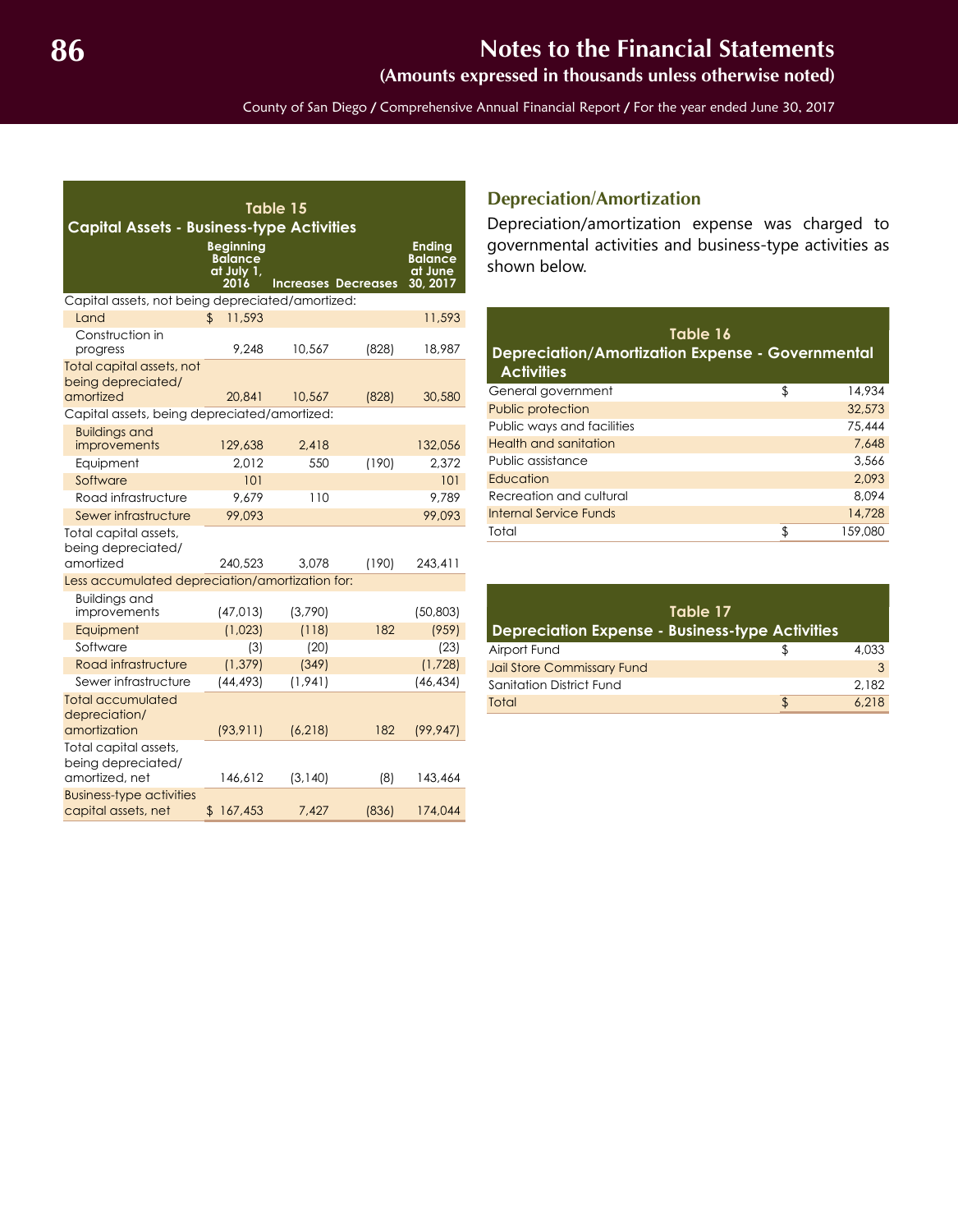<span id="page-26-0"></span>County of San Diego / Comprehensive Annual Financial Report / For the year ended June 30, 2017

#### **Capital and Other Commitments**

Encumbrances represent commitments related to unperformed contracts for goods or services. Encumbrance accounting is used in the governmental funds. Encumbrances outstanding at year end do not constitute expenditures or liabilities because the commitments will be honored during the subsequent year or years. Encumbered amounts for specific purposes for which amounts have not been previously restricted, committed, or assigned are included within committed or assigned fund balance, as appropriate. At June 30, 2017, the County General Fund's outstanding encumbrances totaled \$368.909 million; the Public Safety Fund's outstanding encumbrances totaled \$7.119 million; and, Nonmajor governmental funds' outstanding encumbrances totaled \$44.741 million.

At June 30, 2017, major contracts entered into for structures and improvements and other commitments within governmental and business-type activities are noted in **Table 18**.

| Table 18                                                               |                                 |
|------------------------------------------------------------------------|---------------------------------|
| <b>Capital Commitments</b><br>At June 30, 2017                         |                                 |
|                                                                        | Remaining<br><b>Commitments</b> |
| Governmental Activities                                                |                                 |
| General Fund:                                                          |                                 |
| Construction of Crime Lab                                              | \$<br>54,426                    |
| <b>Construction of Regional Communications</b><br>System               | 19,514                          |
| Construction of North Coastal HHSA Facility                            | 19,482                          |
| Development of Integrated Property Tax System                          | 14,179                          |
| Construction of Borrego Springs Library and Sheriff<br>Station         | 8.494                           |
| Construction of Pine Valley Fire station                               | 8,200                           |
| Improvements at East County Regional Center                            | 5,510                           |
| Development of Telephone System for<br><b>Emergency Communications</b> | 2,655                           |
| Improvements at Borrego Springs Park                                   | 1,505                           |
| Subtotal                                                               | 133,965                         |
| Nonmajor Governmental Funds:                                           |                                 |
| <b>Improvements of County Roads</b>                                    | 7,561                           |
| Construction of Alpine Boulevard                                       | 1,959                           |
| Subtotal                                                               | 9,520                           |
| Internal Service Funds:                                                |                                 |
| <b>Vehicle Acquisitions</b>                                            | 19,649                          |
| Subtotal                                                               | 19,649                          |
| <b>Governmental Activities Subtotal</b>                                | 163,134                         |
| <b>Business-type Activities</b>                                        |                                 |
| <b>Enterprise Funds:</b>                                               |                                 |
| Improvements at Rancho San Diego Pump<br>Station                       | 4,684                           |
| <b>Sanitation District Sewer Improvements</b>                          | 2,049                           |
| Construction of Sewer Monitoring System                                | 1.991                           |
| Construction of Gillespie Field Cajon Air Center                       | 1,247                           |
| <b>Business-Type Activities Subtotal</b>                               | 9,971                           |
| Total                                                                  | 173,105<br>\$                   |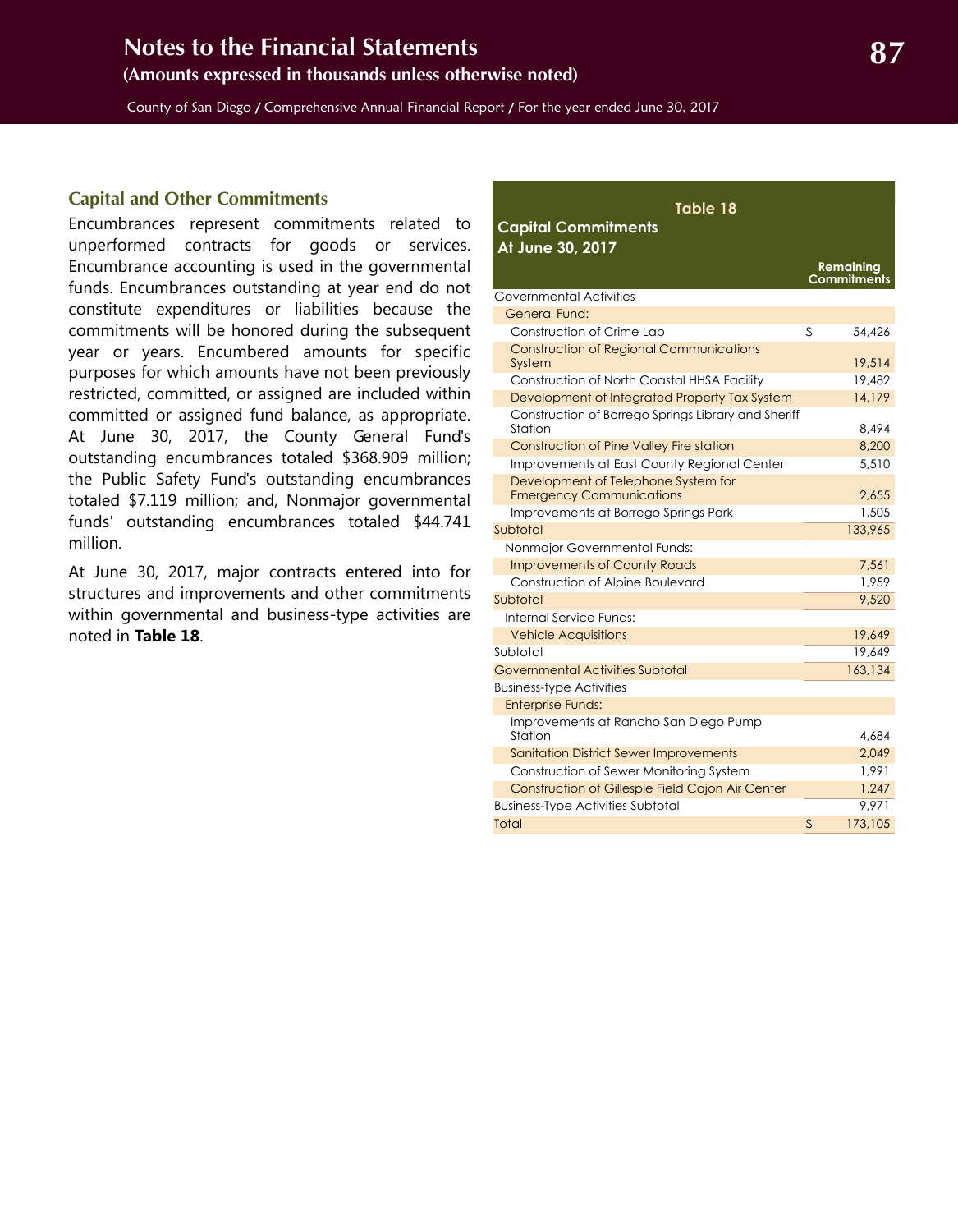**(Amounts expressed in thousands unless otherwise noted)**

County of San Diego / Comprehensive Annual Financial Report / For the year ended June 30, 2017

### <span id="page-27-1"></span><span id="page-27-0"></span>**NOTE 8 Interfund Balances**

Interfund balances at fiscal year-end consisted of the following amounts:

|        |                                               |                 |                                | Table 19       |                                           |                                      |                     |                                                |              |
|--------|-----------------------------------------------|-----------------|--------------------------------|----------------|-------------------------------------------|--------------------------------------|---------------------|------------------------------------------------|--------------|
|        | <b>Interfund Balances</b><br>At June 30, 2017 |                 |                                |                | <b>DUE FROM</b>                           |                                      |                     |                                                |              |
|        |                                               | General<br>Fund | <b>Public</b><br><b>Safety</b> | <b>Tobacco</b> | Nonmajor<br><b>Endowment Governmental</b> | <b>Nonmajor</b><br><b>Enterprise</b> | Internal<br>Service | Private<br><b>Purpose</b><br><b>Trust Fund</b> | <b>Total</b> |
|        | General Fund                                  | \$              | 21,383                         | 2,849          | 8,801                                     | 207                                  | 2,892               | 1,041                                          | 37,173       |
|        | <b>Public Safety</b>                          | 895             |                                |                |                                           |                                      |                     |                                                | 895          |
| DUE TO | Nonmajor Governmental                         | 7,400           | 21                             |                | 6,726                                     | 1,081                                | 23                  | 562                                            | 15,813       |
|        | Nonmajor Enterprise                           | 31              |                                |                |                                           |                                      |                     | 3,674                                          | 3,705        |
|        | Internal Service                              | 24,633          |                                |                | 2,384                                     | 86                                   | 2,455               |                                                | 29,558       |
|        | Total                                         | \$<br>32,959    | 21,404                         | 2,849          | 17,911                                    | 1,374                                | 5,370               | 5,277                                          | 87,144       |

Descriptions of amounts not due to be repaid in the subsequent year are discussed below:

a) \$1.041 million is due to the General Fund from the County of San Diego Successor Agency Private Purpose Trust Fund (Upper San Diego River Project) as a result of a loan to provide funding for Project improvements.

b) \$3.674 million is due from the County of San Diego Successor Agency Private Purpose Trust Fund to the Airport Enterprise Fund as a result of a loan to fund airport projects.

c) \$562 thousand is due from the County of San Diego Successor Agency Private Purpose Trust Fund to the County Low and Moderate Income Housing Asset Fund as a result of the Airport Enterprise Fund transferring its twenty percent outstanding loan principal balance to the County Low and Moderate Income Housing Asset Fund mandated by California Health and Safety Code 34191.4.

For further discussion of the loans to the County of San Diego Successor Agency Private Purpose Trust Fund, refer to Note 31 to the financial statements, "County of San Diego Successor Agency Private Purpose Trust Fund for Assets of Former San Diego County Redevelopment Agency". Note that on the Statement of Net Position, the "Due from other funds" for the General Fund's \$1.041 million Upper San Diego River Project loan and the "Due from other funds" for the County Low and Moderate Income Housing Asset fund's \$562 thousand are included in the governmental activities' "Receivables, net". The "Due from other funds" for the \$3.674 million Airport Enterprise Fund's airport projects loan, is included in the business-type activities' "Receivables, net". See Note 5 to the financial statements, "Receivables."

All remaining balances resulted from the time lag between the dates that 1) interfund goods and services are provided or reimbursable expenditures occur; 2) transactions are recorded in the accounting system; and, 3) payments between funds are made.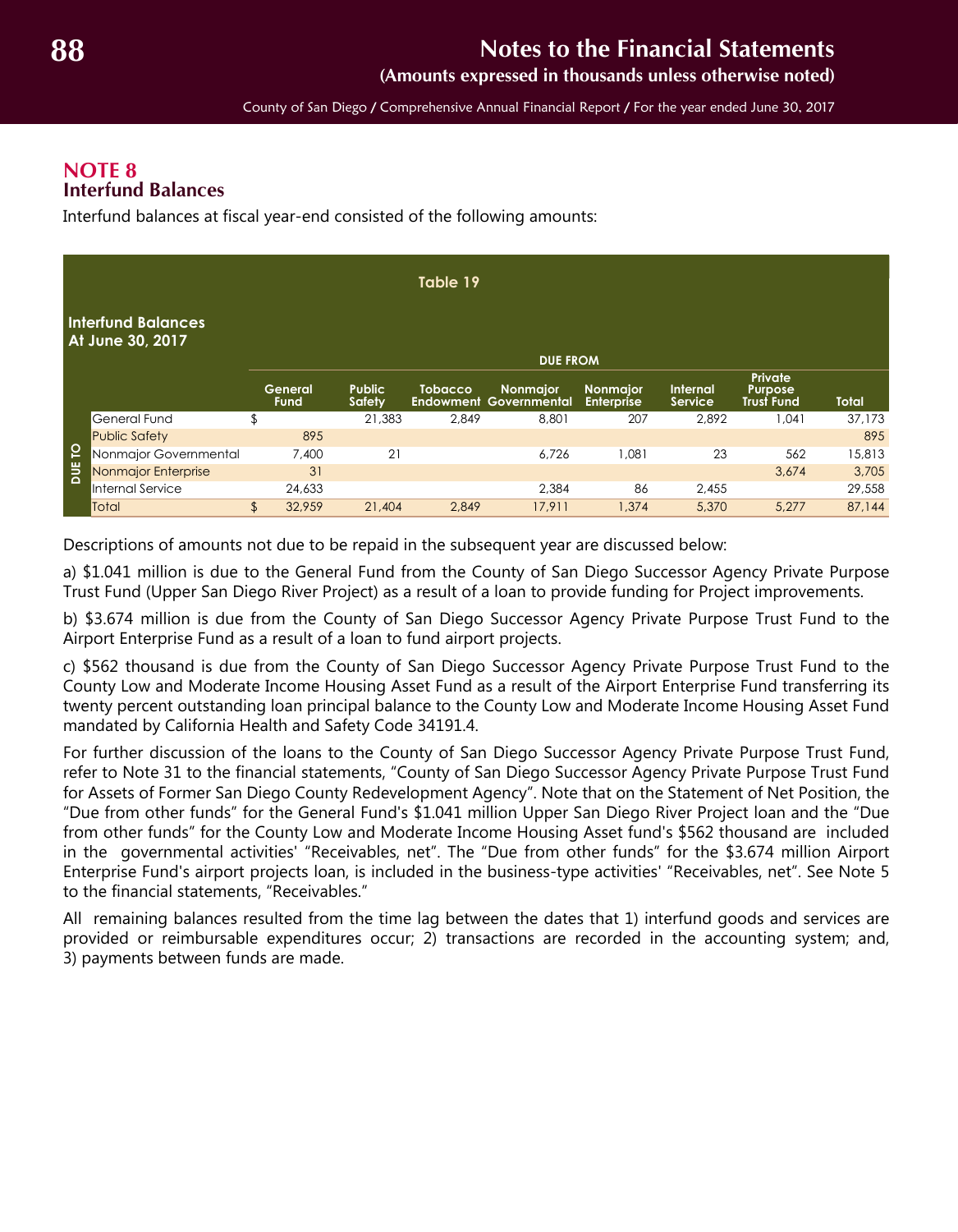### <span id="page-28-2"></span>**NOTE 9 Interfund Transfers**

Interfund transfers at fiscal year-end consisted of the following amounts:

|                  | Table 20                                       |    |         |                                   |                             |                          |                                      |                            |              |  |
|------------------|------------------------------------------------|----|---------|-----------------------------------|-----------------------------|--------------------------|--------------------------------------|----------------------------|--------------|--|
|                  | Transfers In/Transfers Out<br>At June 30, 2017 |    |         |                                   |                             | <b>TRANSFERS OUT</b>     |                                      |                            |              |  |
|                  |                                                |    |         | <b>General Fund Public Safety</b> | <b>Tobacco</b><br>Endowment | Nonmajor<br>Governmental | <b>Nonmaior</b><br><b>Enterprise</b> | <b>Internal</b><br>Service | <b>Total</b> |  |
| $\leq$           | General Fund                                   | \$ |         | 267.393                           | 6,000                       | 20.615                   | 780                                  |                            | 294,788      |  |
|                  | Nonmajor Governmental                          |    | 168,974 | 273                               |                             | 4.955                    | 3,568                                | 1,728                      | 179,498      |  |
|                  | Nonmajor Enterprise                            |    | 344     |                                   |                             | 50                       |                                      |                            | 394          |  |
| <b>TRANSFERS</b> | <b>Internal Service</b>                        |    | 9,436   |                                   |                             | 500                      | 445                                  |                            | 10,381       |  |
|                  | Total                                          |    | 178.754 | 267.666                           | 6,000                       | 26,120                   | 4.793                                | .728                       | 485,061      |  |

In general, transfers are used to: (1) move revenues from the fund that statute or budget requires to collect them to the fund that statute or budget requires to expend them; (2) move receipts restricted to debt service from the funds collecting the receipts to the debt service fund as debt service payments become due; and, (3) use unrestricted revenues collected in the General Fund to finance programs accounted for in other funds in accordance with budgetary authorizations.

## <span id="page-28-1"></span><span id="page-28-0"></span>**NOTE 10 Payables**

The County's payables at fiscal year-end are shown below for the General Fund, other governmental funds, internal service funds, enterprise funds, and the discrete component unit:

| Table 21<br>Payables<br>At June 30, 2017 |    |                |                                               |       |                          |  |  |  |  |  |
|------------------------------------------|----|----------------|-----------------------------------------------|-------|--------------------------|--|--|--|--|--|
|                                          |    | <b>Vendors</b> | Due to Other<br>Government<br><b>Agencies</b> | Other | Total<br><b>Payables</b> |  |  |  |  |  |
| Governmental Activities:                 |    |                |                                               |       |                          |  |  |  |  |  |
| <b>General Fund</b>                      |    | \$110,654      | 10.155                                        | 5.682 | 126,491                  |  |  |  |  |  |
| Other Governmental<br><b>Funds</b>       |    | 14,392         | 1,289                                         | 1.491 | 17.172                   |  |  |  |  |  |
| Internal Service Funds                   |    | 39,573         | 561                                           | 952   | 41,086                   |  |  |  |  |  |
| Total governmental<br>activities         |    | \$164,619      | 12,005                                        | 8.125 | 184,749                  |  |  |  |  |  |
| <b>Business-type activities:</b>         |    |                |                                               |       |                          |  |  |  |  |  |
| Enterprise Funds                         | \$ | 2,219          | 11                                            | 564   | 2.794                    |  |  |  |  |  |
| <b>Component Unit:</b>                   |    |                |                                               |       |                          |  |  |  |  |  |
| First 5 Commission of San<br>Diego       | \$ | 3.796          | 6,051                                         | 69    | 9.916                    |  |  |  |  |  |

#### **NOTE 11 Deferred Inflows of Resources: Unavailable Revenue**

| Table 22<br>Deferred Inflows of Resources - Non-pension<br>At June 30, 2017 |    |                        |                                       |         |  |  |  |  |  |
|-----------------------------------------------------------------------------|----|------------------------|---------------------------------------|---------|--|--|--|--|--|
| <b>Unavailable Revenue</b>                                                  |    | General<br><b>Fund</b> | Other<br>Governmental<br><b>Funds</b> | Total   |  |  |  |  |  |
| Property and<br>miscellaneous local                                         |    |                        |                                       |         |  |  |  |  |  |
| taxes<br>Aid from other                                                     | \$ | 40.095                 | 467                                   | 40,562  |  |  |  |  |  |
| governmental agencies                                                       |    | 32,185                 | 23.063                                | 55,248  |  |  |  |  |  |
| Charges for services                                                        |    | 1.991                  | 2.671                                 | 4.662   |  |  |  |  |  |
| Other                                                                       |    | 21.144                 | 32,107                                | 53.251  |  |  |  |  |  |
| Total                                                                       | \$ | 95,415                 | 58,308                                | 153,723 |  |  |  |  |  |

A large portion of the Unavailable revenue - aid from other governmental agencies consists primarily of \$23.1 million of TransNet one-half cent sales tax revenue to be used for projects in the Road Fund, and \$27.6 million of California Senate Bill 90 (SB 90) revenues. In 1972, SB90 established a requirement that the State reimburse local government agencies for the costs of new programs or increased levels of service on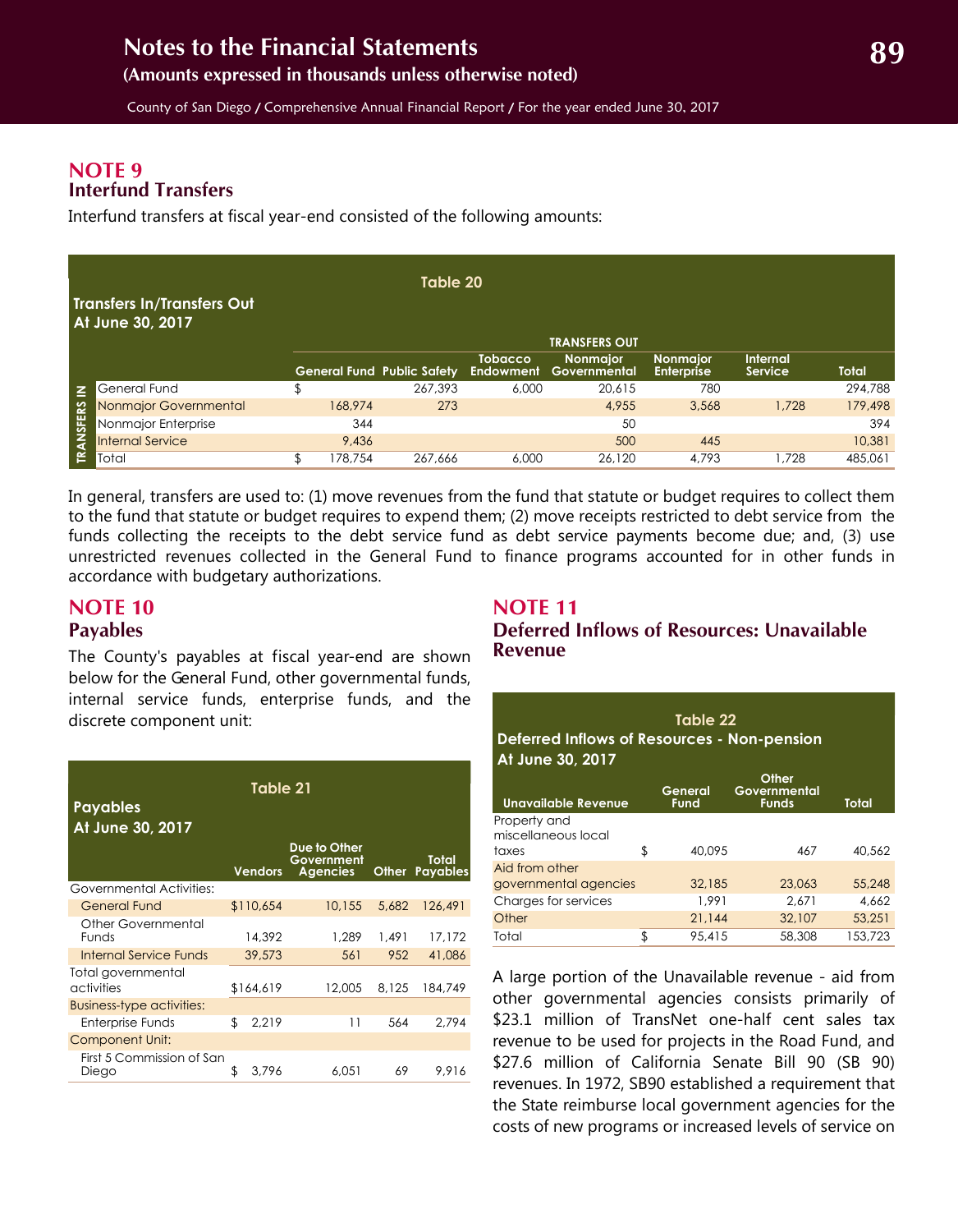County of San Diego / Comprehensive Annual Financial Report / For the year ended June 30, 2017

<span id="page-29-2"></span>programs mandated by the State. The remaining \$4.5 million represents various other unavailable aid from other governmental agencies revenues.

Of the \$53.3 million of Unavailable revenue - other, approximately \$13.6 million are tobacco settlement receivables, \$17.3 million are low and moderate income housing assistance receivables, \$20.6 million is for the Sheriff Regional Communication System upgrade project, approximately \$842 thousand is for interest receivable and \$958 thousand represents various other unavailable revenues.

## <span id="page-29-0"></span>**NOTE 12 Lease Obligations Operating Leases Real Property**

The County has obligations under long-term operating lease agreements through fiscal year 2037 (**Table 23**). The County is the lessee under the terms of several non-cancelable operating leases for real property used to house certain County operations. The total rental expense for all real property leases for the year ended June 30, 2017 was approximately \$40 million, including \$31.32 million for non-cancelable leases.

The future minimum lease payments for these noncancelable leases are as follows:

| Table 23<br><b>Lease Commitments - Real Property</b> |                    |    |                               |    |  |
|------------------------------------------------------|--------------------|----|-------------------------------|----|--|
|                                                      | <b>Fiscal Year</b> |    | <b>Minimum Lease Payments</b> |    |  |
|                                                      | 2018               | \$ | 31,275                        |    |  |
|                                                      | 2019               |    | 28,461                        |    |  |
|                                                      | 2020               |    | 25,011                        | Ξc |  |
|                                                      | 2021               |    | 22,227                        | P  |  |
|                                                      | 2022               |    | 19,804                        |    |  |
|                                                      | 2023-2027          |    | 40,022                        |    |  |
|                                                      | 2028-2032          |    | 150                           |    |  |
|                                                      | 2033-2037          |    | 142                           |    |  |
| Total                                                |                    |    | 167,092                       |    |  |
|                                                      |                    |    |                               |    |  |

#### **Personal Property**

The County has also entered into operating leases for personal property, a large portion of which represents duplicating and heavy duty construction equipment. Many of these leases are subject to annual adjustment based upon negotiations. Management expects that in

the normal course of business, leases that expire will be renewed or replaced by other leases. Total rental expense for these operating leases for the year ended June 30, 2017, was approximately \$4.8 million.

#### <span id="page-29-1"></span>**Capital Leases**

#### **Minimum Lease Payments**

On October 21, 2016, the County entered into a capital lease agreement for a building with Robert Bienenfeld, Trustee of the Trust for the benefit of Robert Bienenfeld under the will of Jonas Bienenfeld and Robert Premiere, a California limited partnership. This building was placed in service in June 2017 and has been capitalized in the Government-wide Statement of Net Position at its fair value of \$6.122 million, and the lease obligation is reflected as a liability in that statement. The term of the lease is 10 years, with an implicit interest rate of 6.13%, maturing in June 2027. Future minimum lease payments under the capital lease are shown in **Table 24**.

Equipment has been leased from the Bowe Bell and Howell Company. The present value of the minimum lease obligation has been capitalized in the Facilities Management internal service fund (ISF) statement of net position; and is reflected as a liability in those statements. The County assumes responsibility for all maintenance and repair of the equipment under the terms of the lease agreement. Future minimum lease payments under the capital lease are shown in **Table**

| Table 24<br><b>Capital Lease - Future Minimum Lease</b><br><b>Payments</b> |    |                              |                           |  |  |  |  |  |  |
|----------------------------------------------------------------------------|----|------------------------------|---------------------------|--|--|--|--|--|--|
| <b>Fiscal Year</b>                                                         |    | <b>Building -</b><br>non-ISF | <b>Equipment -</b><br>ISF |  |  |  |  |  |  |
| 2018                                                                       | \$ | 735                          | 13                        |  |  |  |  |  |  |
| 2019                                                                       |    | 757                          |                           |  |  |  |  |  |  |
| 2020                                                                       |    | 779                          |                           |  |  |  |  |  |  |
| 2021                                                                       |    | 803                          |                           |  |  |  |  |  |  |
| 2022                                                                       |    | 827                          |                           |  |  |  |  |  |  |
| 2023-2027                                                                  |    | 4,521                        |                           |  |  |  |  |  |  |
| Total minimum lease payments                                               |    | 8.422                        | 13                        |  |  |  |  |  |  |
| Less: Amount representing interest                                         |    | (2, 351)                     |                           |  |  |  |  |  |  |
| Net lease payments                                                         | \$ | 6.071                        | 13                        |  |  |  |  |  |  |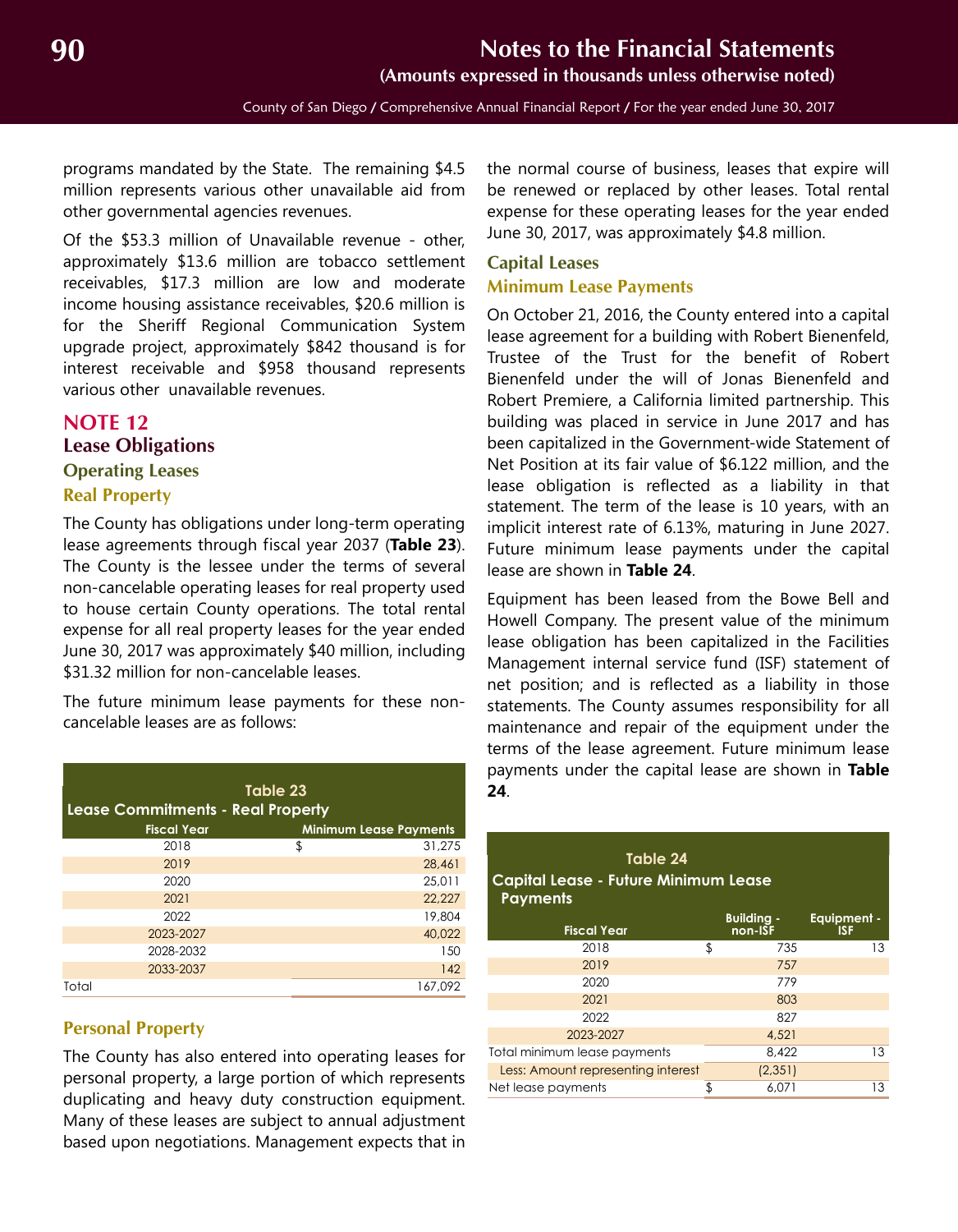<span id="page-30-2"></span>**(Amounts expressed in thousands unless otherwise noted)**

County of San Diego / Comprehensive Annual Financial Report / For the year ended June 30, 2017

#### **Book Value**

The book values of the bulding and equipment capital leases are as follows:

| Table 25<br><b>Capital Lease - Book Value</b><br>At June 30, 2017 |     |       |                                    |                          |  |  |  |  |
|-------------------------------------------------------------------|-----|-------|------------------------------------|--------------------------|--|--|--|--|
| <b>Capital Lease Property Original Cost</b>                       |     |       | <b>Accumulated</b><br>Amortization | <b>Net Book</b><br>Value |  |  |  |  |
| Building - non - ISF                                              | \$. | 6.122 |                                    | 6.122                    |  |  |  |  |
| Equipment - ISF                                                   | \$. | 310   | 297                                | 13                       |  |  |  |  |

The accumulated amortization of the equipment capital lease was \$297 thousand as of June 30, 2017. The current year's portion is included in the Internal Service Funds' depreciation/amortization of \$14.728 million in **Table 16**.

#### <span id="page-30-0"></span>**NOTE 13**

#### <span id="page-30-1"></span>**Long-Term Debt**

#### **Certificates of Participation (COPs) and Lease Revenue Bonds (LRBs)**

Certificates of Participation (COPs) and Lease Revenue Bonds (LRBs) provide funds for the acquisition and construction of major capital facilities and equipment. The repayment of these COPs and LRBs is secured by a lease structure where the borrowing entity, such as the County or the San Miguel Consolidated Fire Protection District (SMCFPD) (not a component unit of the County), leases certain properties to another entity, a lessor, which in turn leases the properties back to the County or the SMCFPD. These lessors are the San Diego County Capital Asset Leasing Corporation (SANCAL), and the San Diego Regional Building Authority (SDRBA); both blended component units of the County. (See discussion of Blended Component Units under Note 1 "Summary of Significant Accounting Policies".)

COPs and LRBs are secured by: a) (lease) base rental payments, for the use of certain facilities or equipment and b) encumbrances on the facilities. The leased premises are typically facilities or equipment purchased with proceeds of the COPs or LRBs. In the case of the County, the base rental payments are made primarily from the County General Fund to the SANCAL or SDRBA; in the case of the SDRBA's financing for the SMCFPD, base rental payments are made from SMCFPD to the SDRBA. Under lease terms, the County and the SMCFPD are required to make the necessary annual appropriations for lease payments, except to the extent those payments are eligible to be abated in accordance with the terms of the leases.

COPs and LRBs evidence a pro rata share in a specific pledged revenue stream of lease payments, and investors in the certificates or bonds are entitled to receive a share in these lease payments from a particular project. Lease payments are passed through the lessor to the investors. The lessor assigns the lease and lease payments to a trustee, which distributes the lease payments to the investors.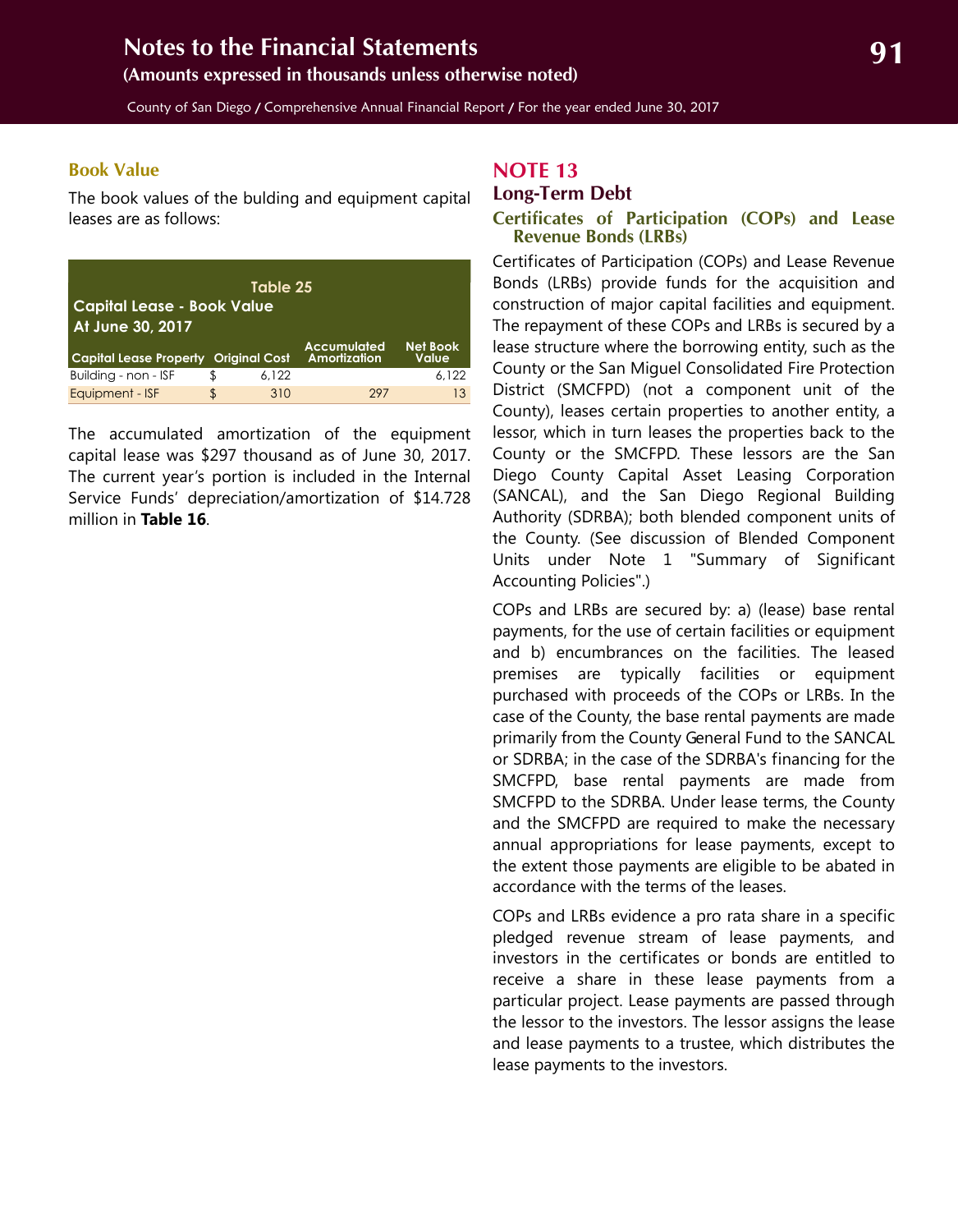**(Amounts expressed in thousands unless otherwise noted)**

Details of the COPs and LRBs outstanding at June 30, 2017 are as follows:

**Table 26**

Annual debt service requirements to maturity for COPs and LRBs are as follows:

## **Table 27 Certificates of Participation and Lease Revenue Bonds - Debt Service Requirements to Maturity**

| <b>Fiscal Year</b>   | <b>Principal</b> | <b>Interest</b> | <b>Total</b> |
|----------------------|------------------|-----------------|--------------|
| 2018                 | \$<br>18,735     | 13,194          | 31.929       |
| 2019                 | 18,665           | 12,381          | 31,046       |
| 2020                 | 17,535           | 11.671          | 29,206       |
| 2021                 | 16,040           | 10,910          | 26,950       |
| 2022                 | 16.780           | 10.176          | 26.956       |
| 2023-2027            | 80.975           | 38,783          | 119,758      |
| 2028-2032            | 64,870           | 20,583          | 85,453       |
| 2033-2037            | 43,535           | 8.084           | 51,619       |
| 2038-2042            | 16,485           | 1,985           | 18,470       |
| Subtotal             | 293,620 \$       | 127,767 \$      | 421,387      |
| Add:                 |                  |                 |              |
| Unamortized issuance |                  |                 |              |
| premium              | 37,482           |                 |              |
| Less:                |                  |                 |              |
| Unamortized discount | (146)            |                 |              |
| Total                | \$<br>330,956    |                 |              |

| <b>Certificates of Participation (COP)</b><br>and Lease Revenue Bonds (LRB)         |                           |                         |                                                |                                                             |  |  |  |  |  |
|-------------------------------------------------------------------------------------|---------------------------|-------------------------|------------------------------------------------|-------------------------------------------------------------|--|--|--|--|--|
| <b>Issuance</b>                                                                     | <b>Original</b><br>Amount | <b>Interest</b><br>Rate | <b>Final</b><br><b>Maturity</b><br><b>Date</b> | Outstanding<br><b>Balance</b> at<br><b>June 30,</b><br>2017 |  |  |  |  |  |
| 2003 San Miguel<br>Consolidated Fire<br><b>Protection District</b><br>Refunding LRB | 10,005<br>\$              | $2.00 -$<br>5.00%       | 2020                                           | 2.440                                                       |  |  |  |  |  |
| 2009 Justice Facilities<br>Refunding of 1997<br>Central Jail COP                    | 48,300                    | $2.00 -$<br>5.00%       | 2026                                           | 29,560                                                      |  |  |  |  |  |
| 2009 Justice Facilities<br>Refunding of 1998<br>Courthouse COP                      | 32,640                    | $2.00 -$<br>5.00%       | 2023                                           | 12,455                                                      |  |  |  |  |  |
| 2011 Metropolitan Transit<br><b>System Towers Refunding</b><br>COP                  | 19,260                    | $1.00 -$<br>5.00%       | 2020                                           | 6,330                                                       |  |  |  |  |  |
| 2011 CAC Waterfront<br>Park Project COP                                             | 32,665                    | $3.00 -$<br>5.125%      | 2042                                           | 29,620                                                      |  |  |  |  |  |
| 2012 Cedar-Kettner<br><b>Development Project</b><br>COP                             | 29,335                    | $2.00 -$<br>5.00%       | 2042                                           | 26,910                                                      |  |  |  |  |  |
| 2014 Edgemoor and RCS<br>Refunding COP Series<br>2014A (Edgemoor)                   | 91.675                    | $2.00 -$<br>5.00%       | 2030                                           | 82,650                                                      |  |  |  |  |  |
| 2014 Edgemoor and RCS<br><b>Refunding COP Series</b><br>2014B (RCS) Taxable         | 2.075                     | $0.415 -$<br>1.920%     | 2019                                           | 1,040                                                       |  |  |  |  |  |
| 2016 County Operations<br>Center Refunding LRB                                      | 105,330                   | $3.00 -$<br>5.00%       | 2036                                           | 102,615                                                     |  |  |  |  |  |
| Total                                                                               | \$371,285                 |                         |                                                | 293,620                                                     |  |  |  |  |  |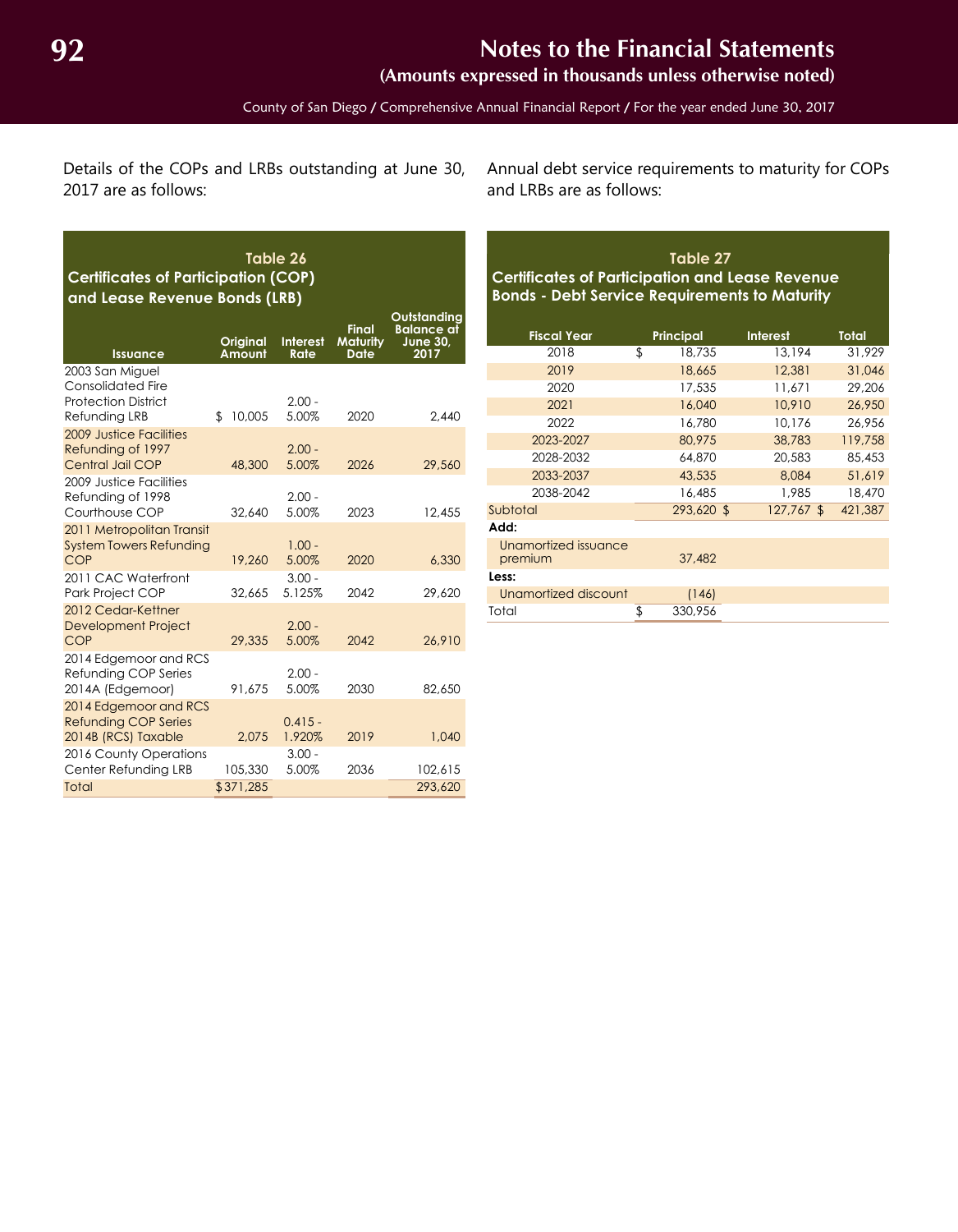<span id="page-32-0"></span>County of San Diego / Comprehensive Annual Financial Report / For the year ended June 30, 2017

#### **Taxable Pension Obligation Bonds (POBs)**

Taxable Pension Obligation Bonds (POBs) are issued by the County to reduce its pension unfunded actuarial liability and to achieve interest rate savings by issuing bonds at interest rates which are less than the assumed rate of return earned on proceeds placed in the San Diego County Employees Retirement Association's (SDCERA) pension plan. POBs also have been issued to refund previously issued POB debt. Because current federal tax law restricts the investment of proceeds of tax-exempt bonds in higher-yielding taxable securities, POBs are issued on a taxable basis.

Details of POBs outstanding at June 30, 2017 are as follows:

| Table 28<br><b>Taxable Pension Obligation Bonds</b> |                    |                  |                                         |                                                             |  |  |  |  |  |
|-----------------------------------------------------|--------------------|------------------|-----------------------------------------|-------------------------------------------------------------|--|--|--|--|--|
| <b>Issuance</b>                                     | Original<br>Amount | Interest<br>Rate | <b>Final</b><br><b>Maturity</b><br>Date | Outstandina<br><b>Balance at</b><br><b>June 30,</b><br>2017 |  |  |  |  |  |
|                                                     |                    | $3.28 -$         |                                         |                                                             |  |  |  |  |  |
| 2004 Series A                                       | 241,360<br>Æ.      | 5.86%            | 2023                                    | 177,245                                                     |  |  |  |  |  |
| 2004 Series B1-2                                    | 147,825            | 5.91%            | 2025                                    | 147,825                                                     |  |  |  |  |  |
|                                                     |                    | $3.33 -$         |                                         |                                                             |  |  |  |  |  |
| 2008 Series A                                       | 343,515            | 6.03%            | 2027                                    | 280,450                                                     |  |  |  |  |  |
| Total                                               | 732,700<br>\$.     |                  |                                         | 605,520                                                     |  |  |  |  |  |

Annual debt service requirements to maturity for POBs are shown below in **Table 29**.

| Table 29<br><b>Taxable Pension Obligation Bonds -</b><br><b>Debt Service Requirements to Maturity</b> |    |                  |                 |         |  |  |  |  |
|-------------------------------------------------------------------------------------------------------|----|------------------|-----------------|---------|--|--|--|--|
| <b>Fiscal Year</b>                                                                                    |    | <b>Principal</b> | <b>Interest</b> | Total   |  |  |  |  |
| 2018                                                                                                  | \$ | 46.995           | 33.413          | 80,408  |  |  |  |  |
| 2019                                                                                                  |    | 49,760           | 30,585          | 80,345  |  |  |  |  |
| 2020                                                                                                  |    | 52.725           | 27.525          | 80.250  |  |  |  |  |
| 2021                                                                                                  |    | 55,915           | 24.265          | 80,180  |  |  |  |  |
| 2022                                                                                                  |    | 59,300           | 20.798          | 80.098  |  |  |  |  |
| 2023-2027                                                                                             |    | 340,825          | 44,234          | 385,059 |  |  |  |  |
| Total                                                                                                 |    | 605,520          | 180,820         | 786,340 |  |  |  |  |

#### **Tobacco Settlement Asset-Backed Bonds (TSAB)**

TSAB are issued by the Tobacco Securitization Joint Powers Authority of Southern California (Authority) to securitize future revenue streams available to the County pursuant to the agreements described below.

A 1998 Master Settlement Agreement (MSA) was originally entered into by four cigarette manufacturers, 46 states and six other U.S. jurisdictions (Settling States) to provide state governments, including California, with compensation for smoking related medical costs and to help reduce smoking in the United States. There is no limit to the yearly settlement payments; they are perpetual. Also, a Memorandum of Understanding (MOU) and a supplemental agreement (ARIMOU) was agreed to by the State of California and all California counties and four California cities, granting those California municipalities the right to receive tobacco settlement allocation payments, (also known as Tobacco Settlement Revenues (TSRs)).

In fiscal year 2002, the Authority issued \$446.86 million 2001 Tobacco Settlement Asset-Backed Bonds (2001 Bonds), to fund the Authority's loan to the San Diego County Tobacco Asset Securitization Corporation (Corporation), pursuant to a loan agreement between the Authority and the Corporation. (Both entities are blended component units of the County.) According to the loan agreement, the Corporation has pledged, assigned and granted to the Authority, a first priority perfected security interest in all rights, title and interest of the Corporation, to the TSRs the Corporation purchased from the County. The Corporation used the net proceeds of the loan, \$411.913 million, to pay the County, in exchange for the County's transfer to the Corporation of all the County's rights, title and interest in the TSRs. Net proceeds have been placed in an endowment fund to fund healthcare-based programs pursuant to Board Policy E-14 and IRS regulations, and do not secure the repayment of the TSAB.

In May 2006, the Authority issued Series 2006 TSAB (2006 Bonds) in the amount of \$583.631 million to refund the outstanding principal of the original 2001 Bonds noted above and to loan an additional \$123.515 million to the Corporation. The proceeds were placed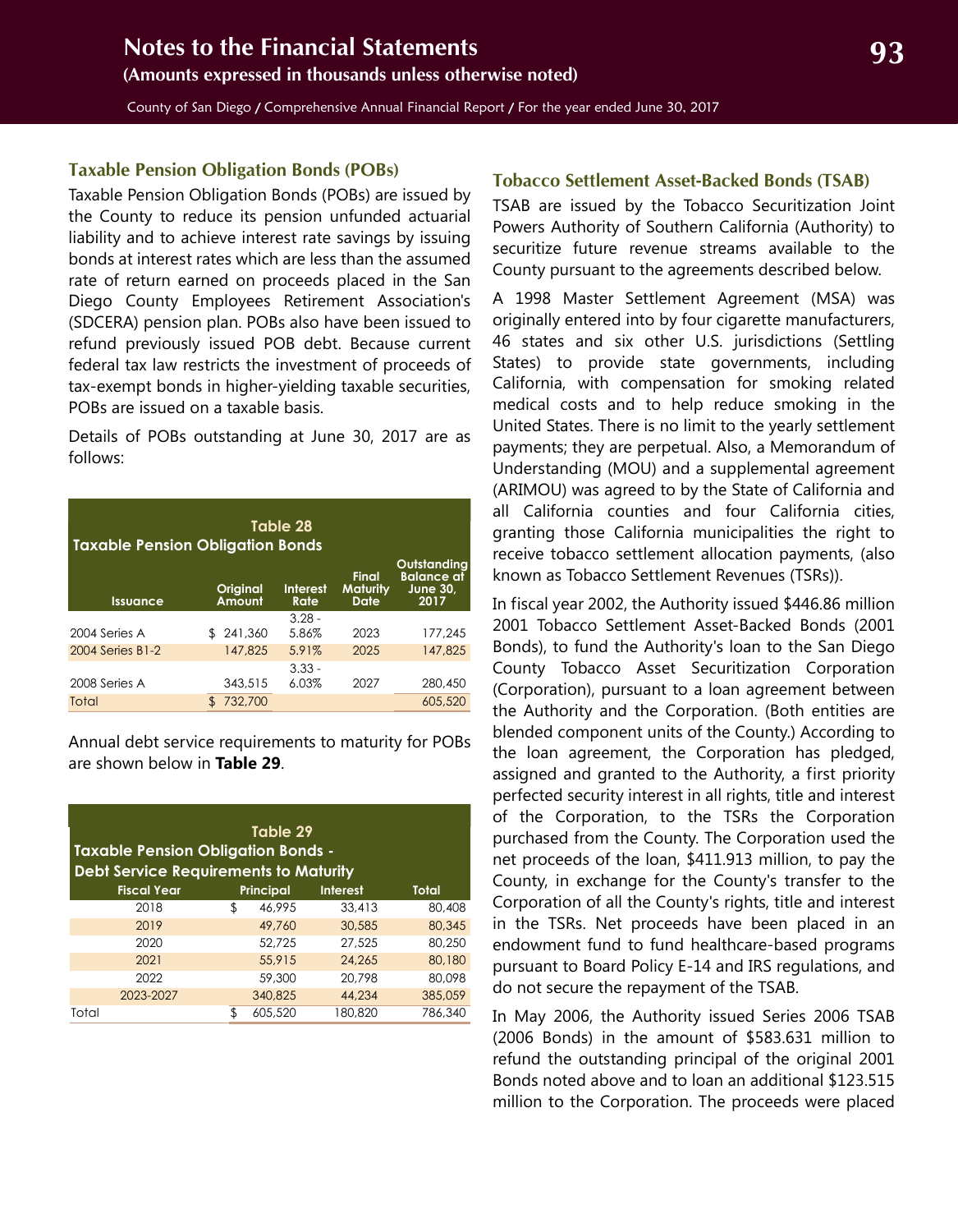**(Amounts expressed in thousands unless otherwise noted)**

County of San Diego / Comprehensive Annual Financial Report / For the year ended June 30, 2017

into the endowment fund for the aforementioned purposes. The 2006 Bonds are limited obligations of the Authority.

Through fiscal year 2013, the County used a debt service to maturity on the bonds incorporating an assumption of the ability to continue making turbo debt service payments. Based on that assumption, the 2006 Bonds were anticipated to reach final maturity in fiscal year 2036 based on receipts of future TSRs as projected in the May 2006 Global Insight Base Case analysis (Base Case) performed in conjunction with the issuance of the 2006 Bonds.

Under the terms of the bond indenture (Indenture), TSRs are pledged to the repayment of the TSAB. Accordingly, the bonds are payable solely from certain funds held under the Indenture, including TSRs and earnings on such funds (collections).

The minimum payments for the 2006 Bonds are based on the Indenture and the Series 2006 Supplement, both dated as of May 1, 2006. However, actual payments on the 2006 Bonds depend on the amount of TSRs received by the County. The amount of these TSRs is affected by cigarette consumption and the financial capability of the participating manufacturers. There are a number of risks associated with the amount of actual TSRs the County receives each year, including litigation affecting the participating manufacturers and possible bankruptcy as a result thereof, increased growth of non-participating manufacturer's market share, disputed payments setaside by the participating manufacturers into an escrow account, a decline in cigarette consumption materially beyond forecasted levels, reduction in investment earnings due to unforeseen market conditions, and other future adjustments to the calculation of the TSRs.

No assurance can be given that actual cigarette consumption in the United States during the term of the 2006 Bonds will be as assumed in the Base Case, or that the other assumptions underlying these Base Case assumptions, including that certain adjustments and offsets will not apply to payments due under the MSA, will be consistent with future events. If actual events deviate from one or more of the assumptions underlying the Base Case, the amount of TSRs available

to make payments, including Turbo Redemption Payments will be affected. No assurance can be given that these structuring assumptions, upon which the projections of the 2006 Bond payments and Turbo Redemptions are based, will be realized.

Based on the information above and the ongoing under realization of TSRs, beginning in fiscal year 2014, the County decided to present the debt service to maturity for the 2006 Bonds assuming no further turbo payments are made besides those that have actually been made.

Details of 2006 Bonds outstanding at June 30, 2017 are as follows:

| Table 30<br><b>Tobacco Settlement Asset-Backed Bonds</b> |     |                    |                         |                                  |                                                             |  |  |  |  |
|----------------------------------------------------------|-----|--------------------|-------------------------|----------------------------------|-------------------------------------------------------------|--|--|--|--|
| <b>Issuance</b>                                          |     | Original<br>Amount | <b>Interest</b><br>Rate | Final<br>Maturity<br><b>Date</b> | Outstanding<br><b>Balance</b> af<br><b>June 30,</b><br>2017 |  |  |  |  |
| Series 2006A Senior<br>Current Interest Bonds            | £.  | 534,610            | $4.75 -$<br>5.125%      | $2025 -$<br>2046                 | 458,230                                                     |  |  |  |  |
| Series 2006B CABs                                        |     | 19,770             | 6.25%                   | 2046                             | 231,820                                                     |  |  |  |  |
| 2006B unaccreted<br>appreciation CABs                    |     |                    |                         |                                  | (192, 709)                                                  |  |  |  |  |
| Series 2006C CABs                                        |     | 8.686              | $6.40\%$                | 2046                             | 107.950                                                     |  |  |  |  |
| 2006C unaccreted<br>appreciation CABs                    |     |                    |                         |                                  | (90,487)                                                    |  |  |  |  |
| Series 2006D CABs                                        |     | 20,565             | 7.10%                   | 2046                             | 335,105                                                     |  |  |  |  |
| 2006D unaccreted<br>appreciation CABs                    |     |                    |                         |                                  | (290,535)                                                   |  |  |  |  |
| Total                                                    | \$. | 583,631            |                         |                                  | 559,374                                                     |  |  |  |  |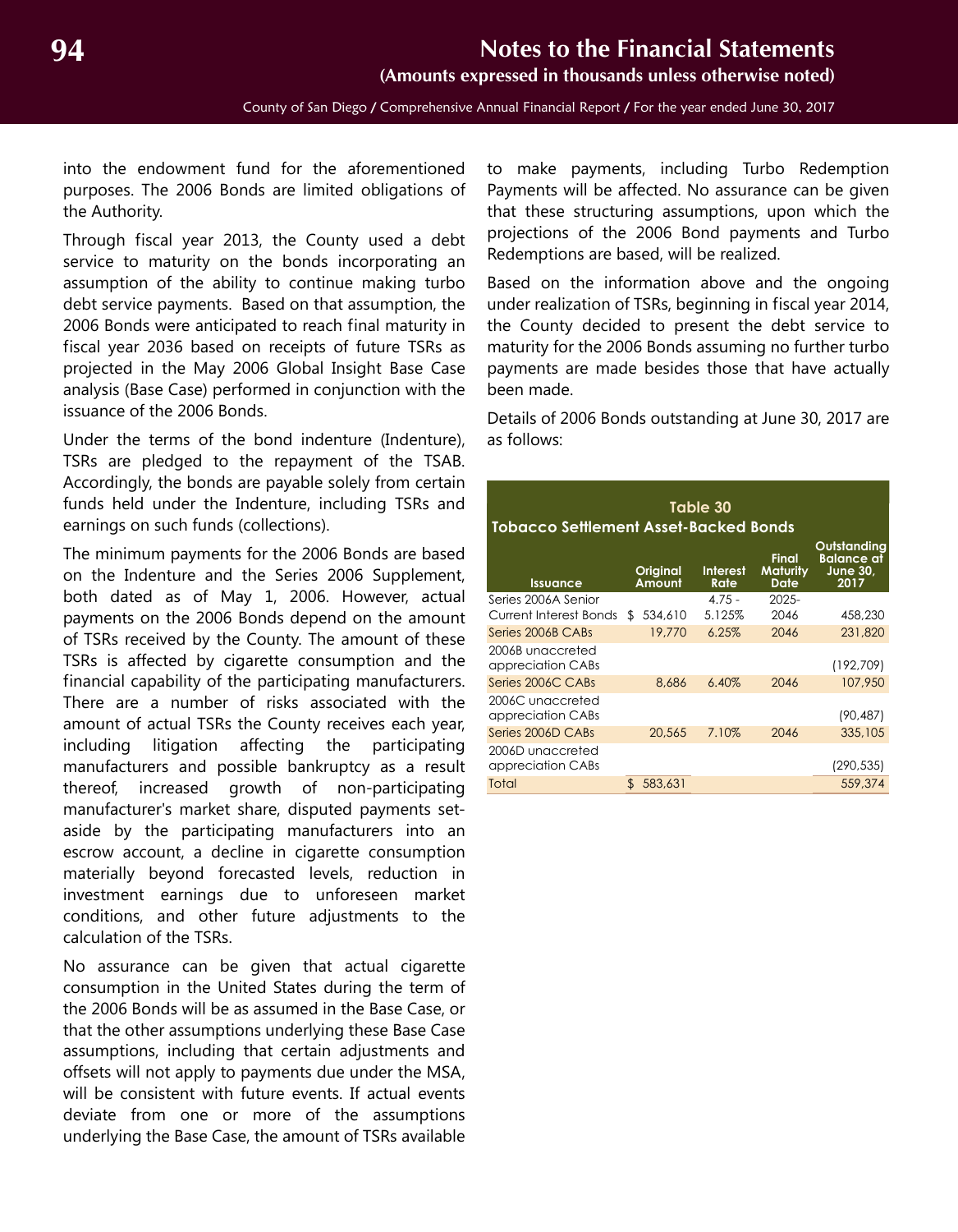<span id="page-34-0"></span>Annual debt service requirements to maturity for 2006 Bonds are as follows:

| Table 31<br><b>Tobacco Settlement Asset-Backed Bonds -</b>        |    |                  |  |                     |     |                 |  |              |  |
|-------------------------------------------------------------------|----|------------------|--|---------------------|-----|-----------------|--|--------------|--|
| <b>Debt Service Requirements to Maturity</b><br><b>Unaccreted</b> |    |                  |  |                     |     |                 |  |              |  |
| <b>Fiscal Year</b>                                                |    | <b>Principal</b> |  | <b>Appreciation</b> |     | <b>Interest</b> |  | <b>Total</b> |  |
| 2018                                                              | \$ |                  |  | 6.842               |     | 23.118          |  | 29,960       |  |
| 2019                                                              |    |                  |  | 7,302               |     | 23,118          |  | 30,420       |  |
| 2020                                                              |    |                  |  | 7,800               |     | 23,118          |  | 30.918       |  |
| 2021                                                              |    |                  |  | 8,328               |     | 23,118          |  | 31,446       |  |
| 2022                                                              |    | 3,775            |  | 8.894               |     | 23,103          |  | 35,772       |  |
| 2023-2027                                                         |    | 55,555           |  | 54,399              |     | 109,418         |  | 219,372      |  |
| 2028-2032                                                         |    | 71,185           |  | 75.593              |     | 94.143          |  | 240.921      |  |
| 2033-2037                                                         |    | 91,405           |  | 105,088             |     | 74.341          |  | 270.834      |  |
| 2038-2042                                                         |    | 117.770          |  | 146.144             |     | 48,598          |  | 312.512      |  |
| 2043-2046                                                         |    | 167.561          |  | 153,341             |     | 15.071          |  | 335,973      |  |
| Subtotal                                                          |    | 507,251 \$       |  | 573.731             | -\$ | 457,146 \$      |  | 1,538,128    |  |
| Add:                                                              |    |                  |  |                     |     |                 |  |              |  |
| Accreted<br>appreciation<br>through June<br>30, 2017              |    | 52,123           |  |                     |     |                 |  |              |  |
| Subtotal                                                          |    | 559,374          |  |                     |     |                 |  |              |  |
| Less:                                                             |    |                  |  |                     |     |                 |  |              |  |
| Unamortized<br>issuance<br>discount                               |    | (10, 542)        |  |                     |     |                 |  |              |  |
| Total                                                             | \$ | 548,832          |  |                     |     |                 |  |              |  |

As shown in **Table 31**, the unpaid accreted appreciation of the 2006 Bonds as of June 30, 2017 was \$52,123, which will be paid in 2046.

Pledged revenue related to the 2006 Bonds for the year ended June 30, 2017 was as follows:

| Table 32<br><b>Tobacco Settlement Asset-Backed Bonds -</b><br><b>Pledged Revenues</b> |                                  |                                                             |                                  |                            |  |  |  |  |
|---------------------------------------------------------------------------------------|----------------------------------|-------------------------------------------------------------|----------------------------------|----------------------------|--|--|--|--|
|                                                                                       |                                  |                                                             |                                  | <b>Fiscal Year 2017</b>    |  |  |  |  |
| <b>Debt Pledged</b>                                                                   | Final<br><b>Maturity</b><br>Date | Pledged<br>Revenue To & Interest Revenue<br><b>Maturity</b> | Debt<br><b>Principal</b><br>Paid | Pledged<br><b>Received</b> |  |  |  |  |
| Series 2006 Tobacco<br>Settlement Asset-<br><b>Backed Bonds</b>                       | 2046                             | \$1,590,251                                                 | $$27,586$ \$                     | 27.320                     |  |  |  |  |

#### **Loans - Governmental Activities**

Loans for various governmental activities included a United States Department of Agriculture Farmers Home Administration loan for the construction of low income housing (Firebird Manor); a California Energy Commission (Comm) loan to fund various projects in County facilities to increase energy efficiency; a real property contract with the Whiting Family Trust titled Sheriff RCS - Ocotillo Wells for the purchase of one acre of property located in the Borrego Springs area to support the County's Regional Communications System (RCS); an Energy Conservation Assistance Act loan agreement with the California Energy Commission to fund energy savings measures consisting of 2,200 LED streetlight fixtures; and San Diego Gas & Electric (SDG&E) On Bill Financing (OBF) program loans used to fund energy efficiency and demand response projects at County-owned facilities.

In November 2011, the County Board of Supervisors authorized the use of the previously mentioned San Diego Gas & Electric (SDG&E) On Bill Financing (OBF) program loans to fund energy efficiency and demand response projects. This program finances installations, modifications and upgrades, such as lighting retrofits and controls and mechanical system upgrades, with the goal of reducing utility costs. The financing is a zero percent interest loan which is repaid from energy savings generated by each San Diego Gas and Electric meter. The County received its first OBF loan in 2013. In fiscal year 2017 the County received \$594 thousand in proceeds from new OBF loans. As of June 30, 2017, nineteen OBF loans were outstanding, with remaining balances totaling \$1.85 million.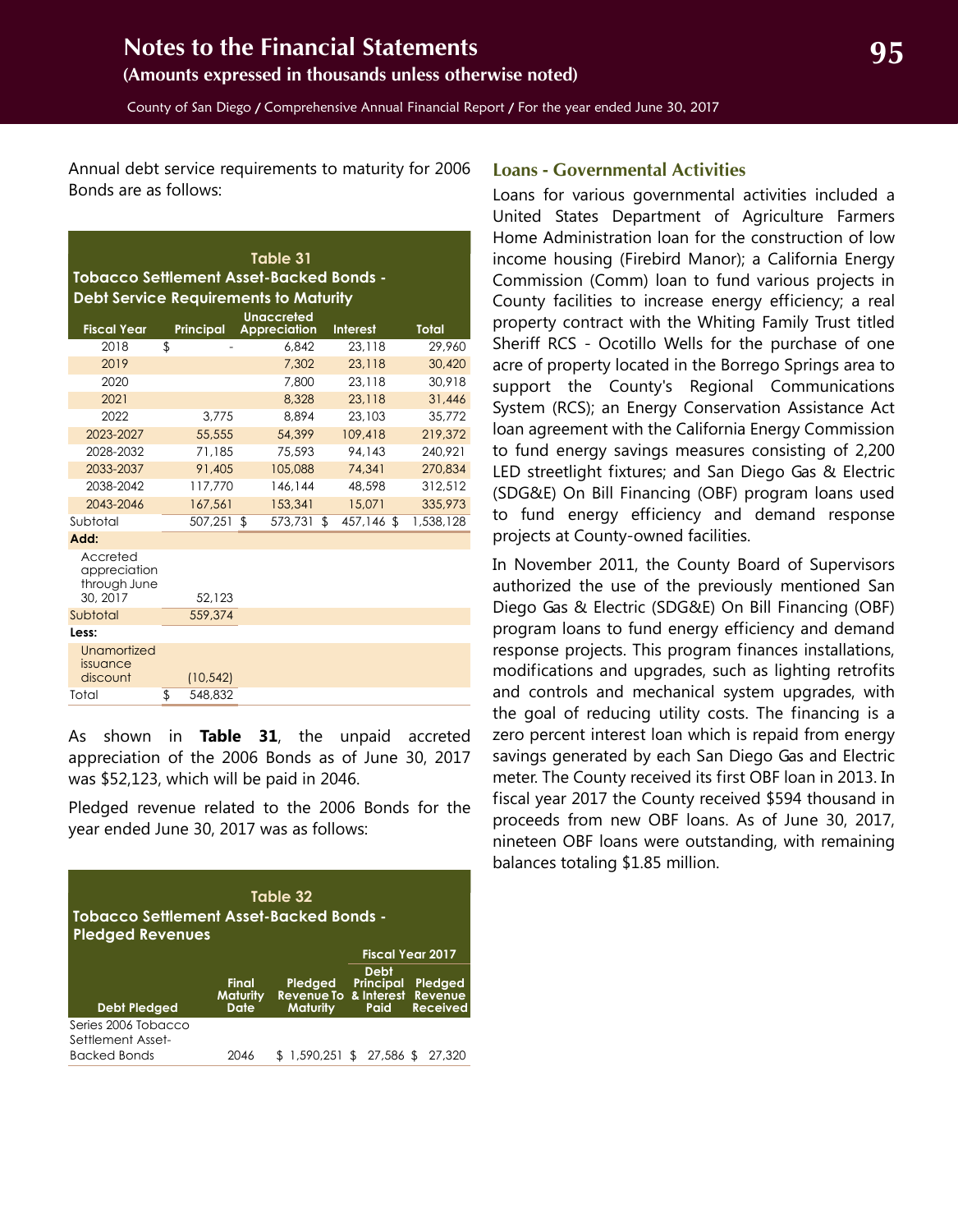**(Amounts expressed in thousands unless otherwise noted)**

County of San Diego / Comprehensive Annual Financial Report / For the year ended June 30, 2017

<span id="page-35-0"></span>Details of loans outstanding at June 30, 2017 for governmental activities are as follows:

| Table 33<br><b>Loans - Governmental Activities</b>                    |                |                    |                         |                                  |                                                             |  |  |
|-----------------------------------------------------------------------|----------------|--------------------|-------------------------|----------------------------------|-------------------------------------------------------------|--|--|
| <b>Issuance</b>                                                       |                | Original<br>Amount | <b>Interest</b><br>Rate | Final<br><b>Maturity</b><br>Date | Outstanding<br><b>Balance at</b><br><b>June 30.</b><br>2017 |  |  |
| Loans - non internal<br>service funds (ISF)                           |                |                    |                         |                                  |                                                             |  |  |
| <b>Firebird Manor</b>                                                 | $\mathbf{r}$   | 4,486              | 1.00%                   | 2028                             | 1,681                                                       |  |  |
| California Energy<br>Comm Loan (Street<br>Light & Maint Dist)         |                | 1.422              | 1.00%                   | 2025                             | 1.283                                                       |  |  |
| <b>Sheriff RCS Land</b><br>Purchase                                   |                | 68                 | 6.78%                   | 2026                             | 52                                                          |  |  |
| Total loans - non-ISF                                                 |                | 5.976              |                         |                                  | 3.016                                                       |  |  |
|                                                                       |                |                    |                         |                                  |                                                             |  |  |
| Loans - ISF                                                           |                |                    |                         |                                  |                                                             |  |  |
| <b>California Energy</b><br>Comm Loan 3<br>(Facilities ISF)           |                | 2.565              | 4.50%                   | 2018                             | 381                                                         |  |  |
| San Diego Gas and<br>Electric On Bill<br><b>Financing (Facilities</b> |                |                    | 0.00%                   | 2029                             |                                                             |  |  |
| ISF)<br><b>Total loans - ISF</b>                                      |                | 3.387              |                         |                                  | 1.852                                                       |  |  |
|                                                                       |                | 5.952              |                         |                                  | 2.233                                                       |  |  |
| Total                                                                 | $\mathfrak{L}$ | 11,928             |                         |                                  | 5,249                                                       |  |  |

Annual debt service requirements to maturity for loans - governmental activities are as follows:

| Table 34<br>Loans - Governmental Activities<br><b>Debt Service Requirements to Maturity</b> |    |                  |                 |              |  |  |  |
|---------------------------------------------------------------------------------------------|----|------------------|-----------------|--------------|--|--|--|
| <b>Fiscal Year</b>                                                                          |    | <b>Principal</b> | <b>Interest</b> | <b>Total</b> |  |  |  |
| 2018                                                                                        | \$ | 1,293            | 42              | 1,335        |  |  |  |
| 2019                                                                                        |    | 651              | 26              | 677          |  |  |  |
| 2020                                                                                        |    | 567              | 23              | 590          |  |  |  |
| 2021                                                                                        |    | 546              | 20              | 566          |  |  |  |
| 2022                                                                                        |    | 436              | 17              | 453          |  |  |  |
| $2023 - 2027$                                                                               |    | 1,591            | 39              | 1,630        |  |  |  |
| 2028 - 2029                                                                                 |    | 165              | 2               | 167          |  |  |  |
| Total                                                                                       | \$ | 5.249            | 169             | 5.418        |  |  |  |

#### **Prior Year Defeasance of Long-Term Debt**

In March 2016, the County defeased the San Diego Regional Building Authority Lease Revenue Bonds (County Operations Center and Annex Redevelopment Project) Series 2009A (2009A LRBs) by placing proceeds of the refunding bonds along with monies from the original issue in an irrevocable trust to provide for all future debt service payments on the 2009A LRBs. Accordingly, the trust account assets and the liabilities for the defeased obligations are not included in the County's financial statements. At June 30, 2017, \$116.505 million of the 2009A LRBs were legally defeased and remain outstanding.

#### **Arbitrage**

In compliance with the Tax Reform Act of 1986 and subsequent U.S. Treasury Regulations, the County performed arbitrage rebate calculations via a third party to determine probable amounts due to the Federal government. At June 30, 2017, the probable arbitrage rebate was zero.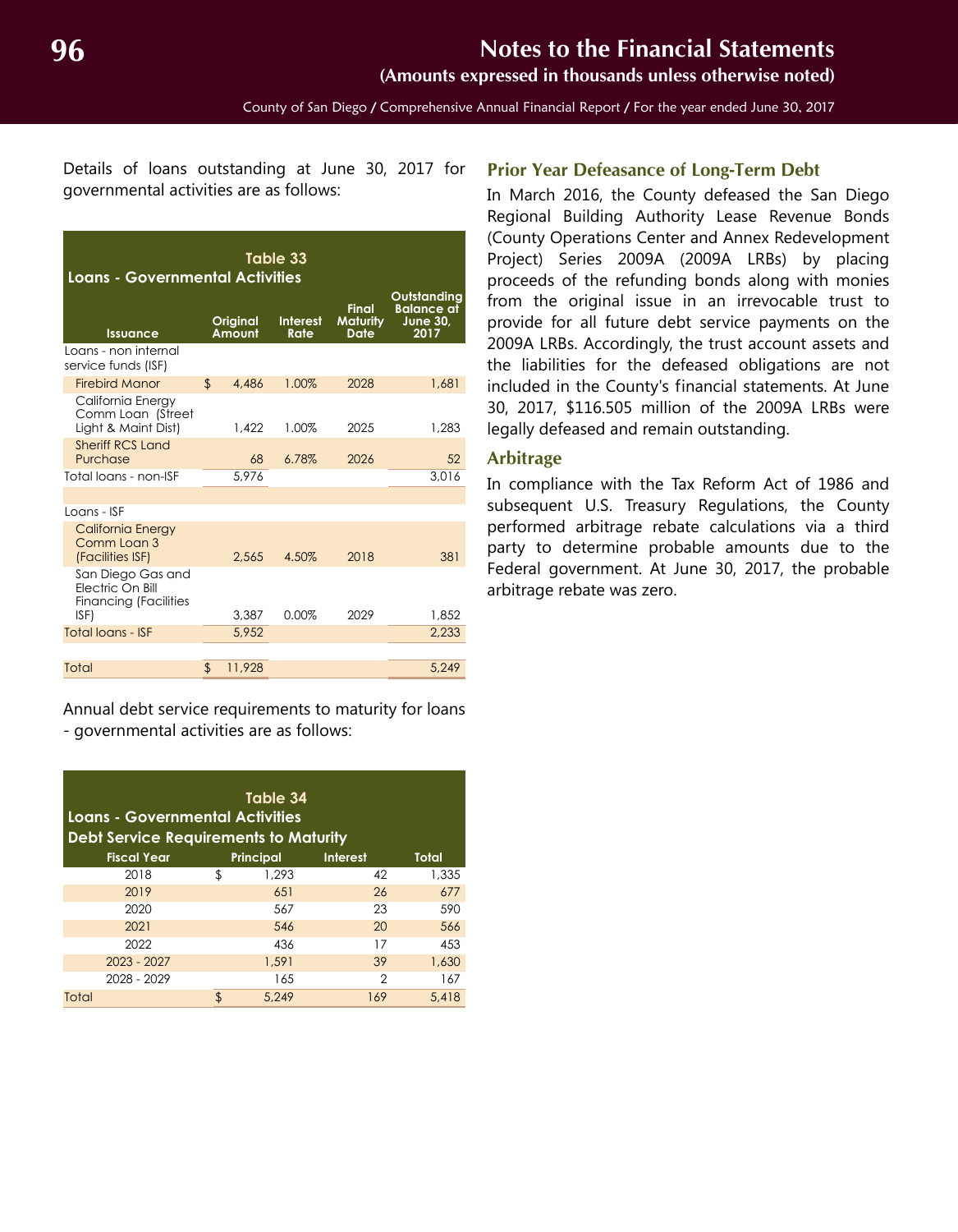### <span id="page-36-1"></span><span id="page-36-0"></span>**NOTE 14 Changes in Long-Term Liabilities**

Long-term liability activities for the year ended June 30, 2017 were as follows:

| Table 35<br><b>Changes in Long-Term Liabilities</b>      |                |                                                       |                  |                   |                                    |                                                     |                                                |
|----------------------------------------------------------|----------------|-------------------------------------------------------|------------------|-------------------|------------------------------------|-----------------------------------------------------|------------------------------------------------|
|                                                          |                | <b>Beginning</b><br><b>Balance</b> at<br>July 1, 2016 | <b>Additions</b> | <b>Reductions</b> | <b>Accreted</b><br><b>Interest</b> | <b>Ending</b><br><b>Balance</b> at<br>June 30, 2017 | <b>Amounts Due</b><br><b>WithinOne</b><br>Year |
| Governmental Activities:                                 |                |                                                       |                  |                   |                                    |                                                     |                                                |
| COPs, bonds & loans                                      |                |                                                       |                  |                   |                                    |                                                     |                                                |
| Certificates of participation and lease revenue<br>bonds | \$             | 311.010                                               |                  | (17, 390)         |                                    | 293.620                                             | 18,735                                         |
| Taxable pension obligation bonds                         |                | 649,860                                               |                  | (44, 340)         |                                    | 605,520                                             | 46,995                                         |
| Tobacco settlement asset-backed bonds                    |                | 557,237                                               |                  | (4, 265)          | 6,402                              | 559,374                                             |                                                |
| Loans - non-internal service funds (ISF)                 |                | 3,306                                                 |                  | (290)             |                                    | 3,016                                               | 307                                            |
| Loans - internal service funds                           |                | 2,714                                                 | 594              | (1,075)           |                                    | 2,233                                               | 986                                            |
| Unamortized issuance premiums                            |                | 40,321                                                |                  | (2,839)           |                                    | 37,482                                              | 2,839                                          |
| Unamortized issuance discounts                           |                | (11, 279)                                             |                  | 591               |                                    | (10,688)                                            | (590)                                          |
| Total COPs, bonds & loans                                | $\mathfrak{L}$ | 1,553,169                                             | 594              | (69, 608)         | 6,402                              | 1,490,557                                           | 69,272                                         |
|                                                          |                |                                                       |                  |                   |                                    |                                                     |                                                |
| Other long-term liabilities:                             |                |                                                       |                  |                   |                                    |                                                     |                                                |
| Capital Lease - non-ISF                                  | \$             |                                                       | 6,122            | (51)              |                                    | 6.071                                               | 362                                            |
| Capital Lease - ISF                                      |                | 51                                                    |                  | (38)              |                                    | 13                                                  | 13                                             |
| Claims and judgments - ISF                               |                | 213,495                                               | 49,719           | (35,064)          |                                    | 228,150                                             | 48,790                                         |
| Compensated absences - non-ISF                           |                | 99,890                                                | 71,935           | (66, 917)         |                                    | 104,908                                             | 45,285                                         |
| Compensated absences - ISF                               |                | 2,375                                                 | 1,799            | (1, 857)          |                                    | 2,317                                               | 963                                            |
| Landfill postclosure                                     |                | 24,700                                                |                  | (5,679)           |                                    | 19,021                                              | 634                                            |
| Pollution remediation                                    |                | 3.565                                                 | 1.048            | (715)             |                                    | 3,898                                               | 532                                            |
| <b>Total Other long-term liabilities</b>                 | \$             | 344,076                                               | 130,623          | (110, 321)        |                                    | 364,378                                             | 96,579                                         |
| <b>Total Governmental Activities</b>                     | \$             | 1,897,245                                             | 131,217          | (179, 929)        | 6,402                              | 1,854,935                                           | 165,851                                        |
|                                                          |                |                                                       |                  |                   |                                    |                                                     |                                                |
| <b>Business-type activities:</b>                         |                |                                                       |                  |                   |                                    |                                                     |                                                |
| Loans                                                    | $\sqrt{2}$     | 171                                                   |                  | (171)             |                                    |                                                     |                                                |
| Compensated absences                                     |                | 416                                                   | 409              | (382)             |                                    | 443                                                 | 184                                            |
| <b>Total Business-type Activities</b>                    | $\frac{1}{2}$  | 587                                                   | 409              | (553)             |                                    | 443                                                 | 184                                            |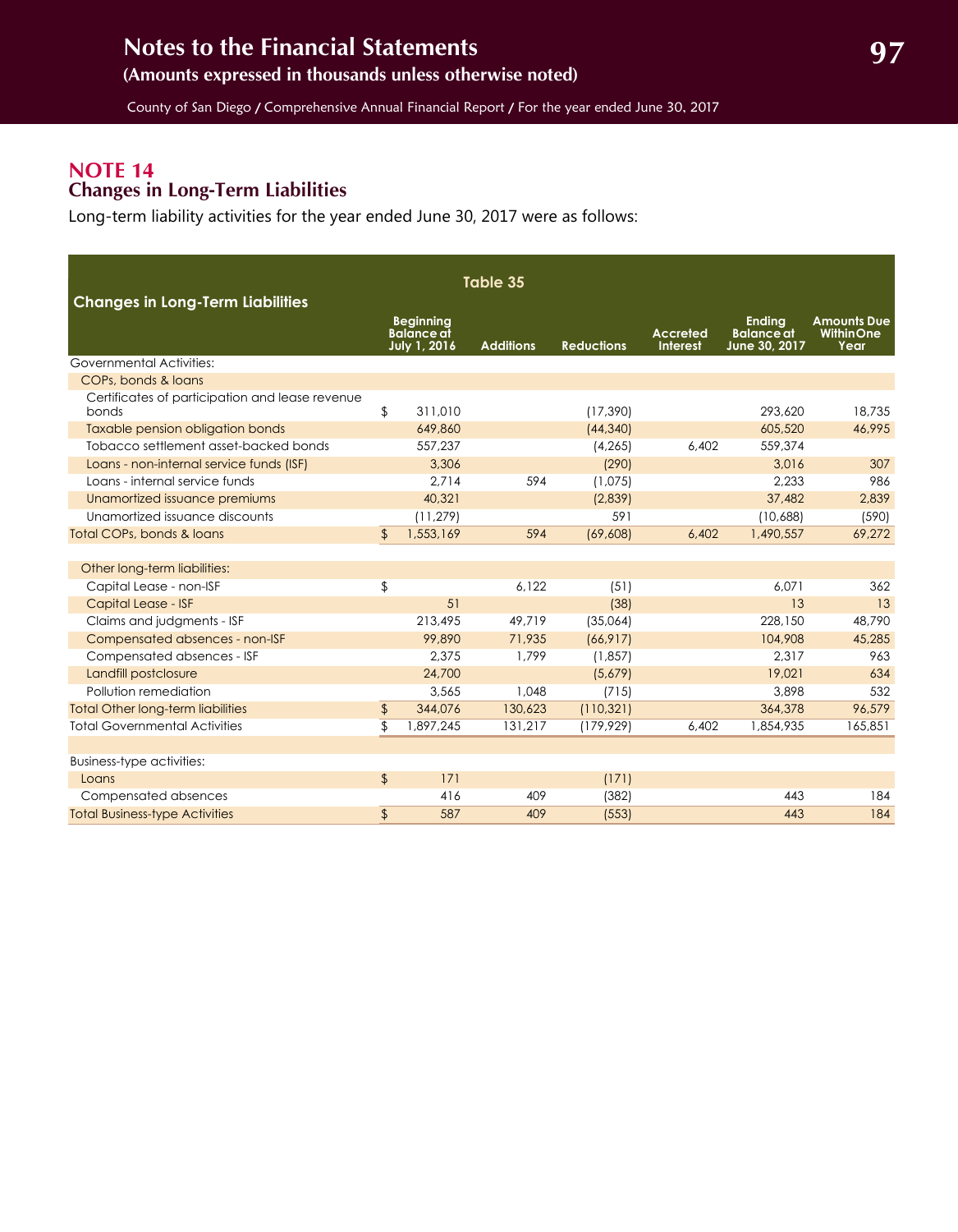## <span id="page-37-1"></span>**NOTE 15 Funds Used to Liquidate Liabilities**

The following funds presented in **Table 36** below have typically been used to liquidate other long-term obligations in prior years:

| Table 36                      |                                                                                                                                                                                                                                                                                             |  |  |  |  |  |
|-------------------------------|---------------------------------------------------------------------------------------------------------------------------------------------------------------------------------------------------------------------------------------------------------------------------------------------|--|--|--|--|--|
| <b>Liquidated Liabilities</b> |                                                                                                                                                                                                                                                                                             |  |  |  |  |  |
| Liability                     | Fund(s) Used to Liquidate in Prior Years                                                                                                                                                                                                                                                    |  |  |  |  |  |
| Claims &<br>Judgments         | Internal Service Funds - Employee Benefits and<br>Public Liability Insurance                                                                                                                                                                                                                |  |  |  |  |  |
| Compensated<br>Absences       | General Fund; Special Revenue Funds - Road, Air<br>Pollution, County Library, Inactive Wastesites and<br>Other Special Revenue Funds; Internal Service<br>Funds - Facilities Management, Fleet Services and<br>Purchasing; and Enterprise Funds - Airport and<br><b>Sanitation District</b> |  |  |  |  |  |
| Landfill<br>Postclosure       | Special Revenue Funds - Inactive Wastesites                                                                                                                                                                                                                                                 |  |  |  |  |  |
| Pollution<br>Remediation      | <b>General Fund and Special Revenue Funds -</b><br>Inactive Wastesites                                                                                                                                                                                                                      |  |  |  |  |  |
| Net Pension<br>Liability      | General Fund; Special Revenue Funds - Road, Air<br>Pollution, County Library, Inactive Wastesites and<br>Other Special Revenue Funds; Internal Service<br>Funds - Facilities Management, Fleet Services and<br>Purchasing; and Enterprise Funds - Airport and<br><b>Sanitation District</b> |  |  |  |  |  |

#### <span id="page-37-0"></span>**NOTE 16 Conduit Debt Obligations**

From time to time, the County has issued tax-exempt conduit debt under the authority of Chapter 7 of Part 5 of Division 3 of the Health and Safety Code of the State of California on behalf of qualified borrowers to provide financial assistance for projects deemed to be of public interest.

Conduit debt consisted of the following: a) five Certificates of Participation (COPs) for the acquisition, construction, capital improvement and equipping of various facilities and b) one Mortgage Revenue Bond for the construction and permanent financing of a multi-family residential rental project located in the County to be partially occupied by persons of low or moderate incomes. Conduit debt is secured by the property that is financed and is payable from the respective COPs' base rentals and underlying payments on mortgage loans. Upon repayment of the debt, ownership of the acquired facilities transfers to the private-sector entity served by the debt issuance.

The County is not obligated in any manner for repayment of this debt. Accordingly, the debt is not reported as liabilities in the accompanying financial statements.

As of June 30, 2017, the aggregate conduit debt principal amount outstanding was \$108.094 million.

## **NOTE 17 Landfill Site Postclosure Care Costs**

State laws and regulations require the placement of final covers on all landfill sites that stopped accepting solid waste after October 9, 1991 and the performance of certain maintenance and monitoring functions at these sites for a minimum of 30 years after closure. Closure and postclosure care costs are paid near or after the date a landfill stops accepting waste. The San Marcos Landfill is the sole waste disposal site owned by the County that is subject to these regulations. It was operational and accepted solid waste from 1979 until March 11, 1997. Formal closure of this landfill spanned from July 2004 through March 2007. Post closure maintenance began March 22, 2007.

The projected landfill postclosure care liability at June 30, 2017 for the San Marcos Landfill was \$19.021 million. This estimated amount is based on what it would cost to perform all postclosure care in calendar year 2017 dollars and is subject to change as a result of such factors including but not limited to: inflation; deflation; advancements in technology; and amendments to laws and regulations.

In addition to the above, state regulations require that landfill closure and postclosure maintenance costs be fully funded at the time of closure, unless a landfill owner/operator can demonstrate financial responsibility towards these activities by using other approved financial assurance alternatives. A pledge of revenue is one of various alternatives allowed to fund estimated postclosure costs. Under this alternative, the Board of Supervisors, on February 3, 1998, approved Minute Order No. 5 "Postclosure Maintenance Funding for the San Marcos Landfill", wherein the County entered into a pledge of revenue agreement with the California Integrated Waste Management Board (CIWMB). Pursuant to Resolution No. 98-24, adopted under Minute Order No. 5, the Board directed that the amount of pledged revenue shall be equal to \$790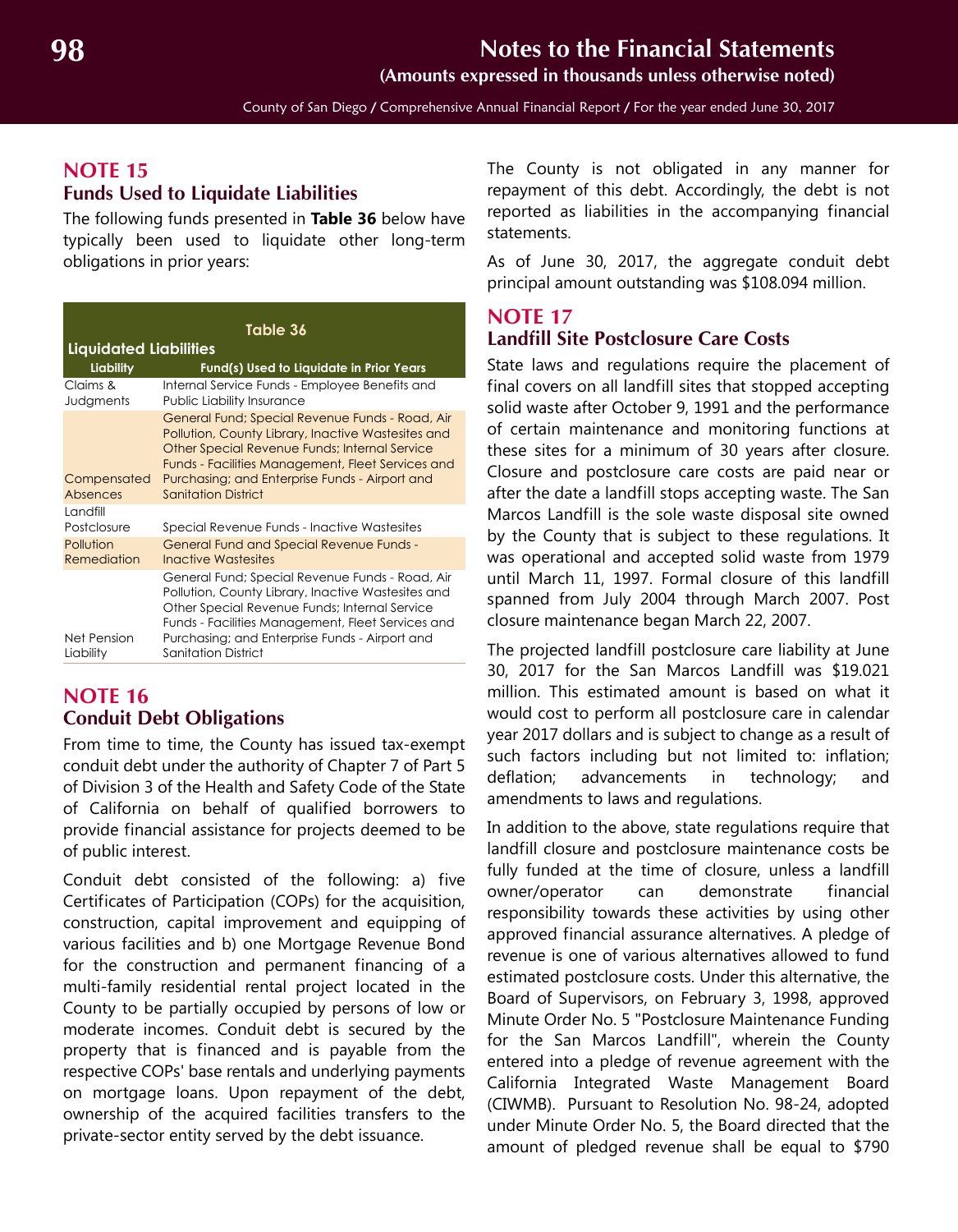<span id="page-38-1"></span>County of San Diego / Comprehensive Annual Financial Report / For the year ended June 30, 2017

thousand per year for the 30 year period of postclosure maintenance commencing upon completion of the final closure of the San Marcos Landfill. The amount of pledged revenue was reduced to \$626 thousand on December 20, 2016 when the California Department of Resources Recycling and Recovery (CalRecycle) reviewed and approved a revised postclosure maintenance plan for the San Marcos Landfill submitted by the County. The pledged amount is a promise of existing funds rather than future revenues and may increase or decrease to match any adjustment to identified cost estimates that are mutually agreed to by the County and CalRecycle.

Beginning July 1, 2011, CalRecycle, in accordance with Title 27, Division 2, Subdivision 1, Chapter 6 of the California Code of Regulations, requires owners and operators of all disposal facilities operating after July 1, 1991 to provide additional financial assurance for corrective action based on the highest amount of either a water release corrective action or a non-water release corrective action, on or before the date of the first permit review.

The County determined that a non-water release corrective action would have the highest cost impact to the landfill and on January 27, 2016 the Board of Supervisors approved Minute Order No. 4 "Adopt a Resolution for Financial Assurance for Corrective Actions of the San Marcos Landfill and Authorize Submission of a Pledge of Revenue for Corrective Action Program at San Marcos Landfill." Pursuant to Resolution No. 16-011, adopted under Minute Order No. 4, the County entered into a pledge of revenue agreement to assure that adequate funds are available to carry out the Corrective Action Program 95-112 of the San Marcos Landfill. The pledge of revenue for corrective action costs is \$1.165 million per year for the 30-year period and may increase or decrease to match any adjustment to the identified cost estimate mutually agreed to by the County and CalRecycle (adjusted to \$1.180 million in fiscal year 2017). This pledged revenue will remain in the Environmental Trust Fund as a contingency until such time that corrective action costs are incurred.

Regulations governing solid waste management are promulgated by government agencies on the federal and state levels. These regulations address the design,

construction, operation, maintenance, closure and postclosure maintenance of various types of facilities; acceptable and prohibited waste types; and inspection, permitting, environmental monitoring and solid waste recycling requirements. Regulations at both the state and federal levels could impose retroactive liability, particularly with respect to cleanup activities relating to any landfill site ever operated by the County, whether or not owned by the County. Thus, the County has potential liability with respect to every landfill ever owned, operated, contracted to be operated, or into which the County disposed waste. Compliance with these regulations may be costly, and, as more stringent standards are developed to protect the environment, these costs could increase.

## <span id="page-38-0"></span>**NOTE 18 Pollution Remediation**

Governmental Accounting Standards Board Statement No. 49, *Accounting and Financial Reporting for Pollution Remediation Obligations*, establishes accounting and reporting guidelines for the recognition and measurement of pollution remediation obligations (liabilities).

The County is involved in several remediation actions to clean up pollution sites within its boundaries. These matters generally coincide with the County's ownership of land, buildings and infrastructure assets. In some cases, regulatory agencies (e.g., California Regional Water Quality Control Board) notified the County of the need for remedial action. In addition, the County conducts its own environmental monitoring and this activity identifies pollution sites and matters requiring further investigation and possible remediation. Once the County is aware of these conditions, it commences monitoring, assessment, testing, and/or cleanup activities, and recognizes pollution remediation obligations when estimates can reasonably be determined.

The types of pollution that have been identified include leaking underground storage tanks, water, groundwater and soil contamination, and excessive levels of other contaminants. Remediation efforts include developing remediation and feasibility studies,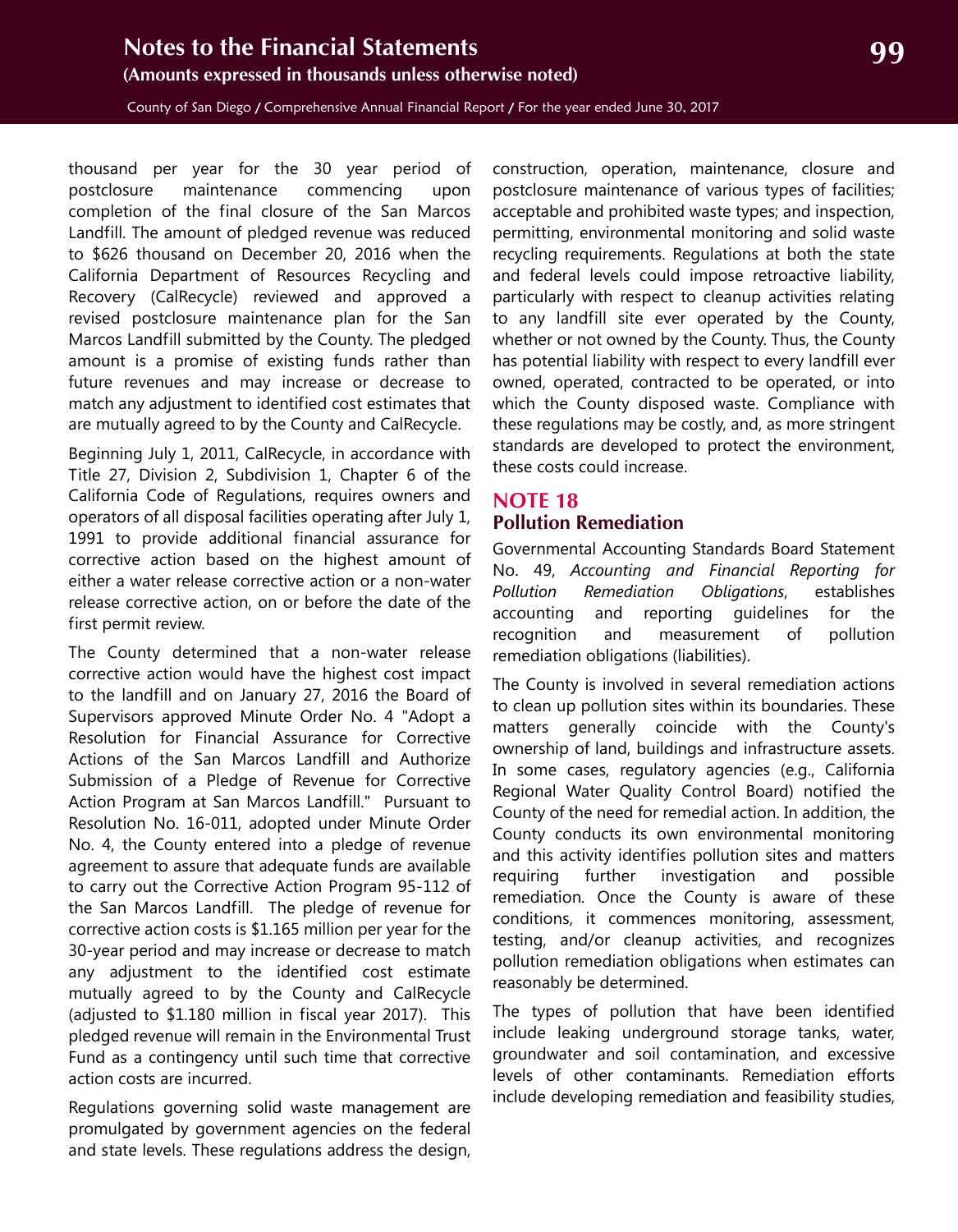**(Amounts expressed in thousands unless otherwise noted)**

County of San Diego / Comprehensive Annual Financial Report / For the year ended June 30, 2017

source identification studies, site testing, sampling and analysis, ground water cleanup, removal of storage tanks and other hazardous materials.

As of June 30, 2017, the County's estimated pollution remediation obligations totaled \$3.898 million. These obligations were all associated with the County's government-wide governmental activities. The estimated liabilities were determined by project managers and/or consultants, based on historical cost information for projects of the same type, size and complexity and measured at their current value or current quotes from outside service providers. In subsequent periods, the County will adjust estimated obligations when new information indicates that such changes are required, including technology and changes in applicable laws or regulations.

The County owns a 70-acre parcel that currently consists of vacant, mowed land, and a temporary asphalt parking lot. The small plant preserve that was formerly attached to the parcel was removed and translocated to Mission Trails Regional Park. Organochlorine pesticide chlordane, metals, hydrocarbons, and toluene were detected at various concentrations in the soil samples collected. Phase one of this project was completed consisting of dewatering and removing contaminated soils caused by stormwater combined with contaminated groundwater as a result of an offsite spill on private property which has been conveyed through groundwater to County owned land. The County is not liable for the spill/ contamination, but has assumed responsibility for remediation during construction. The remediation costs for dewatering and removing contaminated soils was \$93 thousand. Engineering design of redevelopment and infrastructure of the site is in still progress, and therefore, the range of the pollution remediation obligation is not reasonably estimable. Upon finalization of the construction plans, a soil and sediment management plan will be implemented to manage above ground debris; and the following: hydrocarbon and toluene impacted sediment; metals within stained soil; and, abandonment or protection of the onsite irrigation and groundwater monitoring wells.

At this time, the County has determined there are no estimated recoveries reducing the obligations.

## <span id="page-39-0"></span>**NOTE 19**

#### <span id="page-39-1"></span>**Fund Balance Policy - General Fund**

In Fiscal Year 2016, the Board of Supervisors adopted San Diego Code of Administrative Ordinance No. 10400 (N.S.), "An Ordinance Amending the San Diego Code of Administrative Ordinances Article VII Section 113 Relating To The Maintenance And Restoration of Fund Balances and Reserves in the General Fund", thereby adding Sections 113.1, "Fund Balances and Reserves" and 113.2, "Restoration of Fund Balances and Reserves". The additional language serves to codify guidelines regarding the maintenance and restoration of fund balance and reserves including appropriations for budget stabilization levels that will help to protect the fiscal health and stability of the County. These sections include:

*Fund Balance Committed for Unforeseen Catastrophic Events:* The amount of fund balance committed to unforeseen catastrophic events shall be 5% of the total amount of budgeted general purpose revenue. This commitment is governed by Government Code Sections 29085-29806, and may only be used for legally declared emergencies as defined in Government Code Section 29127. This commitment is reported on the General Fund's Balance Sheet.

*General Fund Minimum Fund Balance:* This fund balance shall be 10% of the total amount of budgeted general purpose revenue, and is the minimum level of unassigned fund balance in the General Fund. To the extent that fund balance is available in excess of that amount, the Chief Administrative Officer (CAO) may recommend the appropriation or commitment of the available balance for one-time purposes in the CAO Recommended Operational Plan or as an agenda item for a regularly scheduled meeting of the Board. As of the end of fiscal year 2017, \$119.9 million of the General Fund's fund balance has been set aside for future economic uncertainty. This amount is included in the Unassigned fund balance classification on the General Fund's Balance Sheet.

*Other Commitments and Assignments of Fund Balance:* These shall not be approved if they would result in the amount of General Fund unassigned fund balance falling below the targeted level, with the exception of fund balance commitments established because of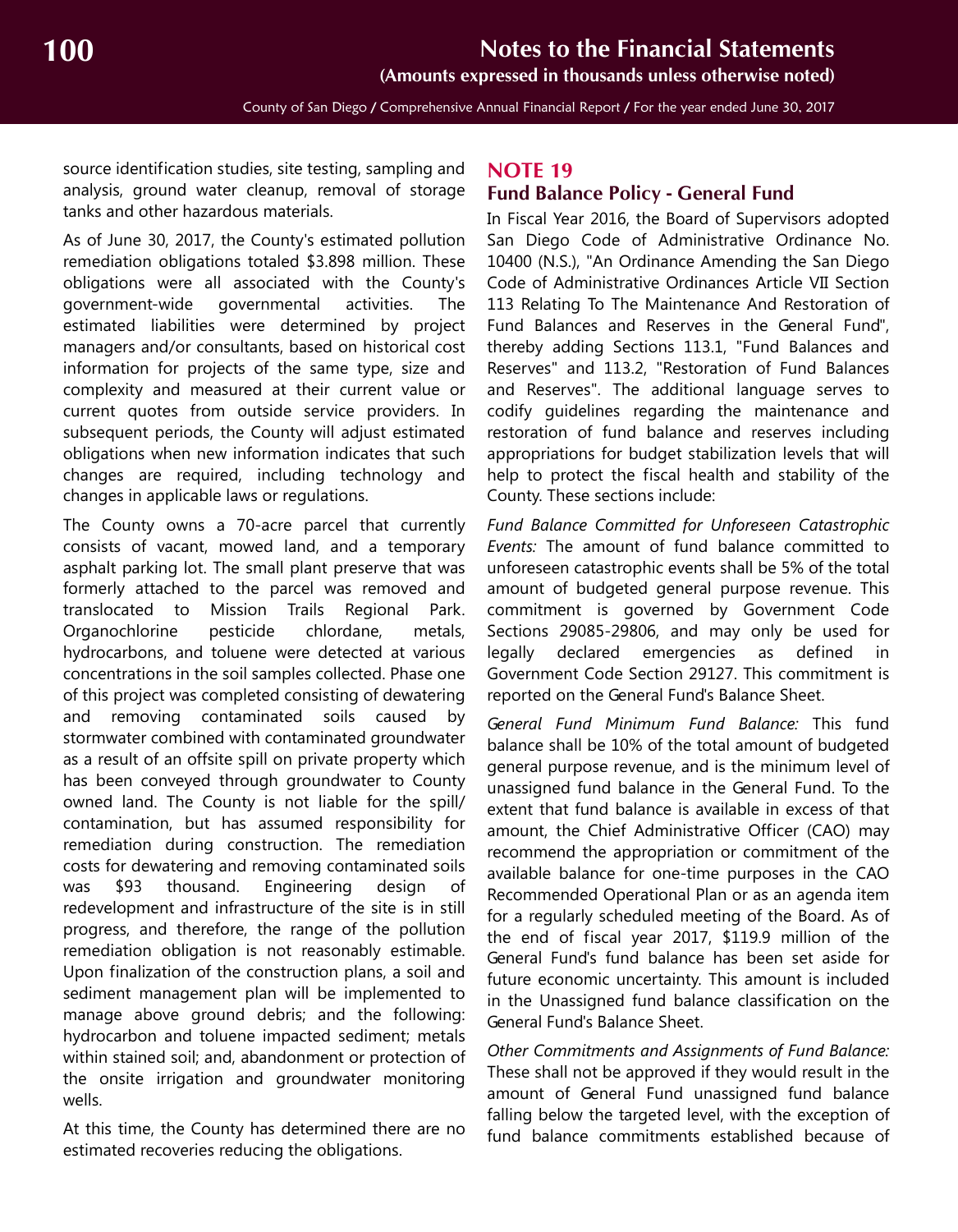<span id="page-40-1"></span>restrictions on the use of certain revenues. Additionally, from time to time fund balance may be committed or assigned by the Board; and, as per action taken by the Board of Supervisors on November 5, 2013, Fund Balance may be assigned by the Chief Administrative Officer for specific purposes.

*Restoration of Fund Balances and Reserves:* In the event that the fund balance Commitment for Unforeseen Catastrophic Events, or the General Fund Minimum unassigned fund balance falls below the established levels, the Chief Administrative Officer shall present a

plan to the Board for restoration of those targeted levels. The plan shall restore balances to targeted levels within two fiscal years.

## <span id="page-40-0"></span>**NOTE 20 Fund Balances Restricted for Laws or Regulations of Other Governments: Fund Purpose**

At June 30, 2017, the fund balances restricted for laws or regulations of other governments: fund purpose are presented in **Table 37** as follows:

|                                                                                     | Table 37                                                                                                                     |               |
|-------------------------------------------------------------------------------------|------------------------------------------------------------------------------------------------------------------------------|---------------|
| Fund Balances Restricted for Laws or Regulations of Other Governments: Fund Purpose |                                                                                                                              |               |
| At June 30, 2017                                                                    |                                                                                                                              |               |
| <b>Fund Type:</b>                                                                   | <b>Purpose</b>                                                                                                               | Amount        |
| <b>Nonmajor Funds</b><br><b>Special Revenue Funds</b>                               |                                                                                                                              |               |
| Air Pollution Fund                                                                  | Air pollution activities                                                                                                     | \$<br>22,471  |
| Asset Forfeiture Program Fund                                                       | Law enforcement                                                                                                              | 9.972         |
|                                                                                     | Fire protection and suppression, emergency response, and the                                                                 |               |
| Community Facilities District Funds - Other                                         | operation and maintenance of facilities                                                                                      | 649           |
| <b>County Library Fund</b>                                                          | Library services                                                                                                             | 12,029        |
| County Low and Moderate Income Housing Asset                                        |                                                                                                                              |               |
| Fund                                                                                | County housing activities                                                                                                    | 123           |
|                                                                                     | Road, park lighting maintenance, fire protection and ambulance                                                               |               |
| <b>County Service District Funds</b>                                                | services                                                                                                                     | 26,379        |
| Edgemoor Development Fund                                                           | Edgemoor development                                                                                                         | 5,132         |
|                                                                                     | Maintenance and operation of parks and recreation services, fire                                                             |               |
|                                                                                     | protection services, emergency response, street improvements,                                                                |               |
| Harmony Grove Community Facilities District Fund                                    | street lighting, and flood control services                                                                                  | 138           |
| In Home Supportive Services Public Authority Fund                                   | In home supportive services                                                                                                  | 96            |
| Inmate Welfare Fund                                                                 | Benefit, education, and welfare of jail inmates                                                                              | 15,237        |
| Lighting Maintenance District Fund                                                  | Street and road lighting maintenance                                                                                         | 2,141         |
|                                                                                     | Retracement or remonument surveys, improvements for grazing                                                                  |               |
|                                                                                     | lands, wildlife propagation and aviation purposes capital                                                                    |               |
|                                                                                     | improvements and repairs, contracts administration, data<br>collection, analysis and reporting, and responding to complaints |               |
| <b>Other Special Revenue Funds</b>                                                  | regarding trash and trash haulers in unincorporated areas                                                                    | 1.630         |
|                                                                                     | Developing new or rehabilitating existing neighborhood or                                                                    |               |
| Park Land Dedication Fund                                                           | community park or recreational facilities                                                                                    | 16.819        |
| <b>Total Nonmajor Funds (Special Revenue Funds)</b>                                 |                                                                                                                              | \$<br>112,816 |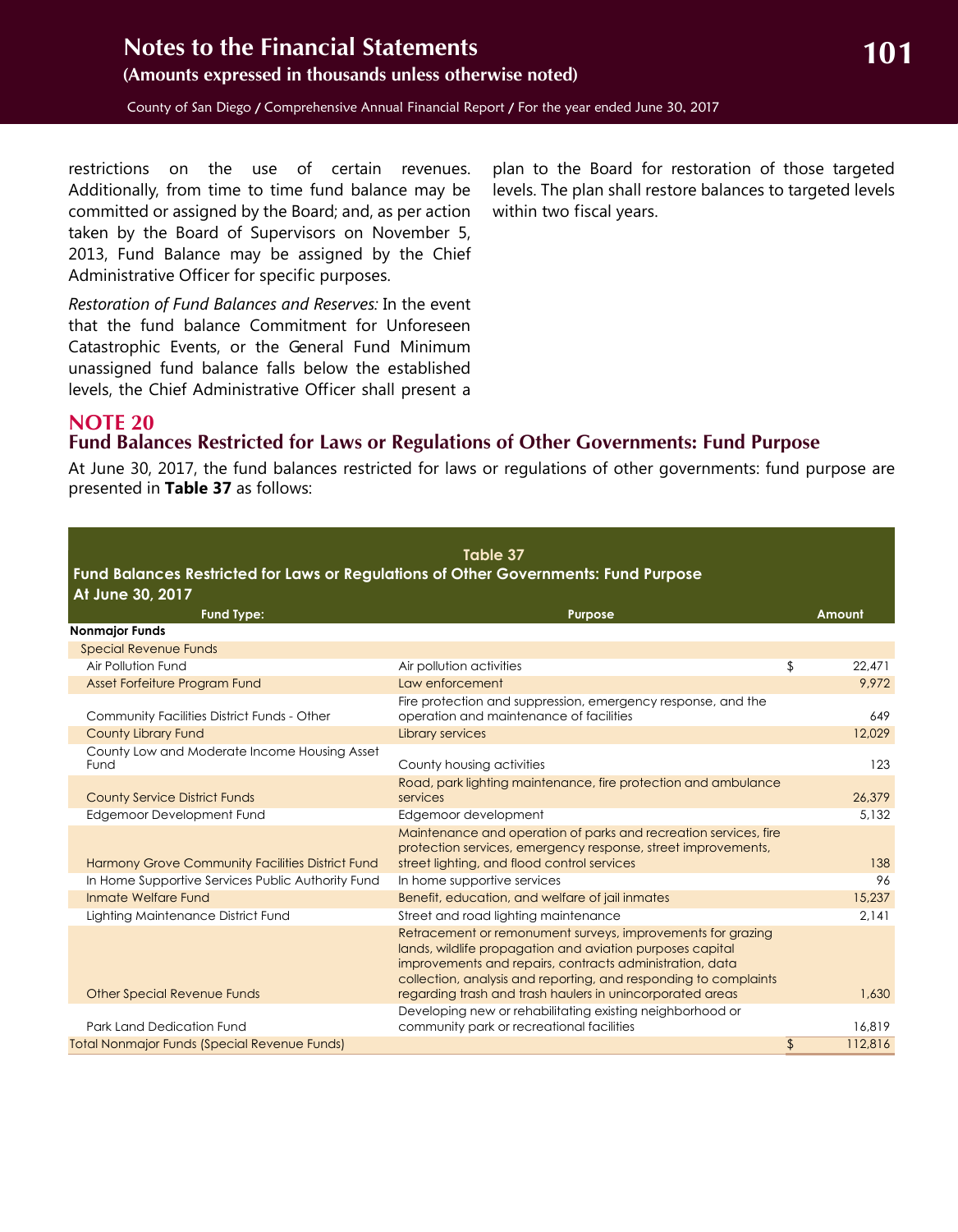**(Amounts expressed in thousands unless otherwise noted)**

County of San Diego / Comprehensive Annual Financial Report / For the year ended June 30, 2017

## <span id="page-41-1"></span><span id="page-41-0"></span>**NOTE 21 Fund Balances Restricted for Laws or Regulations of Other Governments: Other Purposes**

At June 30, 2017, the fund balances restricted for laws or regulations of other governments: other purposes are presented in **Table 38** as follows:

| Table 38<br>Fund Balances Restricted for Laws or Regulations of Other Governments: Other Purposes              |                           |        |
|----------------------------------------------------------------------------------------------------------------|---------------------------|--------|
| At June 30, 2017                                                                                               |                           |        |
| <b>Major Fund</b>                                                                                              |                           |        |
| <b>General Fund</b>                                                                                            |                           |        |
| Vector control                                                                                                 | \$                        | 8.922  |
| Teeter tax loss                                                                                                |                           | 7,939  |
| Fingerprinting equipment purchase and operation                                                                |                           | 7,541  |
| Parole revocation hearings                                                                                     |                           | 6,052  |
| Mental health                                                                                                  |                           | 5.436  |
| Emergency medical services, various construction costs                                                         |                           | 4.786  |
| <b>Probation Department activities</b>                                                                         |                           | 4,476  |
| Real estate fraud prosecution                                                                                  |                           | 4,438  |
| Public Defender defense of indigent cases                                                                      |                           | 3,703  |
| Sheriff automated warrant system                                                                               |                           | 3,179  |
| Parks and Recreation land acquisition, improvements, stewardship and other activities                          |                           | 2.450  |
| Sheriff law enforcement                                                                                        |                           | 1.791  |
| Sheriff vehicle maintenance and replacement                                                                    |                           | 1,770  |
| Probation community transition unit activities                                                                 |                           | 1.745  |
| Projects, programs and services that benefit Crest - Dehesa - Harbison Canyon - Granite Hills sub-region       |                           | 1,466  |
| Domestic violence and child abuse prevention                                                                   |                           | 1.396  |
| Improvement, maintenance and operation of the Waterfront Park                                                  |                           | 880    |
| Administration, operation and conservation of trails, paths or other facilities for off-highway motor vehicles |                           | 544    |
| Acquisition, rehabilitation, construction and financing of courtrooms, courtroom buildings or court facilities |                           | 129    |
| Equipment replacement/system enhancement Caller ID Remote Access Network                                       |                           | 110    |
| Lease or purchase of California state approved voting systems, or components of voting systems                 |                           | 108    |
| Social services child safety education                                                                         |                           | 82     |
| <b>Total General Fund</b>                                                                                      | \$                        | 68.943 |
|                                                                                                                |                           |        |
| <b>Nonmajor Funds</b>                                                                                          |                           |        |
| <b>Special Revenue Funds</b>                                                                                   |                           |        |
| Flood Control District Fund                                                                                    |                           |        |
| Flood control future drainage improvements                                                                     | $\sqrt{2}$                | 13,708 |
| Housing Authority - Other Fund                                                                                 |                           |        |
| Disaster related administration                                                                                |                           | 44     |
| Housing repairs and improvements                                                                               |                           | 23     |
| <b>Total Nonmajor Special Revenue Funds</b>                                                                    | \$                        | 13,775 |
| <b>Total Nonmajor Funds</b>                                                                                    | $\overline{\mathfrak{s}}$ | 13,775 |
| Total Fund Balances Restricted for Laws or Regulations of Other Governments: Other Purposes                    | $\overline{\mathcal{L}}$  | 82.718 |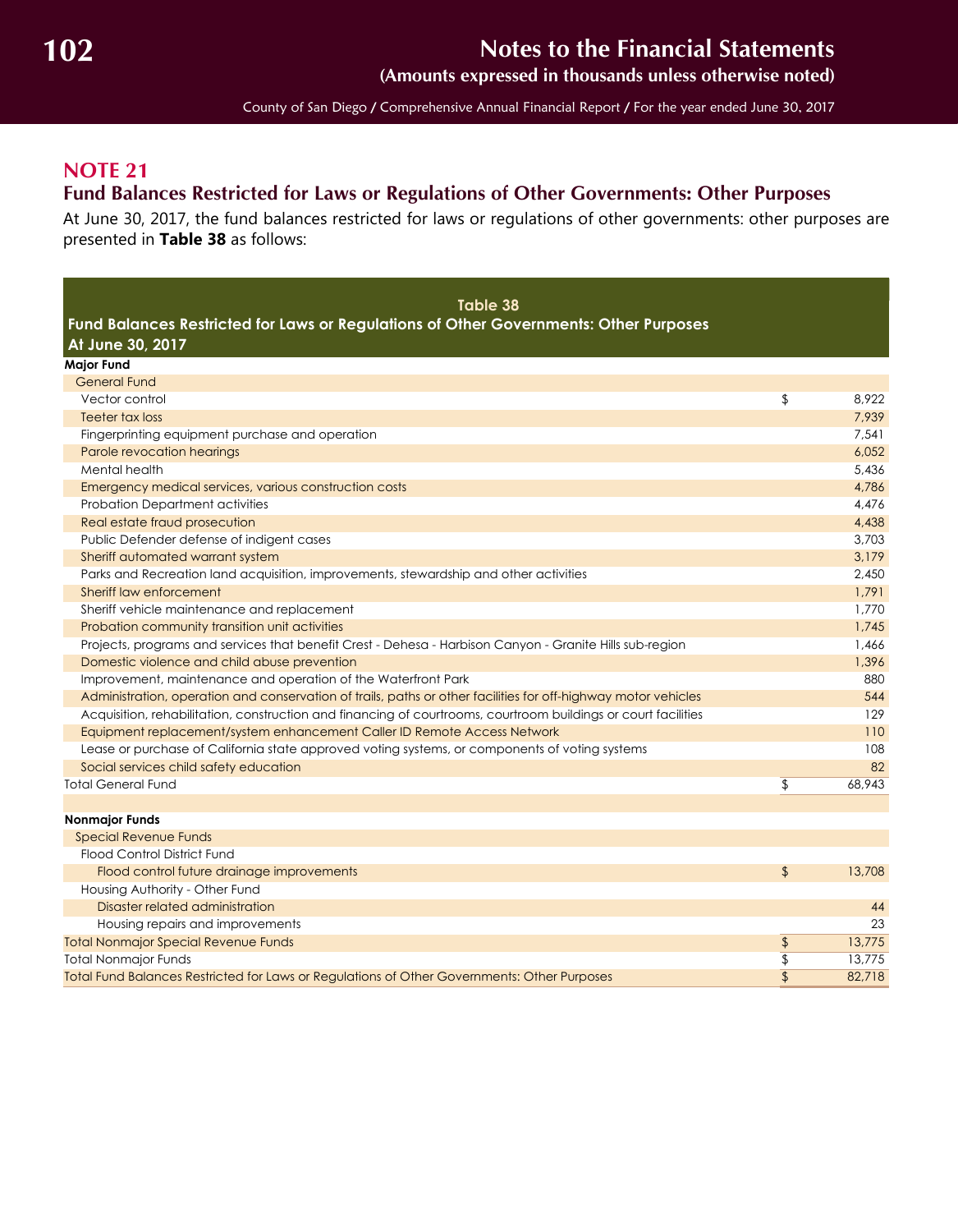<span id="page-42-2"></span>County of San Diego / Comprehensive Annual Financial Report / For the year ended June 30, 2017

## **NOTE 22**

### <span id="page-42-1"></span>**Fund Balances Committed to Other Purposes**

At June 30, 2017, the fund balances committed to other purposes are presented in **Table 39** as follows:

#### **Table 39 Fund Balances Committed To Other Purposes At June 30, 2017**

| <b>Major Fund</b>                                                     |              |
|-----------------------------------------------------------------------|--------------|
| <b>General Fund</b>                                                   |              |
| Regional communication system infrastructure<br>enhancements          | \$<br>14,731 |
| Parks expansion and improvements                                      | 13,000       |
| Health based programs reducing adult/youth<br>smokina                 | 8.291        |
| San Diego Fire Authority equipment replacement                        | 2,433        |
| Parks and Recreation land acquisition                                 | 2.346        |
| Department of Planning and Development<br>Services activities         | 1,922        |
| Sheriff's Department future capital expenditures                      | 1.669        |
| <b>Registrar of Voter services</b>                                    | 1,000        |
| Department of Environmental Health services                           | 898          |
| Sheriff's Department helicopter replacement                           | 664          |
| Management of conduit financing programs                              | 629          |
| Registrar of Voters equipment acquisition                             | 445          |
| South County Shelter capital improvements                             | 121          |
| <b>Assessor/Recorder/County Clerk services</b>                        | 111          |
| Capital projects or major maintenance projects                        | 65           |
| Parks and Recreation turf replacement<br><b>Sweetwater Valley</b>     | 39           |
| Future purchase of agricultural conservation<br>easements             | 21           |
| Capital Improvement                                                   | 12           |
| Senior Volunteer Patrols Program in the<br>unincorporated communities | 9            |
| <b>Clerk of the Board services</b>                                    | 5            |
| <b>Total General Fund</b>                                             | \$<br>48.411 |

## **NOTE 23**

## <span id="page-42-0"></span>**Fund Balances Assigned to Other Purposes**

At June 30, 2017, the fund balances assigned to other purposes are presented in **Table 40** as follows:

| Table 40<br><b>Fund Balances Assigned to Other Purposes</b><br>At June 30, 2017 |               |
|---------------------------------------------------------------------------------|---------------|
| <b>Major Fund</b>                                                               |               |
| <b>General Fund</b>                                                             |               |
| Health, mental health and social services                                       | \$<br>34,799  |
| Law enforcement, detention, legal and other<br>protection services              | 30,413        |
| Planning, land use, agriculture, watershed and<br>other public services         | 12,740        |
| Information technology transition costs                                         | 12,173        |
| Park and recreation services                                                    | 4,886         |
| Hall of Justice future lease payments                                           | 4,000         |
| Fire protection                                                                 | 2,637         |
| Assessor/Recorder/County Clerk services                                         | 1,455         |
| Maintenance                                                                     | 992           |
| <b>Treasurer-Tax Collector services</b>                                         | 479           |
| Animal Services                                                                 | 181           |
| <b>Registrar of Voters services</b>                                             | 90            |
| Total General Fund                                                              | \$<br>104,845 |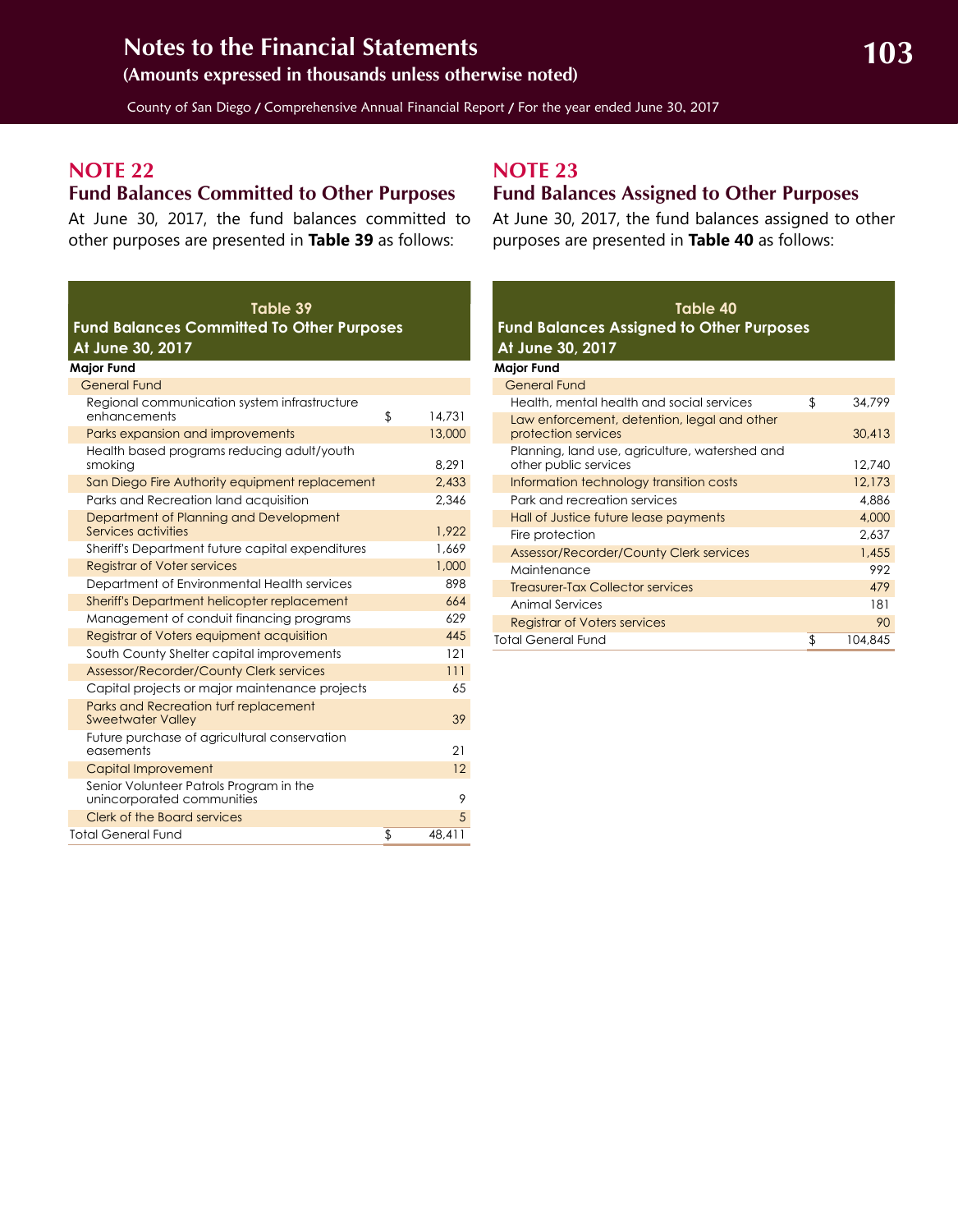**(Amounts expressed in thousands unless otherwise noted)**

County of San Diego / Comprehensive Annual Financial Report / For the year ended June 30, 2017

### <span id="page-43-2"></span><span id="page-43-1"></span><span id="page-43-0"></span>**NOTE 24 Net Position Restricted for Laws or Regulations of Other Governments: Other Purposes**

At June 30, 2017, the net position restricted for laws or regulations of other governments: other purposes is presented in **Table 41** as follows:

| Table 41<br>Net Position Restricted for Laws or Regulations of Other Governments: Other Purposes<br>At June 30, 2017                                                                                                                                                                                            |               |
|-----------------------------------------------------------------------------------------------------------------------------------------------------------------------------------------------------------------------------------------------------------------------------------------------------------------|---------------|
| Developing new or rehabilitating existing neighborhood or community park or recreational facilities                                                                                                                                                                                                             | \$<br>16,819  |
| Benefit, education, and welfare of jail inmates                                                                                                                                                                                                                                                                 | 15,237        |
| Library services                                                                                                                                                                                                                                                                                                | 12,029        |
| Law enforcement                                                                                                                                                                                                                                                                                                 | 9.972         |
| Fingerprinting equipment purchase and operation                                                                                                                                                                                                                                                                 | 7,541         |
| Parole revocation hearings                                                                                                                                                                                                                                                                                      | 6,052         |
| Edgemoor development                                                                                                                                                                                                                                                                                            | 5.132         |
| Emergency medical services, various construction costs                                                                                                                                                                                                                                                          | 4,786         |
| Probation Department activities                                                                                                                                                                                                                                                                                 | 4,476         |
| Real estate fraud prosecution                                                                                                                                                                                                                                                                                   | 4,438         |
| Public Defender defense of indigent cases                                                                                                                                                                                                                                                                       | 3,703         |
| Sheriff automated warrant system                                                                                                                                                                                                                                                                                | 3,179         |
| Parks and Recreation land acquisition, improvements, stewardship and other activities                                                                                                                                                                                                                           | 2,450         |
| Street and road lighting maintenance                                                                                                                                                                                                                                                                            | 2,141         |
| Sheriff law enforcement                                                                                                                                                                                                                                                                                         | 1,791         |
| Sheriff vehicle maintenance and replacement                                                                                                                                                                                                                                                                     | 1,770         |
| Probation community transition unit activities                                                                                                                                                                                                                                                                  | 1.745         |
| Retracement or remonument surveys, improvements for grazing lands, wildlife propagation and aviation purposes capital<br>improvements and repairs, contracts administration, data collection, analysis and reporting, and responding to<br>complaints regarding trash and trash haulers in unincorporated areas | 1,630         |
| Projects, programs and services that benefit Crest - Dehesa - Harbison Canyon - Granite Hills sub-region                                                                                                                                                                                                        | 1,466         |
| Domestic violence and child abuse prevention                                                                                                                                                                                                                                                                    | 1,396         |
| Improvement, maintenance and operation of the Waterfront Park                                                                                                                                                                                                                                                   | 880           |
| Fire protection and suppression, emergency response, and the operation and maintenance facilities                                                                                                                                                                                                               | 649           |
| Administration, operation and conservation of trails, paths or other facilities for off-highway motor vehicles                                                                                                                                                                                                  | 544           |
| Maintenance and operation of parks and recreation services, fire protection services, emergency response, street<br>improvements, street lighting, and flood control services                                                                                                                                   | 138           |
| Acquisition, rehabilitation, construction and financing of courtrooms, courtroom buildings or court facilities                                                                                                                                                                                                  | 129           |
| <b>Housing activities</b>                                                                                                                                                                                                                                                                                       | 123           |
| Equipment replacement/system enhancement Caller ID Remote Access Network                                                                                                                                                                                                                                        | 110           |
| Lease or purchase of California state approved voting systems, or components of voting systems                                                                                                                                                                                                                  | 108           |
| In home supportive services                                                                                                                                                                                                                                                                                     | 96            |
| Social services child safety education                                                                                                                                                                                                                                                                          | 82            |
| Disaster related administration                                                                                                                                                                                                                                                                                 | 44            |
| Housing repairs and improvements                                                                                                                                                                                                                                                                                | 23            |
| Total Net Position Restricted for Laws or Regulations of Other Governments: Other Purposes                                                                                                                                                                                                                      | \$<br>110.679 |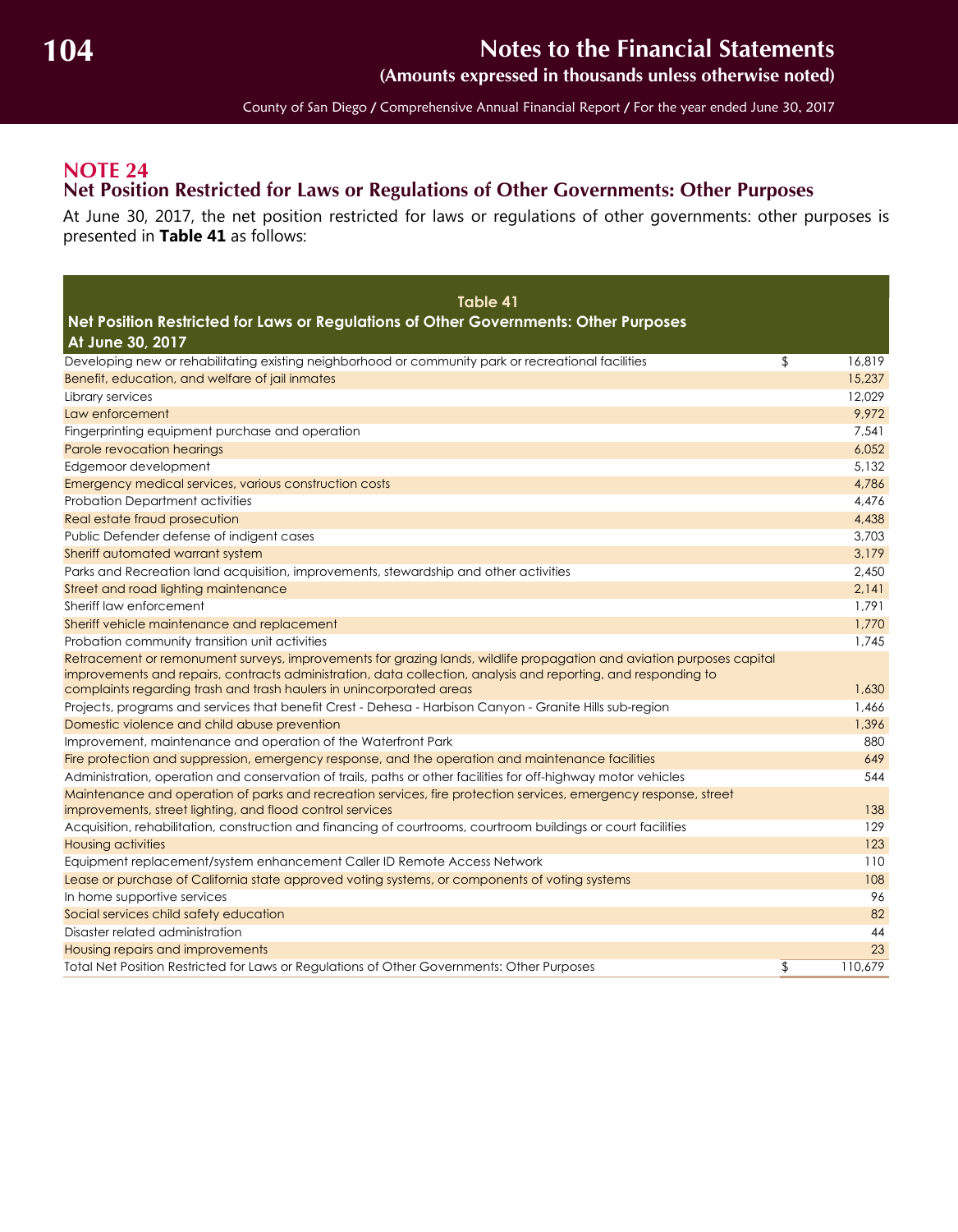<span id="page-44-3"></span>County of San Diego / Comprehensive Annual Financial Report / For the year ended June 30, 2017

### <span id="page-44-0"></span>**NOTE 25 Risk Management**

The County operates a Risk Management Program, whereby it is self-insured for general liability (California Government Code Section 990), malpractice (California Government Code Section 990.9), automobile liability (California Vehicle Code Section 16020(b)(4)) and primary workers' compensation (California Code of Regulations, Title 8, Section 15203.4). The County purchases insurance coverage for all risk property losses, cyber liability, excess workers' compensation, government crime insurance, including employee dishonesty and faithful performance, aviation commercial general liability, and aircraft hull and liability insurance. Settlements in the areas covered have not exceeded insurance coverage for each of the past three fiscal years.

The County's Employee Benefits and Public Liability Insurance Internal Service Funds (ISF) are used to report all of its uninsured risk management activities. Risk management liabilities are reported when it is probable that a loss has occurred and the amount of that loss can be reasonably estimated. Actuarial evaluations were obtained which determine estimates of known and projected public liability and workers compensation claim liabilities. These evaluations include estimates for claims incurred but not reported; allocated and unallocated loss adjustment expenses; and amounts for incremental claim adjustment expenses related to specific claims and other claim adjustment expenses regardless of whether allocated to specific claims.

At June 30, 2017, these liabilities discounted for anticipated investment return (public liability of 1% and workers' compensation of 2.5%), totaled \$228.2 million, including \$52.7 million in public liability and \$175.5 million in workers' compensation. Changes in the balances of claim liabilities for fiscal years 2017 and 2016 are shown in **Table 42**.

| Table 42<br><b>Risk Management - Changes in Claim Liabilities</b> |              |           |           |  |  |  |  |
|-------------------------------------------------------------------|--------------|-----------|-----------|--|--|--|--|
|                                                                   |              | 2017      | 2016      |  |  |  |  |
| <b>Employee Benefits Fund</b>                                     |              |           |           |  |  |  |  |
| Unpaid claims, July 1                                             | \$           | 175,332   | 166.876   |  |  |  |  |
| Incurred claims                                                   |              | 23,201    | 31,942    |  |  |  |  |
| Claim payments                                                    |              | (23, 045) | (23, 486) |  |  |  |  |
| Unpaid claims, June 30                                            | $\mathbf{f}$ | 175,488   | 175,332   |  |  |  |  |
|                                                                   |              |           |           |  |  |  |  |
| <b>Public Liability Insurance Fund</b>                            |              |           |           |  |  |  |  |
| Unpaid claims, July 1                                             | \$           | 38,163    | 37.907    |  |  |  |  |
| Incurred claims                                                   |              | 26,518    | 10.764    |  |  |  |  |
| Claim payments                                                    |              | (12,019)  | (10, 508) |  |  |  |  |
| Unpaid claims, June 30                                            | \$           | 52.662    | 38,163    |  |  |  |  |

## <span id="page-44-1"></span>**NOTE 26 Contingencies**

#### <span id="page-44-2"></span>**Litigation**

As of June 30, 2017, the County has no potential liability that could result if unfavorable final decisions are rendered in numerous lawsuits to which the County is a named defendant.

#### **Housing Authority - Low and Moderate Income Housing Asset Fund**

Pursuant to Health and Safety Code (HSC) 34176 (b), the City of Santee elected to transfer the housing functions of the Successor Agency to the Community Development Commission of the City of Santee (Santee Successor Agency), to the County of San Diego Housing Authority (Housing Authority). Documents identifying the assets elected to be transferred were received by the Housing Authority on March 21, 2014. On May 21, 2014, the Board of Commissioners of the Housing Authority authorized acceptance of the Santee Successor Agency assets contingent on: 1. Santee Successor Agency providing the case files for each of the listed assets; and 2. Santee Successor Agency remitting the housing administrative allowance as required by law. To date, Santee Successor Agency has complied with item number 1 and has been remitting the housing administrative allowance due to date. However, full acceptance will not occur until the full amount as required by law is satisfied.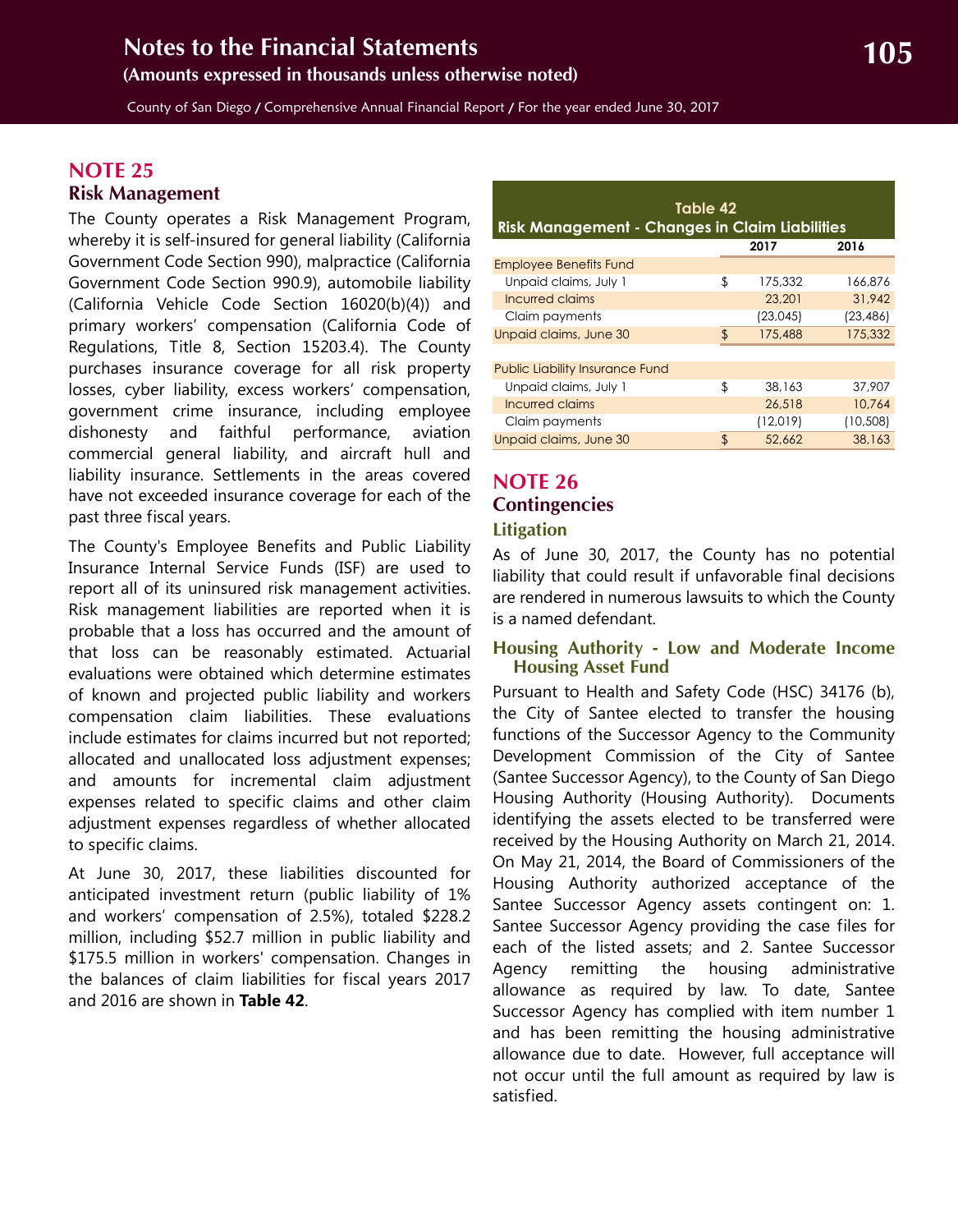#### <span id="page-45-1"></span>**Unrecorded Leave Benefits**

County employees have unrecorded accumulated benefits of approximately \$207 million in sick leave, holiday and compensatory time. With the exception of sick leave for eligible employees, these benefits are not payable to employees upon termination and are normally liquidated at year end or as employees elect to use their benefits per Civil Service rules and regulations. Accumulated vacation, sick leave, and compensatory time-off for which employees are eligible for payment upon separation have been recorded as liabilities in the appropriate proprietary funds and the statement of net position.

#### **Federal and State Programs**

Amounts received or receivable from grantor agencies are subject to audit and adjustment by grantor agencies, principally the federal government. Any disallowed claims, including amounts already collected, may constitute a liability of the applicable funds. The amount, if any, of expenditures that may be disallowed by the grantor cannot be determined at this time, although the County expects such amounts, if any, to be immaterial.

#### <span id="page-45-0"></span>**NOTE 27 Joint Ventures**

The San Diego Geographic Information Source (SanGIS) was created in July 1997 as a joint powers agreement between the City of San Diego and the County of San Diego. SanGIS objectives are to create and maintain a geographic information system; marketing and licensing compiled digital geographic data and software; providing technical services; and publishing geographic and land related information for the City and the County, other public agencies, and the private sector. It is governed by a Board of Directors consisting of one voting member from the City of San Diego and one from the County of San Diego. SanGIS relies mostly on an annual budget of \$1.4 million contributed primarily by the City and the County to supplement its operating revenues. In its latest report, SanGIS reported an increase in net position of \$89 thousand and ending net position of \$326 thousand for the fiscal year ended June 30, 2016. The financial report may be obtained by writing to

SanGIS at 5510 Overland Ave., Suite 230, San Diego CA 92123 or by calling (858) 874-7000 or by E-mail at webmaster@sangis.org.

The County is a participant with 18 incorporated cities to operate the Unified San Diego County Emergency Services Organization for the purpose of providing regional planning and mutual assistance in the event of an emergency or disaster in the region. The organization is governed by the Unified Disaster Council (UDC) with the San Diego County Board of Supervisors, who serves as Chair of the Council, and a representative from each of the 18 incorporated cities. The County of San Diego Office of Emergency Services (OES) serves as staff to the UDC. OES is a liaison between the incorporated cities, the California Governor's Office of Emergency Services, the Federal Emergency Management Agency, as well as nongovernmental agencies such as the American Red Cross. A contractual agreement requires that the cities and the County provide the total required funding each year; one half from the cities and the other half from the County. In its latest report, the organization reported a decrease in net position of \$55 thousand and ending net position of \$83 thousand for the fiscal year ended June 30, 2016. Separate financial statements may be obtained from the Office of Emergency Services, 5580 Overland Ave., Suite 100, San Diego CA 92123 or by calling (858) 565-3490 or by E-mail at oes@sdcounty.ca.gov.

The San Diego Workforce Partnership (Partnership) funds job training programs to meet current and future workforce needs of employers in San Diego County. Two boards provide oversight and funding direction: The Consortium Policy Board and the Workforce Development Board (WDB). As a joint powers authority, the Consortium Policy Board is a community partnership of the City and County of San Diego. Members include two County Board of Supervisors, two San Diego City Council members, and a representative of the United Way of San Diego. The Consortium Policy Board appoints members to, and receives recommendations from, the WDB. The two boards collaborate on funding decisions and programmatic priority. For the year ended June 30, 2016, the Partnership reported a decrease in net position of \$122 thousand and ending net position of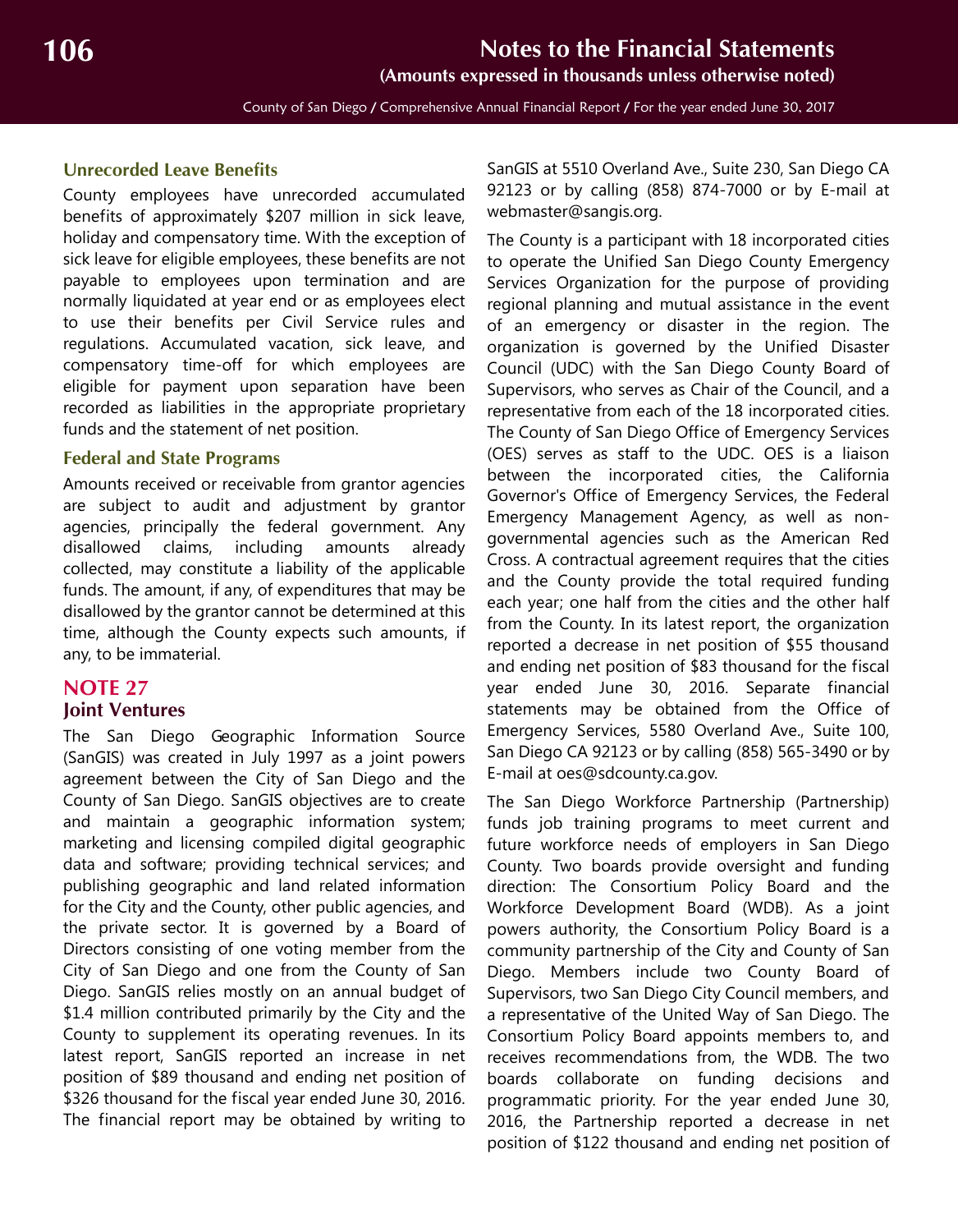<span id="page-46-2"></span>\$301 thousand. Complete financial reports may be obtained by writing to the San Diego Workforce Partnership, 3910 University Ave., Suite 400, San Diego CA 92105 or by calling (619) 228-2900 or by E-mail at contact@workforce.org.

In November 2011, the County of San Diego, which oversees the San Diego County Fire Authority, agreed to be a participant in the Heartland Fire Training Authority effective July 1, 2012. The Authority includes 10 other member agencies and was formed for the purposes of jointly equipping, maintaining, operating, and staffing to provide training of fire-fighting and emergency response personnel to member agencies. It is governed by a Commission comprised of elected officials from each member jurisdiction. The annual budget is derived from fees paid by participating agencies along with revenue generated from class offerings. In its latest report, Heartland Fire Training Authority reported an increase in net position of \$215 thousand and ending net position of \$930 thousand for the fiscal year ended June 30, 2016. The financial report may be obtained by writing to Heartland Fire Training Authority at 1301 North Marshall Ave., El Cajon CA 92020 or by calling (619) 441-1693.

## **NOTE 28**

## <span id="page-46-1"></span><span id="page-46-0"></span>**Pension and Retiree Health Plans Pension Plan Plan Description**

The County contributes to the San Diego County Employees Retirement Association pension plan (SDCERA-PP or the Plan), a cost-sharing, multipleemployer, defined benefit pension plan that is administered by the Board of Retirement of the San Diego County Employees Retirement Association (SDCERA), a public employee retirement system established by the County of San Diego (County) on July 1, 1939. SDCERA is an independent governmental entity separate and distinct from the County of San Diego. The SDCERA-PP provides retirement, disability, death and survivor benefits for its employees under the County Employees Retirement Law of 1937 (Government Code Section 31450 et.seq.), the "Retirement Act".

The management of SDCERA is vested with the Board of Retirement. The Board consists of nine members and two alternates made up of member-elected representatives, Board of Supervisors-appointed representatives and the County Treasurer-Tax Collector who is elected by the general public and a member of the Board of Retirement by law. All members of the Board of Retirement serve terms of three years except for the County Treasurer-Tax Collector whose term runs concurrent with his term as County Treasurer.

#### **Plan Membership**

The participating employers in the SDCERA-PP consist of the County of San Diego; Superior Court of California - County of San Diego; San Dieguito River Valley Joint Powers Authority; Local Agency Formation Commission; and, the San Diego County Office of Education.

All employees of the County of San Diego and the other aforementioned participating employers working in a permanent position at least 20 hours each week are members of the SDCERA. Membership begins with the first biweekly payroll period in the month following employment. Members are vested after accruing five years of service credit.

At June 30, 2016 SDCERA-PP membership totaled 40,915, consisting of the following: Retired members or beneficiaries currently receiving benefits - 17,734, Vested terminated members entitled to, but not yet receiving benefits - 5,413; and Active members - 17,768.

There are separate retirement plans (types of membership) - General and Safety, under the SDCERA-PP. Safety membership is extended to those involved in active law enforcement or who otherwise qualify for Safety membership including court service officers and probation officers. All other employees are classified as General members.

The SDCERA-PP has four Tiers. Any new employee who becomes a member on or after January 1, 2013 is placed into Tier C and is subject to the provisions of California Public Employees' Pension Reform Act of 2013 (PEPRA), California Government Code Section 7522 et seq. and Assembly Bill (AB) 197. Tier C is the current open plan for all new General and Safety employees; Tiers I, A, and B are generally closed to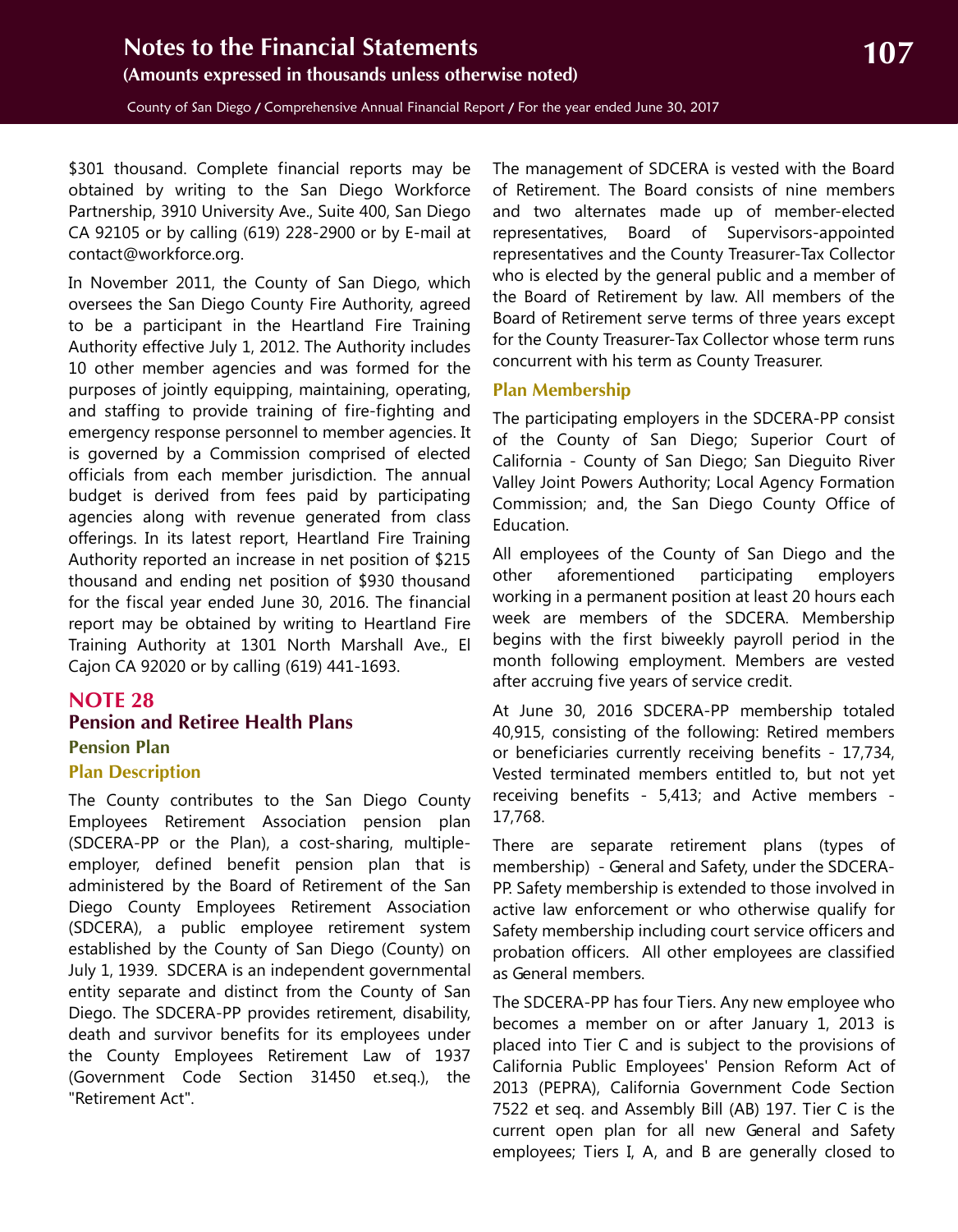**(Amounts expressed in thousands unless otherwise noted)**

County of San Diego / Comprehensive Annual Financial Report / For the year ended June 30, 2017

new entrants but have active members. On March 8, 2002, an additional Tier, Tier II, was eliminated for General and Safety members. Tier A was established for active General members and all non-retired Safety members. All active General members were converted to Tier A unless they elected to opt out during the one-time opt-out period that ended March 7, 2002. When Tier II was eliminated, all deferred General Tier II members and active members who elected to opt out of Tier A were converted to Tier I. Both Tier I and Tier II are closed to new entrants.

#### **Benefits Provided**

The tiers and their basic provisions are listed in the following table:

| Table 43<br><b>SDCERA - PP Tiers and Basic Provisions</b>                                                                                                                                                                            |                   |                                               |                                    |                                             |  |  |  |
|--------------------------------------------------------------------------------------------------------------------------------------------------------------------------------------------------------------------------------------|-------------------|-----------------------------------------------|------------------------------------|---------------------------------------------|--|--|--|
| <b>Tier Name</b>                                                                                                                                                                                                                     | Governing<br>Code | Membership<br><b>Effective</b><br>Date        | <b>Basic</b><br><b>Provisions</b>  | <b>Final</b><br>Average<br>Salary<br>Period |  |  |  |
| General Tier I                                                                                                                                                                                                                       | \$31676.12        | <b>Before</b><br>March 8,<br>2002(1)          | 2.62% at 62:<br>maximum<br>3% COLA | Highest 1<br>- year                         |  |  |  |
| <b>General Tier A</b>                                                                                                                                                                                                                | §31676.17         | March 8.<br>2002 to<br>August 27,<br>2009     | 3.0% at 60;<br>maximum<br>3% COLA  | Highest 1<br>- year                         |  |  |  |
| General Tier B                                                                                                                                                                                                                       | \$31676.12        | August 28,<br>2009 to<br>December<br>31, 2012 | 2.62% at 62:<br>maximum<br>2% COLA | Highest 3<br>- year                         |  |  |  |
| General Tier C §7522.20(a)                                                                                                                                                                                                           |                   | January 1,<br>2013                            | 2.5% at 67:<br>maximum<br>2% COLA  | Highest 3<br>- year                         |  |  |  |
| Safety Tier A                                                                                                                                                                                                                        | §31664.1          | <b>Before</b><br>August 28,<br>2009           | 3% at 50:<br>maximum<br>3% COLA    | Highest 1<br>- year                         |  |  |  |
| <b>Safety Tier B</b>                                                                                                                                                                                                                 | §31664.2          | August 28,<br>2009 to<br>December<br>31, 2012 | 3% at 55:<br>maximum<br>2% COLA    | Highest 3<br>- year                         |  |  |  |
| Safety Tier C                                                                                                                                                                                                                        | §7522.25(d)       | January 1,<br>2013                            | 2.7% at 57:<br>maximum<br>2% COLA  | Highest 3<br>- year                         |  |  |  |
| (1) All general members with membership dates before March 8,<br>2002 who made a specific and irrevocable election to opt out of<br>General Tier A. This also included those General Members in<br>deferred status on March 8, 2002. |                   |                                               |                                    |                                             |  |  |  |

General members enrolled in Tier 1, A or B are eligible to retire once they attain the age of 70 regardless of service or at age 50 (55 for Tier B) and have acquired 10 or more years of retirement service credit. A General member in Tier 1, A or B with 30 years of service is eligible to retire regardless of age. General

members enrolled in General Tier C are eligible to retire once they have attained the age of 55, and have acquired five years of retirement service credit.

Safety members enrolled in Tier A or B are eligible to retire once they attain the age of 70 regardless of service or at age 50 and have acquired 10 or more years of retirement service credit. A Safety member in Tier A or B with 20 years of service is eligible to retire regardless of age. Safety members enrolled in Safety Tier C are eligible to retire once they have attained the age of 50, and have acquired five years of retirement service credit.

The retirement benefit the member will receive is based upon age at retirement, final average compensation, years of retirement service credit and retirement plan and tier.

For members enrolled in Tier 1, A or B, the maximum monthly retirement allowance is 100% of final compensation. The California Public Employees' Pension Reform Act (PEPRA), limits the amounts of compensation that can be used to calculate the retirement benefit for Tier C to 100% of the 2013 Social Security taxable wage base limit for General Members and 120% for Safety Members. These amounts will be adjusted with price inflation starting in 2014.

The member may elect an unmodified retirement allowance, or choose an optional retirement allowance. The unmodified retirement allowance provides the highest monthly benefit and a 60% continuance to an eligible surviving spouse or domestic partner. An eligible surviving spouse or domestic partner is one married to or registered with the member one year prior to the effective retirement date. Certain surviving spouse or domestic partners may also be eligible if marriage or domestic partnership was at least two years prior to the date of death and the surviving spouse or domestic partner has attained age 55. There are four optional retirement allowances the member may choose. Each of the optional retirement allowances requires a reduction in the unmodified retirement allowance in order to allow the member the ability to provide certain benefits to a surviving spouse, domestic partner, or named beneficiary having an insurable interest in the life of the member.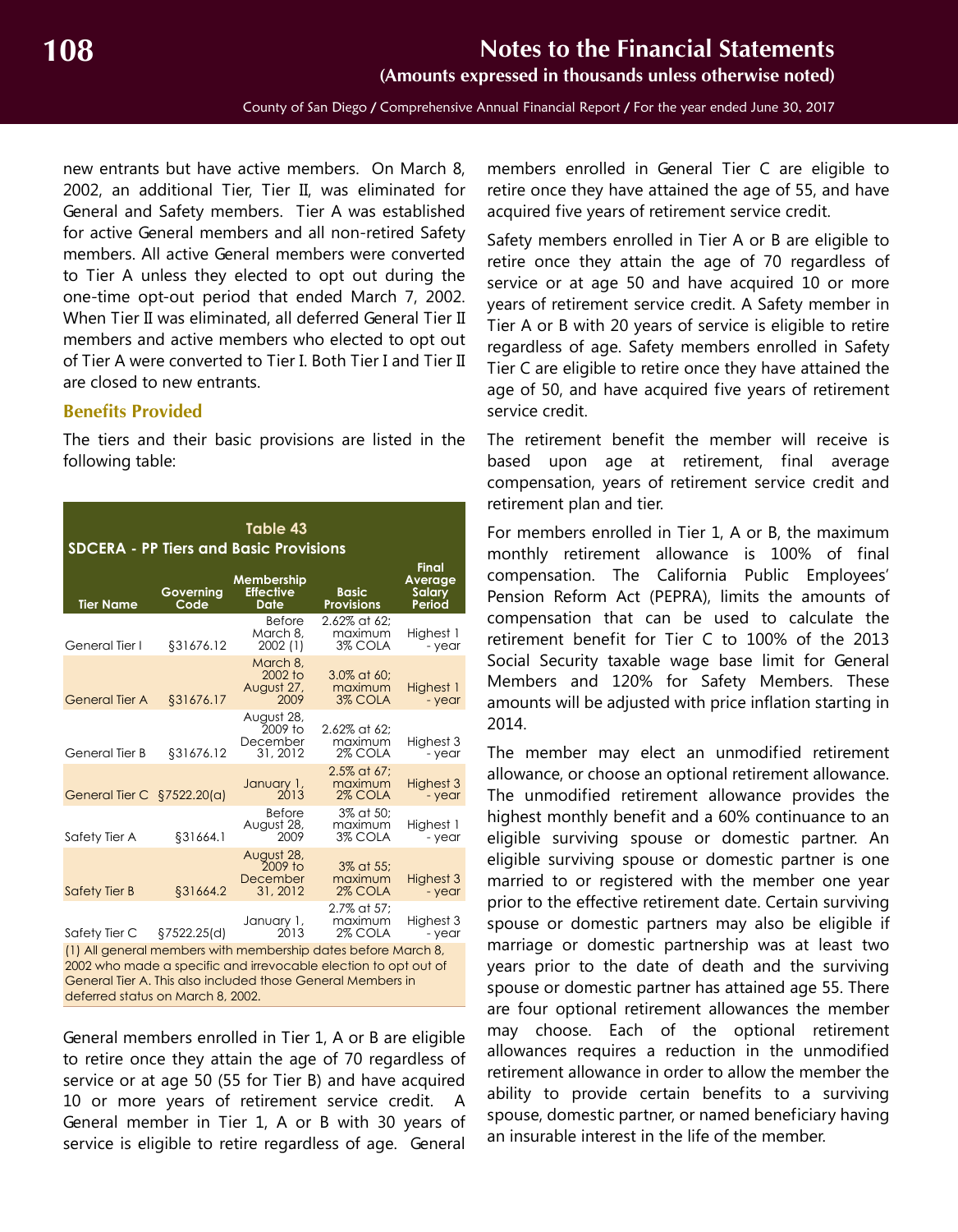The County Employees Retirement Law of 1937 (Government Code Section 31450 et seq.) assigns the County Board of Supervisors the authority to establish and amend benefit provisions.

In addition to the aforementioned retirement, disability, death and survivor benefits, SDCERA provides an annual cost-of-living benefit to all retirees. The cost-of-living adjustment (COLA), based upon the Consumer Price Index for the San Diego County Area (with 1982-84 as the base period), are capped at 3.0% for Tier 1 and Tier A; and capped at 2.0% for Tier B and Tier C. The County Employees Retirement Law of 1937 (Government Code Section 31450 et seq.) assigns the SDCERA Board of Retirement authority to approve retiree members and beneficiaries cost-of-living increases.

#### **Contributions**

SDCERA-PP is a contributory plan, meaning both the member and the employer pay contributions into the system; membership and contributions are mandatory. All members are required to make contributions to SDCERA regardless of the retirement plan or tier in which they are included. The average member contribution rate as of June 30, 2017 for 2016-2017 was 9.36% of compensation, (not adjusted for employer pick-up of employee contributions).

The County of San Diego and the other participating agencies contribute to the retirement plan based upon actuarially determined contribution rates adopted by the Board of Retirement. Employer contribution rates are adopted annually based upon recommendations received from SDCERA's actuary after the completion of the annual actuarial valuation. The average employer contribution rate as of June 30, 2017 for 2016-2017 was 35.45% (not adjusted for pick-up) of compensation.

The Retirement Act requires that County and member contributions be actuarially determined to provide a specific level of benefit. California Government Code Section 31454 (Section 31454) requires the Board of Supervisors to adjust the rates of the San Diego County employer and employee retirement contributions in accordance with the recommendations of the Board of Retirement of SDCERA (SDCERA Board). Section 31454 allows the

Board of Supervisors to set (amend) the rate to a higher rate than that recommended by the SDCERA Board, but cannot fix the rate lower than the recommended rate. Contribution rates are expressed as a percentage of covered payroll and member rates vary according to age at entry, benefit tier level and certain negotiated contracts that provide for the County to pay a portion of members' contributions.

Contributions to the Plan from the County were \$386,971 for the year ended June 30, 2017.

Employer and employee contribution rates and active members for the General and Safety plans are as follows:

| Table 44<br><b>Employer/Employee Contribution Rates and Active</b><br><b>Members by Tier</b> |                                                        |                                                 |                       |  |  |  |  |
|----------------------------------------------------------------------------------------------|--------------------------------------------------------|-------------------------------------------------|-----------------------|--|--|--|--|
|                                                                                              | <b>Employer</b><br><b>Contribution</b><br><b>Rates</b> | <b>Employee</b><br>Contribution<br><b>Rates</b> | <b>Active Members</b> |  |  |  |  |
| General Tier I                                                                               | 35.07%                                                 | $7.53 - 14.74%$                                 | 25                    |  |  |  |  |
| <b>General Tier A</b>                                                                        | 35.07%                                                 | $9.11 - 16.35\%$                                | 9,004                 |  |  |  |  |
| General Tier B                                                                               | 35.07%                                                 | $6.41 - 12.94\%$                                | 1,620                 |  |  |  |  |
| <b>General Tier C</b>                                                                        | 28.96%                                                 | 8.03%                                           | 3.558                 |  |  |  |  |
| Safety Tier A                                                                                | 45.72%                                                 | 12.91 - 19.08%                                  | 2.416                 |  |  |  |  |
| Safety Tier B                                                                                | 45.72%                                                 | $10.15 - 15.25\%$                               | 486                   |  |  |  |  |
| Safety Tier C                                                                                | 38.02%                                                 | 13.81%                                          | 659                   |  |  |  |  |

SDCERA issues a publicly available financial report that includes financial statements and required supplementary information for the SDCERA-PP. The financial report may be obtained by writing to San Diego County Employees Retirement Association, 2275 Rio Bonito Way, Suite 200, San Diego, California 92108-1685 or by calling (619) 515-6800.

#### **Pension Liabilities, Pension Expense, and Deferred Outflows of Resources and Deferred Inflows of Resources Related to Pensions**

At June 30, 2017, the County reported a liability of \$3,992,748 for its proportionate share of the collective Net Pension Liability (NPL). The NPL was measured as of June 30, 2016 and was determined by rolling forward the Total Pension Liability (TPL) as of the June 30, 2015 actuarial valuation date. The NPL is equal to the difference between the TPL and the Plan's Fiduciary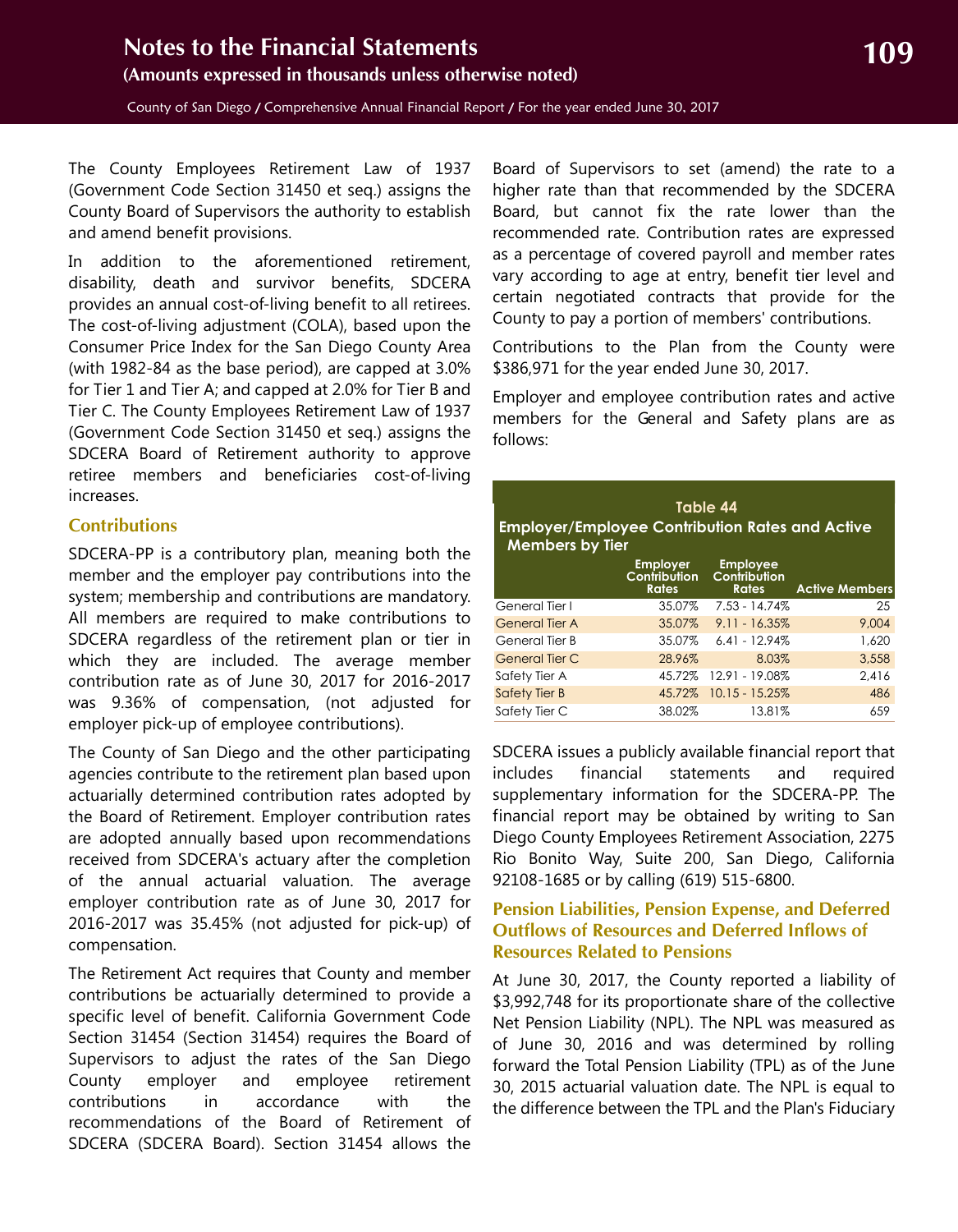Net Position. The Plan's Fiduciary Net Position is equal to the market value of Plan assets (excluding the Health Insurance Allowance Reserve).

Pension amounts, including the County's proportionate share of the NPL, are determined separately for the General and Safety membership classes based on their benefit provisions, actuarial experience, receipts and expenses. The total pension liability for each membership class was calculated based on the participants in and benefits provided for the respective membership class, and the SDCERA-PP fiduciary net position was determined in proportion to the valuation value of assets for each membership class. San Diego County is the sole active employer in the Safety membership class that made contributions in fiscal year 2015; therefore 100% of the NPL for the Safety membership class is allocated to San Diego County.

For the County's General membership class, actual or statutorily required contributions for the fiscal year ended June 30, 2016 were used as the basis for determining the proportion of pension amounts, including the NPL. The ratio of the County's General member contributions to the total SDCERA-PP General member contributions for all participating employers is multiplied by the SDCERA-PP total General member NPL to determine the County's proportionate share of the General membership class NPL. The County's total proportionate share is the combination of the County's Safety and General member class proportions.

At June 30, 2016, the County's proportionate share of employer contributions was approximately 92.898%, (General 89.792%, Safety 100%), which was an increase of approximately 0.109% from its proportion measured as of June 30, 2015.

For the year ended June 30, 2017, the County recognized pension expense of \$657,651.

At June 30, 2017, the County reported deferred outflows of resources and deferred inflows of resources related to pension from the following sources:

| <b>Pension Deferred Outflows/Inflows</b>                                                   | Table 45<br><b>Deferred Outflows</b> | <b>Deferred Inflows</b> |         |
|--------------------------------------------------------------------------------------------|--------------------------------------|-------------------------|---------|
| Changes in proportionate<br>share and differences<br>between employer's                    | of Resources                         | of Resources            |         |
| contributions and<br>proportionate share of<br>contributions                               | \$<br>12,807 \$                      |                         | 4.597   |
| Changes of assumptions or<br>other inputs                                                  | 760.616                              |                         |         |
| Contributions to the pension<br>plan subsequent to the<br>measurement date                 | 386.971                              |                         |         |
| Differences between<br>expected and actual<br>experience in the total<br>pension liability | 4.760                                |                         | 153,613 |
| Net difference between<br>projected and actual<br>earnings on pension plan<br>investments  | 632.277                              |                         |         |
|                                                                                            | \$<br>1.797.431                      |                         | 158,210 |

Deferred outflows of resources and deferred inflows of resources noted above represent the unamortized portion of changes to net pension liability to be recognized in future periods in a systematic and rational manner.

Projected earnings on pension investments are recognized as a component of pension expense. The net difference between projected and actual earnings on pension plan investments is reported as a deferred outflow of resources or deferred inflow of resources and amortized as a component of pension expense on a closed basis over a five-year period, beginning with the period in which they are incurred.

Changes in proportionate share and differences between employer's contributions and proportionate share of contributions, changes of assumptions and other inputs, and differences between expected and actual experience in the total pension liability, are amortized over the average of the expected remaining service lives (service lives) of all employees that are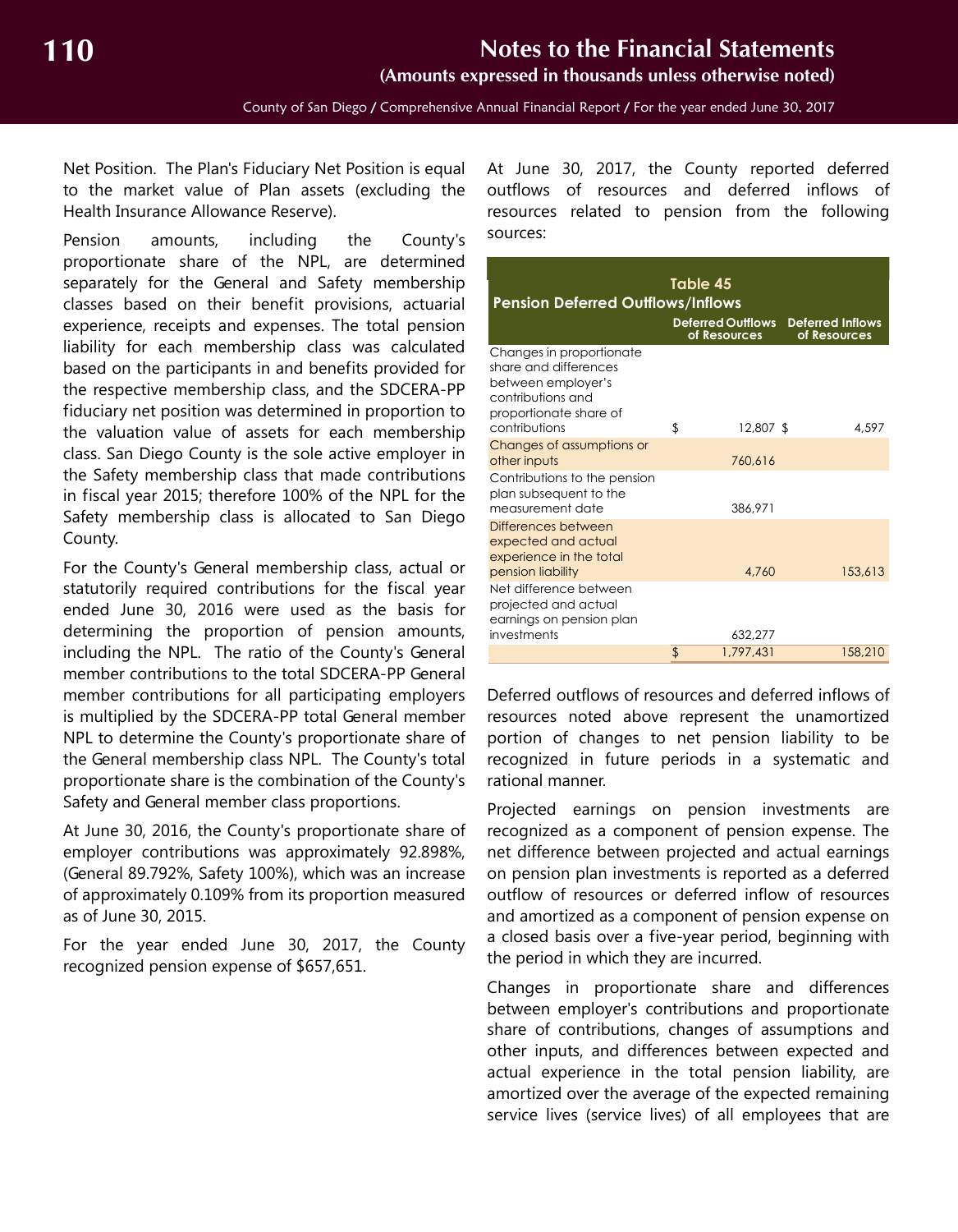provided with pensions through the SDCERA-PP and are recorded as a component of pension expense, beginning with the period in which they are incurred.

\$386,971 reported as deferred outflows of resources related to pensions resulting from County contributions subsequent to the measurement date will be recognized as a reduction of the net pension liability in the year ended June 30, 2018.

Other amounts reported as deferred outflows of resources and deferred inflows of resources related to pensions will be recognized in pension expense as follows:

| Table 46                   |    |           |  |  |  |  |  |
|----------------------------|----|-----------|--|--|--|--|--|
| <b>Pension Expense</b>     |    |           |  |  |  |  |  |
| <b>Year Ending June 30</b> |    | Amount    |  |  |  |  |  |
| 2018                       | \$ | 286,900   |  |  |  |  |  |
| 2019                       |    | 293,383   |  |  |  |  |  |
| 2020                       |    | 412,814   |  |  |  |  |  |
| 2021                       |    | 259,153   |  |  |  |  |  |
| Total                      | ፍ  | 1,252,250 |  |  |  |  |  |

#### **Actuarial Assumptions**

Total Pension Liability represents the portion of the actuarial present value of projected benefit payments attributable to past periods of employee service. The significant actuarial assumptions used to measure the total pension liability as of June 30, 2016 are shown in the following table:

| Table 47<br><b>Actuarial Assumptions</b> |                                                                                                  |  |  |  |  |  |  |
|------------------------------------------|--------------------------------------------------------------------------------------------------|--|--|--|--|--|--|
| Inflation                                | 3.00%                                                                                            |  |  |  |  |  |  |
| Salary increases                         | General: 4.25% to 10.25% and<br>Safety: 4.50% to 12.00% vary by<br>service, including inflation. |  |  |  |  |  |  |
| Discount rate                            | 7.25%, net pension plan<br>investment expense, including<br>inflation.                           |  |  |  |  |  |  |
| Cost-of-living adjustment                | Maximum of 3% for TIER I. II and A<br>Maximum 2% for TIER B and C                                |  |  |  |  |  |  |
| Date of last experience study            | July 1, 2012 through June 30,<br>2015                                                            |  |  |  |  |  |  |

Changes in assumptions from the prior measurement period were made as a result of an updated actuarial experience study. Previously, the assumptions were based on the July 1, 2009 through June 30, 2012 experience study. The changes in assumptions included: a decrease in the discount rate from 7.5 percent, changes to the projected salary increases, and the use of RP-2014 mortality rates rather than RP-2000 mortality rates.

Mortality rates for General members and all beneficiaries are based on the Headcount-Weighted RP-2014 Health Annuitant Mortality Table projected 20 years with the two-dimensional scale MP2015D, set forward one year for females. For Safety members, the same mortality table is used with a two-year setback. For General members with a disability retirement, there is a five-year age set forward for males and four-year set forward for females on post-retirement mortality. For Safety members with a disability retirement, there is a one-year age set forward.

The allocation of investment assets within the SDCERA portfolio is approved by the Board of Retirement. Plan assets are managed on a total return basis with a longterm objective of achieving the assumed rate of return.

The long-term expected rate of return on pension plan investments (7.25 percent) was determined using a building-block method in which expected future real rates of return (expected returns, net of inflation) are developed for each major asset class. These returns are combined to produce the long-term expected rate of return by weighing the expected future real rates of return by the target asset allocation percentage and by adding expected inflation and deducting expected investment expenses and a risk margin. The target allocation and projected arithmetic real rates of return for each major asset class, after deducting inflation, but before investment expenses, used in the derivation of the long-term expected investment rate of return assumptions are summarized in the following table: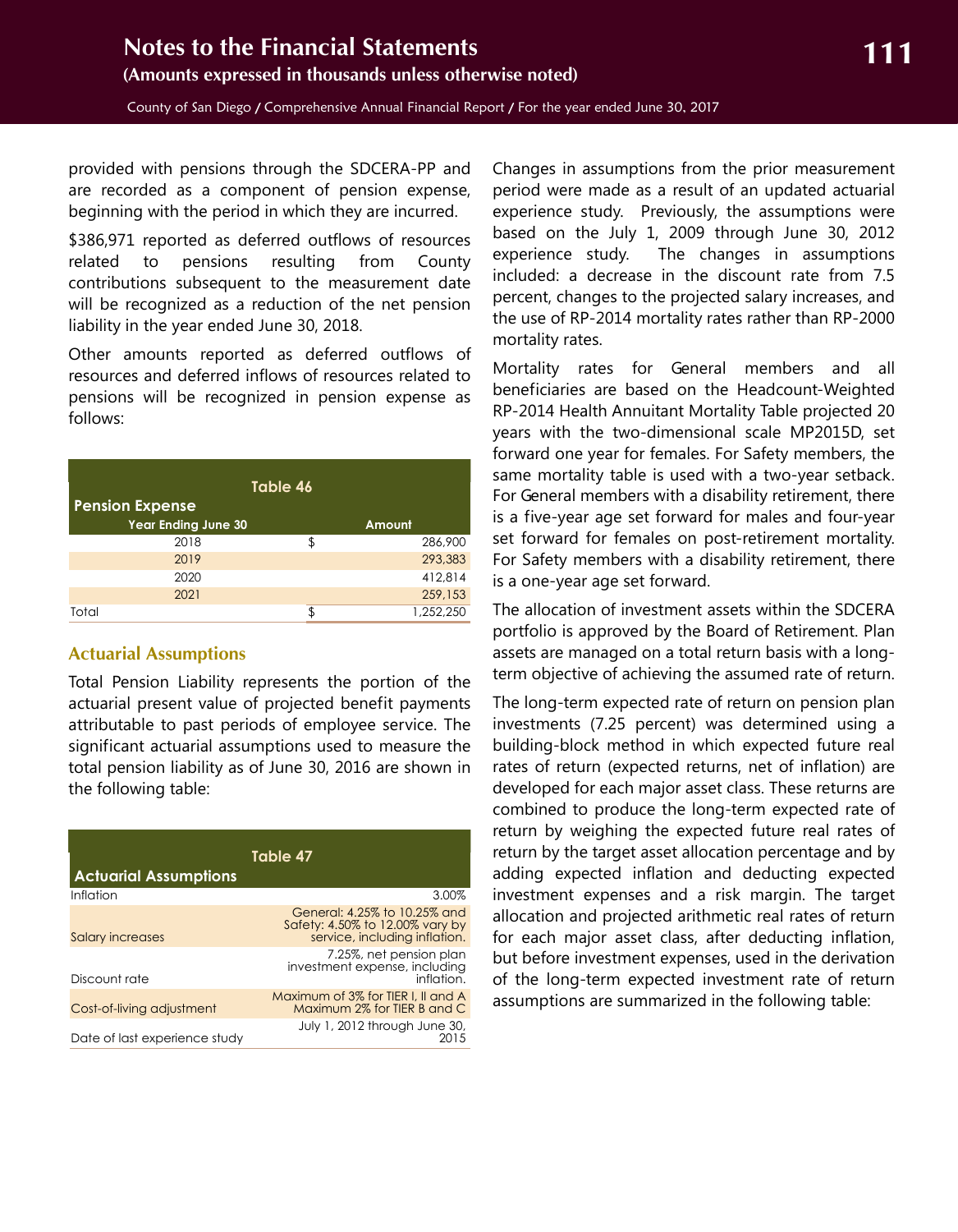**(Amounts expressed in thousands unless otherwise noted)**

County of San Diego / Comprehensive Annual Financial Report / For the year ended June 30, 2017

<span id="page-51-0"></span>

| Table 48<br><b>Target Allocation and Projected Arithmetic Real Rates</b><br>of Return for each Asset Class |                          |                                                            |  |  |  |  |  |  |  |
|------------------------------------------------------------------------------------------------------------|--------------------------|------------------------------------------------------------|--|--|--|--|--|--|--|
| <b>Asset Class</b>                                                                                         | <b>Target Allocation</b> | Long-Term<br><b>Expected Real</b><br><b>Rate of Return</b> |  |  |  |  |  |  |  |
| Large Cap U.S. Equity                                                                                      | 17.685%                  | 5.80%                                                      |  |  |  |  |  |  |  |
| Small Cap U.S. Equity                                                                                      | 1.965%                   | 6.47%                                                      |  |  |  |  |  |  |  |
| Developed International Equity                                                                             | 16.200%                  | 6.97%                                                      |  |  |  |  |  |  |  |
| <b>Emerging Markets Equity</b>                                                                             | 9.150%                   | 8.93%                                                      |  |  |  |  |  |  |  |
| U.S. Core Bonds                                                                                            | 10.000%                  | 0.84%                                                      |  |  |  |  |  |  |  |
| <b>High Yield Bonds</b>                                                                                    | 5.000%                   | 3.47%                                                      |  |  |  |  |  |  |  |
| Global Bonds                                                                                               | 2.000%                   | 0.49%                                                      |  |  |  |  |  |  |  |
| <b>Bank Loan</b>                                                                                           | 5.000%                   | 2.34%                                                      |  |  |  |  |  |  |  |
| Cash and Cash Equivalents                                                                                  | 2.000%                   | $(0.46\%)$                                                 |  |  |  |  |  |  |  |
| <b>Real Estate</b>                                                                                         | 4.500%                   | 4.45%                                                      |  |  |  |  |  |  |  |
| Value Added Real Estate                                                                                    | 4.500%                   | 7.10%                                                      |  |  |  |  |  |  |  |
| Hedge Fund (Funds to Funds)                                                                                | 8.000%                   | 4.40%                                                      |  |  |  |  |  |  |  |
| Private Real Asset                                                                                         | 6.000%                   | 9.00%                                                      |  |  |  |  |  |  |  |
| <b>Private Equity</b>                                                                                      | 8.000%                   | 9.00%                                                      |  |  |  |  |  |  |  |
| Total                                                                                                      | 100%                     |                                                            |  |  |  |  |  |  |  |

#### **Discount Rate**

The discount rate used to measure the total pension liability was 7.25 percent as of June 30, 2016. The projection of cash flows used to determine the discount rate assumed SDCERA-PP member contributions will be made at the current contribution rates and that employer contributions will be made at rates equal to the actuarially determined contribution rates. For this purpose, only employer contributions that are intended to fund benefits for current SDCERA-PP members and their beneficiaries are included. Projected employer contributions that are intended to fund the service costs for future SDCERA-PP members and their beneficiaries, as well as projected contributions from future SDCERA-PP members, are not included. Based on those assumptions, the SDCERA-PP's net position was projected to be available to make all projected future benefit payments for current SDCERA-PP members. Therefore, the longterm expected rate of return on SDCERA-PP investments was applied to all periods of projected benefit payments to determine the total pension liability as of June 30, 2016.

#### **Sensitivity of the County's Proportionate Share of the Net Pension Liability to the Changes in the Discount Rate**

The following table presents the County's proportionate share of the Net Pension Liability as of June 30, 2016, calculated using the discount rate of 7.25%, as well as what the County's proportionate share of the Net Pension Liability would be if it were calculated using a discount rate that is 1-percentagepoint lower (6.25%) or 1-percentage-point higher (8.25%) than the current rate:

| Table 49<br><b>County's Share of Net Pension Liability Discount Rate</b><br><b>Sensitivity</b> |     |                                     |  |                                           |                                     |  |  |  |  |
|------------------------------------------------------------------------------------------------|-----|-------------------------------------|--|-------------------------------------------|-------------------------------------|--|--|--|--|
|                                                                                                |     | $1\%$<br><b>Decrease</b><br>(6.25%) |  | Current<br><b>DiscountRate</b><br>(7.25%) | $1\%$<br><b>Increase</b><br>(8.25%) |  |  |  |  |
| County's proportionate<br>share of the net pension<br>plan liability                           | \$. | 5,868,691 \$                        |  |                                           | 3,992,748 \$ 2,452,882              |  |  |  |  |

### **SDCERA-PP Fiduciary Net Position**

Detailed information about the SDCERA-PP fiduciary net position is available in the aforementioned SDCERA publicly available financial report.

#### **Retiree Health Plan Plan Description**

Effective July 1, 2007, the County commenced contributing to the SDCERA retiree health plan, (SDCERA-RHP) a cost-sharing multiple-employer defined benefit health plan administered by SDCERA. The Retirement Act assigns the authority to establish and amend health allowance benefits to the SDCERA Board of Retirement. The retiree health plan provides a non-taxable health insurance allowance to Tier I and Tier II retirees with at least 10 years of SDCERA service credit. The allowance increases for each year of service credit, with a maximum allowance of \$400 per month available for members with 20 or more years of SDCERA service credit. (See note below regarding SDCERA Financial Report information.)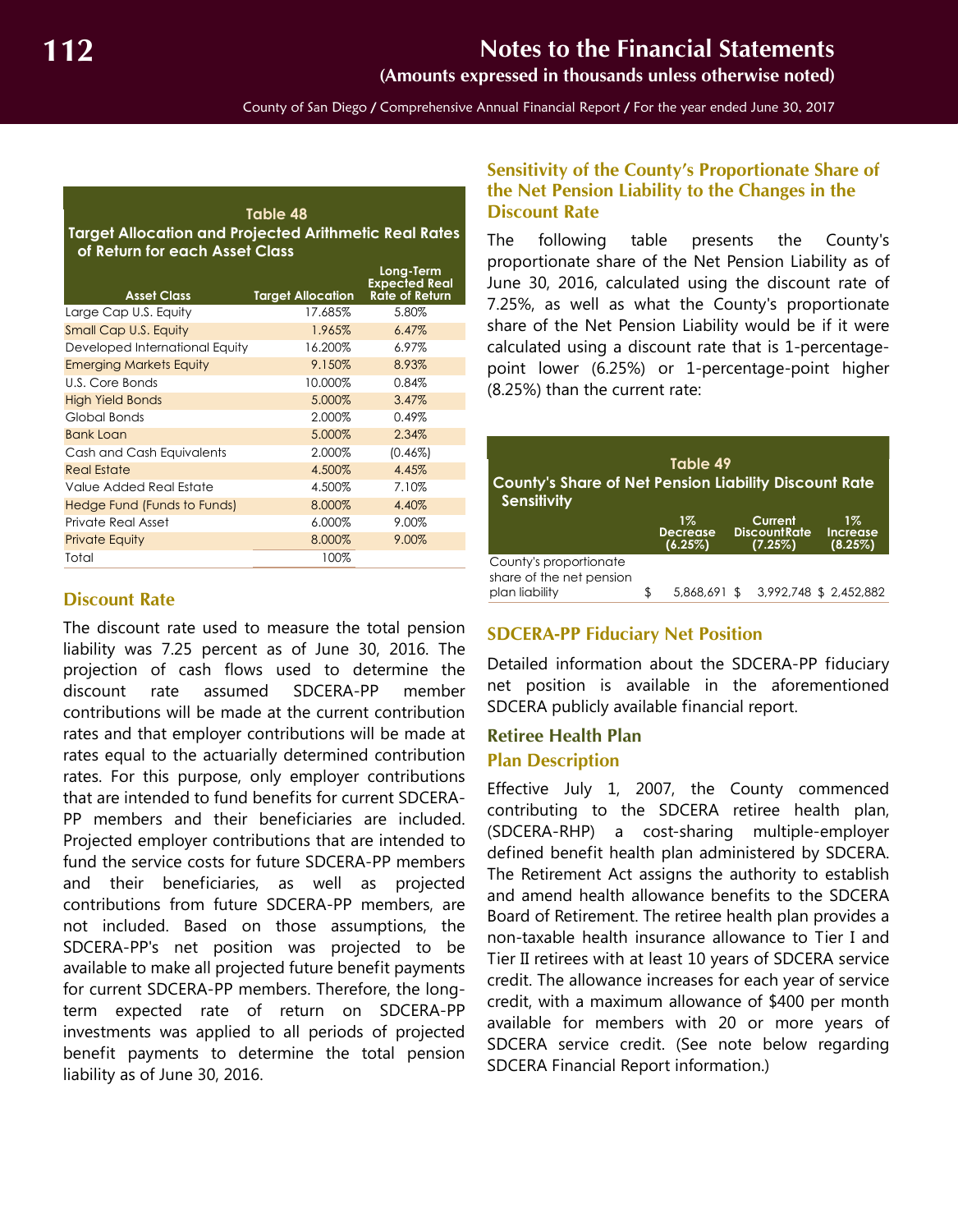<span id="page-52-1"></span>County of San Diego / Comprehensive Annual Financial Report / For the year ended June 30, 2017

#### **Funding Policy**

The SDCERA-RHP was established and is administered as an Internal Revenue Code Section 401(h) account within the defined benefit pension plan under the authority granted by the Retirement Act to the SDCERA Board of Retirement. The SDCERA-RHP is funded by employer contributions that are based on an actuarially determined 20 year level dollar amortization schedule. The health insurance allowance is not a vested benefit and may be reduced or discontinued at any time by the SDCERA Board of Retirement. Additionally, the total amount of employer contributions are limited by the provisions of 401(h).

CoSD's employer contributions to SDCERA-RHP for the three years ended June 30, 2017, were the following:

| Table 50<br><b>CoSD Employer Contributions - SDCERA-RHP</b> |    |                                                           |                              |                                            |  |  |  |  |
|-------------------------------------------------------------|----|-----------------------------------------------------------|------------------------------|--------------------------------------------|--|--|--|--|
| <b>Fiscal Year Ended</b><br>June 30                         |    | <b>Annual</b><br><b>Required</b><br>Contribution<br>(ARC) | <b>Contributions</b><br>Made | Percentage of<br><b>ARC</b><br>Contributed |  |  |  |  |
| 2017                                                        | \$ | 18,794 \$                                                 | 18,794                       | 100.0%                                     |  |  |  |  |
| 2016                                                        |    | 18,125                                                    | 18,125                       | 100.0%                                     |  |  |  |  |
| 2015                                                        |    | 19,444                                                    | 19,444                       | 100.0%                                     |  |  |  |  |

#### **SDCERA Financial Report**

SDCERA issues a publicly available financial report that includes financial statements and required supplementary information for the SDCERA-RHP. The financial report may be obtained by writing to San Diego County Employees Retirement Association, 2275 Rio Bonito Way, Suite 200, San Diego, California 92108-1685 or by calling (619) 515-6800.

## <span id="page-52-0"></span>**NOTE 29 Fund Deficit**

| Table 51                                |                 |
|-----------------------------------------|-----------------|
| <b>Fund Deficit</b><br>At June 30, 2017 |                 |
| Internal Service Fund:                  |                 |
| <b>Employee Benefits Fund</b>           | \$<br>(24, 580) |
| Facilities Management Fund              | (23, 134)       |
| <b>Public Liability Insurance Fund</b>  | (10, 015)       |
| <b>Purchasing Fund</b>                  | 1628            |

The Employee Benefits Fund deficit of \$24.6 million, (a decrease of \$13.8 million from the 2015-2016 fund deficit of \$38.4 million) resulted primarily from the accrual of the estimated liability and costs associated with the reported and unreported workers' compensation claims as prepared by an actuary for the reporting period ending June 30, 2017. The liability increased to \$175.5 million from the prior year's estimate of \$175.3 million. The County will continue to reduce the deficit through increased premium rate charges to County departments by \$5 million per year in excess of projected operating expenses that began in fiscal year 2015-2016 for a 10 year period.

The Public Liability Insurance Fund deficit of \$10 million, (a decrease of \$10.3 million from the 2015- 2016 fund net position of \$290 thousand) resulted mainly from the accrual of the estimated liability based on an actuarial determination that overall losses had developed significantly higher than expected. The liability increased to \$52.7 million from the prior year's estimate of \$38.2 million. The County intends to reduce the deficit through increased rate charges to County Departments in fiscal year 2017-18, primarily based on the 5 year history of actual expenditures by department.

The Facilities Management Fund and Purchasing Fund deficits of approximately \$23.1 million and \$628 thousand, respectively, resulted from adjustments attributed to reporting the County's proportionate share of the SDCERA-PP net pension liability.

### **NOTE 30 Subsequent Events**

On July 15, 2017 the County entered into an equipment lease-purchase agreement with Motorola Solutions, Inc. The lease obligation, totaling \$23 million, will be reflected as a liability in the Government-Wide Statement of Net Position. The term of the lease is 10 years, with a fixed interest rate of 2.79%, maturing in July, 2026.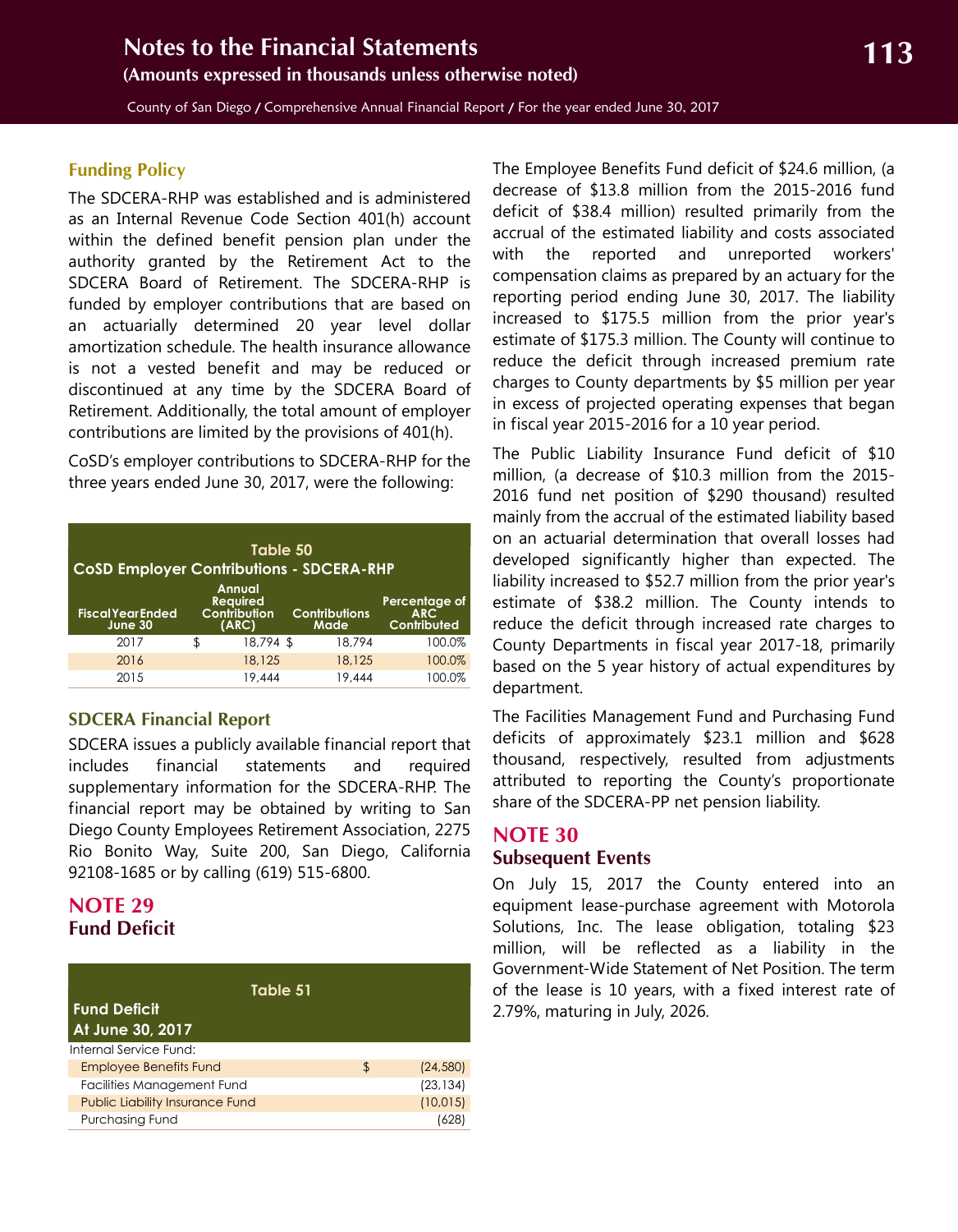**(Amounts expressed in thousands unless otherwise noted)**

County of San Diego / Comprehensive Annual Financial Report / For the year ended June 30, 2017

## <span id="page-53-1"></span>**NOTE 31**

#### <span id="page-53-0"></span>**County of San Diego Successor Agency Private Purpose Trust Fund for Assets of Former San Diego County Redevelopment Agency**

On December 29, 2011, the California Supreme Court upheld Assembly Bill x1 26 ("the Bill") that provided for the dissolution of all redevelopment agencies in the State of California. This action impacted the reporting entity of the County that previously had reported the San Diego County Redevelopment Agency (SDCRA) as a blended component unit.

The Bill provided that upon dissolution of a redevelopment agency, either the County or another unit of local government would agree to serve as the "successor agency" to hold the assets until they are distributed to other units of state and local government. On January 24, 2012, via Minute Order 14, the County Board of Supervisors designated the County as the successor agency to the SDCRA; in accordance with the Bill.

Subject to the control of an established oversight board, remaining assets can only be used to pay enforceable obligations in existence at the date of dissolution (including the completion of any unfinished projects that were subject to legally enforceable contractual commitments).

In future fiscal years, successor agencies will continue to only be allocated revenue in the amount that is necessary to pay the estimated annual installment payments on enforceable obligations of the former redevelopment agency until all enforceable obligations of the prior redevelopment agency have been paid in full and all assets have been liquidated.

In accordance with the timeline set forth in the Bill (as modified by the California Supreme Court on December 29, 2011) all redevelopment agencies in the State of California were dissolved and ceased to operate as a legal entity as of February 1, 2012.

After the date of dissolution, as allowed in the Bill, the County elected to retain the housing assets and functions previously performed by the former SDCRA. These assets and activities are accounted for in the County Low and Moderate Income Housing Asset Fund and are reported in the County's governmental fund financial statements. The remaining assets,

liabilities, and activities of the dissolved SDCRA are reported in the County of San Diego Successor Agency Private Purpose Trust Fund (fiduciary fund) financial statements of the County.

#### **Due To Other Funds**

The County of San Diego Successor Agency Private Purpose Trust Fund's "Due To Other Funds" consists of outstanding loans owed to the General Fund for the Upper San Diego River Project (\$1.041 million), to the Airport Enterprise Fund (AEF) for the Airport Projects (\$3.674 million) and to the County Low and Moderate Income Housing Asset Fund (CLMIHAF) (\$562 thousand). The loans were originally made from the General Fund and AEF to the former San Diego County Redevelopment Agency (SDCRA) but were transferred to the County of San Diego Successor Agency Private Purpose Trust Fund upon dissolution of the SDCRA on February 1, 2012. Additionally, in fiscal year 2016, twenty percent of the then outstanding amount owed to the AEF was transferred from the AEF to the CLMIHAF, as mandated by California Health and Safety Code 34191.4. As of June 30, 2017, the interest earned on the General Fund loan accrues on the average quarterly outstanding balance, at a rate equal to the average County earned investment rate as determined by the County Treasurer. Interest earned on the AEF and CLMIHAF loans accrue at the rate mandated by Health and Safety Code 34191.4. Under California Assembly Bills ABx1 26 and AB 1484, it is expected that the County Successor Agency will pay principal and interest on the loans outstanding when funds are available for this purpose. The timing and total amount of any repayment is subject to applicable law.

#### **NOTE 32**

#### **San Diego County Redevelopment Agency (SDCRA) Revenue Refunding Bonds**

In December 2005, the San Diego County Redevelopment Agency (SDCRA) issued \$16 million Revenue Refunding Bonds Series 2005A that mature in fiscal year 2033. The SDCRA has pledged property tax increment revenues generated within the Gillespie Field Project Area to pay for the bonds. Gillespie Field Airport revenues may also be used to fund debt service payments if there are insufficient property tax increment revenues to cover a particular fiscal year's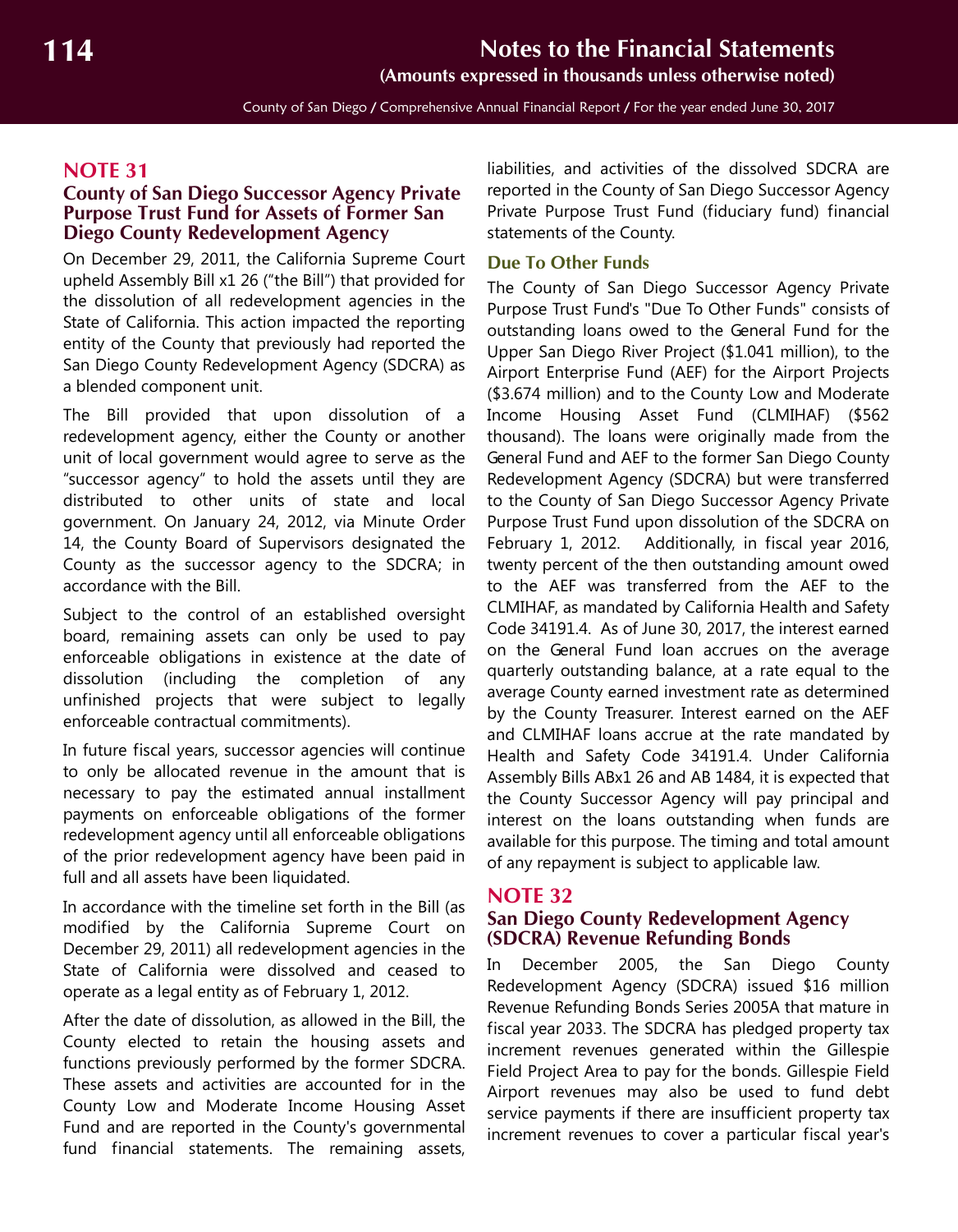debt service requirement. Bonds are also payable from funds held under the indenture, including earnings on such funds. Pursuant to California Assembly Bill ABx1 26, the responsibility for the payment of this debt was transferred to the County of San Diego Successor Agency Private Purpose Trust Fund.

SDCRA revenue refunding bonds outstanding at June 30, 2017 were the following:

| Table 52<br><b>SDCRA Revenue Refunding Bonds</b> |    |                           |                         |                                                |                                                             |  |  |  |  |  |
|--------------------------------------------------|----|---------------------------|-------------------------|------------------------------------------------|-------------------------------------------------------------|--|--|--|--|--|
| <b>Issuance</b>                                  |    | <b>Original</b><br>Amount | <b>Interest</b><br>Rate | <b>Final</b><br><b>Maturity</b><br><b>Date</b> | Outstandina<br><b>Balance</b> af<br><b>June 30,</b><br>2017 |  |  |  |  |  |
| Revenue Refunding<br>Bonds Series 2005A          | \$ | 16.000                    | $3.65 -$<br>5.75%       | 2033                                           | 11,475                                                      |  |  |  |  |  |
| Total                                            | \$ | 16,000                    |                         |                                                | 11,475                                                      |  |  |  |  |  |

Annual debt service requirements to maturity for SDCRA bonds are as follows:

| Table 53<br><b>SDCRA Revenue Refunding Bonds -</b><br><b>Debt Service Requirements to Maturity</b> |    |                  |                 |              |  |  |  |  |  |  |
|----------------------------------------------------------------------------------------------------|----|------------------|-----------------|--------------|--|--|--|--|--|--|
| <b>Fiscal Year</b>                                                                                 |    | <b>Principal</b> | <b>Interest</b> | <b>Total</b> |  |  |  |  |  |  |
| 2018                                                                                               | \$ | 500              | 622             | 1.122        |  |  |  |  |  |  |
| 2019                                                                                               |    | 525              | 596             | 1,121        |  |  |  |  |  |  |
| 2020                                                                                               |    | 555              | 568             | 1,123        |  |  |  |  |  |  |
| 2021                                                                                               |    | 580              | 538             | 1,118        |  |  |  |  |  |  |
| 2022                                                                                               |    | 610              | 506             | 1,116        |  |  |  |  |  |  |
| 2023-2027                                                                                          |    | 3,590            | 1.979           | 5.569        |  |  |  |  |  |  |
| 2028-2032                                                                                          |    | 4,505            | 805             | 5,310        |  |  |  |  |  |  |
| 2033                                                                                               |    | 610              | 15              | 625          |  |  |  |  |  |  |
| Total                                                                                              |    | $11,475$ \$      | $5,629$ \$      | 17.104       |  |  |  |  |  |  |
| Less:                                                                                              |    |                  |                 |              |  |  |  |  |  |  |
| Unamortized issuance<br>discount                                                                   |    | (26)             |                 |              |  |  |  |  |  |  |
| Total                                                                                              | \$ | 11,449           |                 |              |  |  |  |  |  |  |

SDCRA pledged revenue for the year ended June 30, 2017 was as follows:

| Table 54<br><b>SDCRA Revenue Refunding Bonds - Pledged Revenues</b> |                                         |    |                                          |  |                                                       |  |                                       |
|---------------------------------------------------------------------|-----------------------------------------|----|------------------------------------------|--|-------------------------------------------------------|--|---------------------------------------|
|                                                                     |                                         |    |                                          |  | <b>Fiscal Year 2017</b>                               |  |                                       |
| <b>Debt Pledged</b>                                                 | <b>Final</b><br><b>Maturity</b><br>Date |    | Pledged<br>Revenue<br><b>To Maturity</b> |  | <b>Debt</b><br><b>Principal</b><br>& Interest<br>Paid |  | Pledged<br>Revenue<br><b>Received</b> |
| Revenue Refunding<br>Bonds Series 2005A                             | 2033                                    | ß. | 17.104                                   |  | 1,392 \$                                              |  | 404. ا                                |
|                                                                     |                                         |    |                                          |  |                                                       |  |                                       |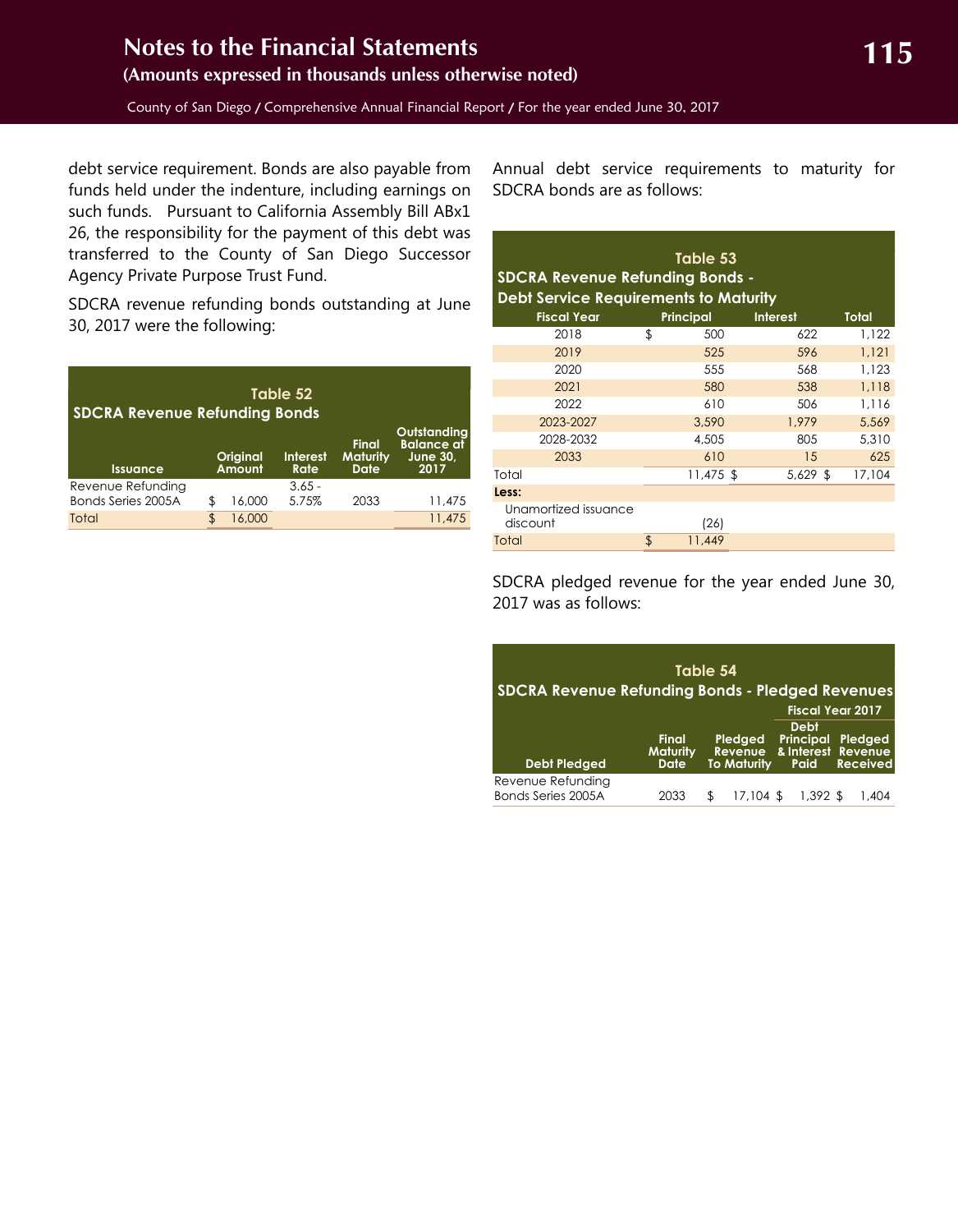**(Amounts expressed in thousands unless otherwise noted)**

County of San Diego / Comprehensive Annual Financial Report / For the year ended June 30, 2017

#### <span id="page-55-1"></span>**Changes in Long-Term Liabilities**

Long-term liability activities for the year ended June 30, 2017 were as follows:

| Table 55<br><b>SDCRA Changes in Long-Term Liabilities</b> |  |                                                              |                  |                   |                                           |                                       |  |
|-----------------------------------------------------------|--|--------------------------------------------------------------|------------------|-------------------|-------------------------------------------|---------------------------------------|--|
|                                                           |  | <b>Beginning</b><br><b>Balance</b> at<br><b>July 1, 2016</b> | <b>Additions</b> | <b>Reductions</b> | <b>Ending Balance</b><br>at June 30, 2017 | <b>Amounts Due</b><br>Within One Year |  |
| Revenue Refunding Bonds Series 2005A                      |  | 12.210                                                       |                  | (735)             | 11.475                                    | 500                                   |  |
| Unamortized issuance discounts                            |  | (27)                                                         |                  |                   | (26)                                      | (2)                                   |  |
| Total                                                     |  | 12.183                                                       |                  | 734)              | 11.449                                    | 498                                   |  |

#### <span id="page-55-0"></span>**NOTE 33 New Governmental Accounting Standards**

#### **Implementation Status**

In June 2015, the GASB issued *Statement No. 73, Accounting and Financial Reporting for Pensions and Related Assets That Are Not Within The Scope of GASB Statement 68, and Amendments to Certain Provisions of GASB Statements 67 and 68.* This Statement establishes requirements for defined benefit pensions that are not within the scope of Statement No. 68, *Accounting and Financial Reporting for Pensions*, as well as for the assets accumulated for purposes of providing those pensions. It also amends certain provisions of Statement No. 67, *Financial Reporting for Pension Plans*, and Statement 68 for pension plans and pensions that are within their respective scopes.

*The County has no defined benefit pensions that are not already within the scope of Statement No. 68, Accounting and Financial Reporting for Pensions; has no accumulated ending balances for assets accumulated for purposes of providing those pensions; did not have any investment-related factors that significantly affect trends in the amounts reported; did not incur any separately financed specific liabilities; and, did not support nonemployer contributing entities. Consequently, this Statement is not currently applicable.*

In June 2015, the GASB issued *Statement No. 74, Financial Reporting for Postemployment Benefit Plans Other Than Pension Plans.* This Statement includes requirements to address financial reporting for assets accumulated for purposes of providing defined benefit OPEB through OPEB plans that are not administered through trusts that meet the specified criteria.

*This Statement does not apply to the basic financial statements of the County.* 

In August 2015, the GASB issued *Statement No. 77, Tax Abatement Disclosures.* This Statement requires disclosure of tax abatement information about a reporting government's own tax abatement agreements and those that are entered into by other governments and that reduce the reporting government's tax revenues.

*In Fiscal Year 2017, the County determined that these requirements do not affect the financial reporting for the County, consequently this Statement is not currently applicable.*

In December 2015, the GASB issued *Statement No. 78, Pensions Provided through Certain Multiple-Employer Defined Benefit Pension Plans.* The objective of this Statement is to address a practice issue regarding the scope and applicability of Statement No. 68, *Accounting and Financial Reporting for Pensions*. This issue is associated with pensions provided through certain multiple-employer defined benefit pension plans and to state or local governmental employers whose employees are provided with such pensions.

*In Fiscal Year 2017, the County determined that these requirements do not currently impact the County, consequently this Statement is not currently applicable.* 

In December 2015, the GASB issued *Statement No. 79, Certain External Investment Pools and Pool Participants.* This Statement addresses accounting and financial reporting for certain external investment pools and pool participants. Specifically, it establishes criteria for an external investment pool to qualify for making the election to measure all of its investments at amortized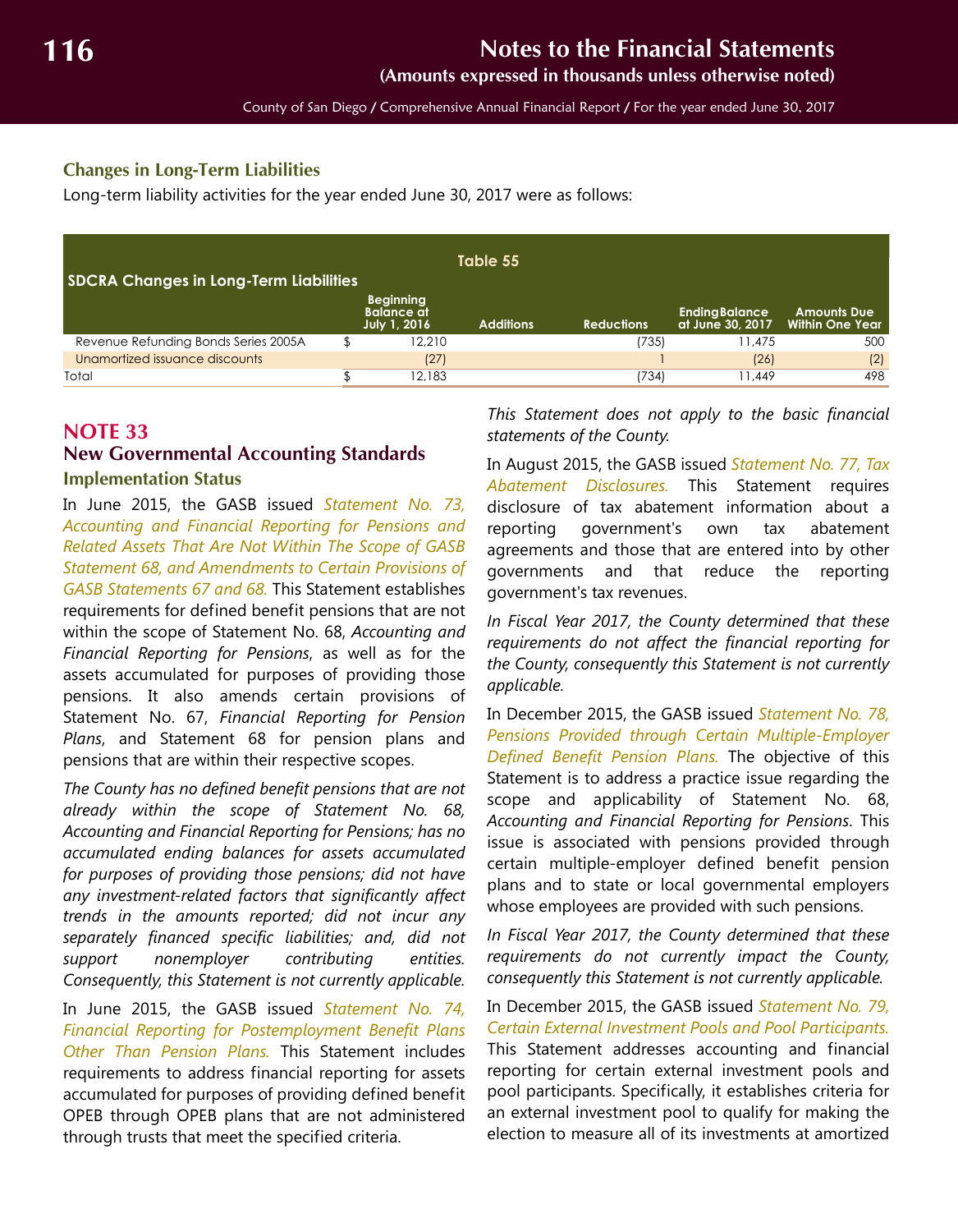<span id="page-56-0"></span>County of San Diego / Comprehensive Annual Financial Report / For the year ended June 30, 2017

cost for financial reporting purposes. An external investment pool qualifies for that reporting if it meets all of the applicable criteria established in this Statement. The specific criteria address (1) how the external investment pool transacts with participants; (2) requirements for portfolio maturity, quality, diversification, and liquidity; and (3) calculation and requirements of a shadow price.

*In Fiscal Year 2017 the County decided not to elect to measure all of its investments at amortized cost for financial reporting purposes, consequently this Statement is not currently applicable.* 

In January 2016, the GASB issued *Statement No. 80, Blending Requirements for Certain Component Units-an amendment of GASB Statement No. 14.* This Statement amends the blending requirements for the financial statement presentation of component units of all state and local governments. The additional criterion requires blending of a component unit incorporated as a not-for-profit corporation in which the primary government is the sole corporate member. The additional criterion does not apply to component units included in the financial reporting entity pursuant to the provisions of Statement No. 39, *Determining Whether Certain Organizations Are Component Units*.

*The County has implemented this Statement for the current fiscal year, without a material impact.*

#### **Under Analysis**

The County is currently analyzing its accounting practices to determine the potential impact on the financial statements for the following GASB Statements:

In June 2015, the GASB issued *Statement No. 75, Accounting and Financial Reporting for Postemployment Benefits Other Than Pensions.* This Statement requires cost-sharing employers, in financial statements prepared using the accrual basis of accounting, to recognize a liability for its proportionate share of the net OPEB liability (of all employers for benefits provided through the OPEB plan)-the collective net OPEB liability. An employer's proportion is required to be determined on a basis that is consistent with the manner in which contributions to the OPEB plan are determined. The use of the

employer's projected long-term contribution effort as compared to the total projected long-term contribution effort of all employers as the basis for determining an employer's proportion is encouraged.

A cost-sharing employer is required to recognize OPEB expense and report deferred outflows of resources and deferred inflows of resources related to OPEB for its proportionate shares of collective OPEB expense and collective deferred outflows of resources and deferred inflows of resources related to OPEB.

#### *This Statement is effective for fiscal years beginning after June 15, 2017.*

 In March 2016, the GASB issued *Statement No. 81, Irrevocable Split-Interest Agreements.* This Statement requires that a government that receives resources pursuant to an irrevocable split-interest agreement recognize assets, liabilities, and deferred inflows of resources at the inception of the agreement. Furthermore, this Statement requires that a government recognize assets representing its beneficial interests in irrevocable split-interest agreements that are administered by a third party, if the government controls the present service capacity of the beneficial interests. This Statement requires that a government recognize revenue when the resources become applicable to the reporting period.

*The requirements of this Statement are effective for financial statements for periods beginning after December 15, 2016, and should be applied retroactively.*

In November 2016, the GASB issued *Statement No. 83, Certain Asset Retirement Obligations.* This Statement addresses accounting and financial reporting for certain asset retirement obligations (AROs). An ARO is a legally enforceable liability associated with the retirement of a tangible capital asset. A government that has legal obligations to perform future asset retirement activities related to its tangible capital assets should recognize a liability based on the guidance in this Statement.

This Statement also requires disclosure of information about the nature of a government's AROs, the methods and assumptions used for the estimates of the liabilities, and the estimated remaining useful life of the associated tangible capital assets.